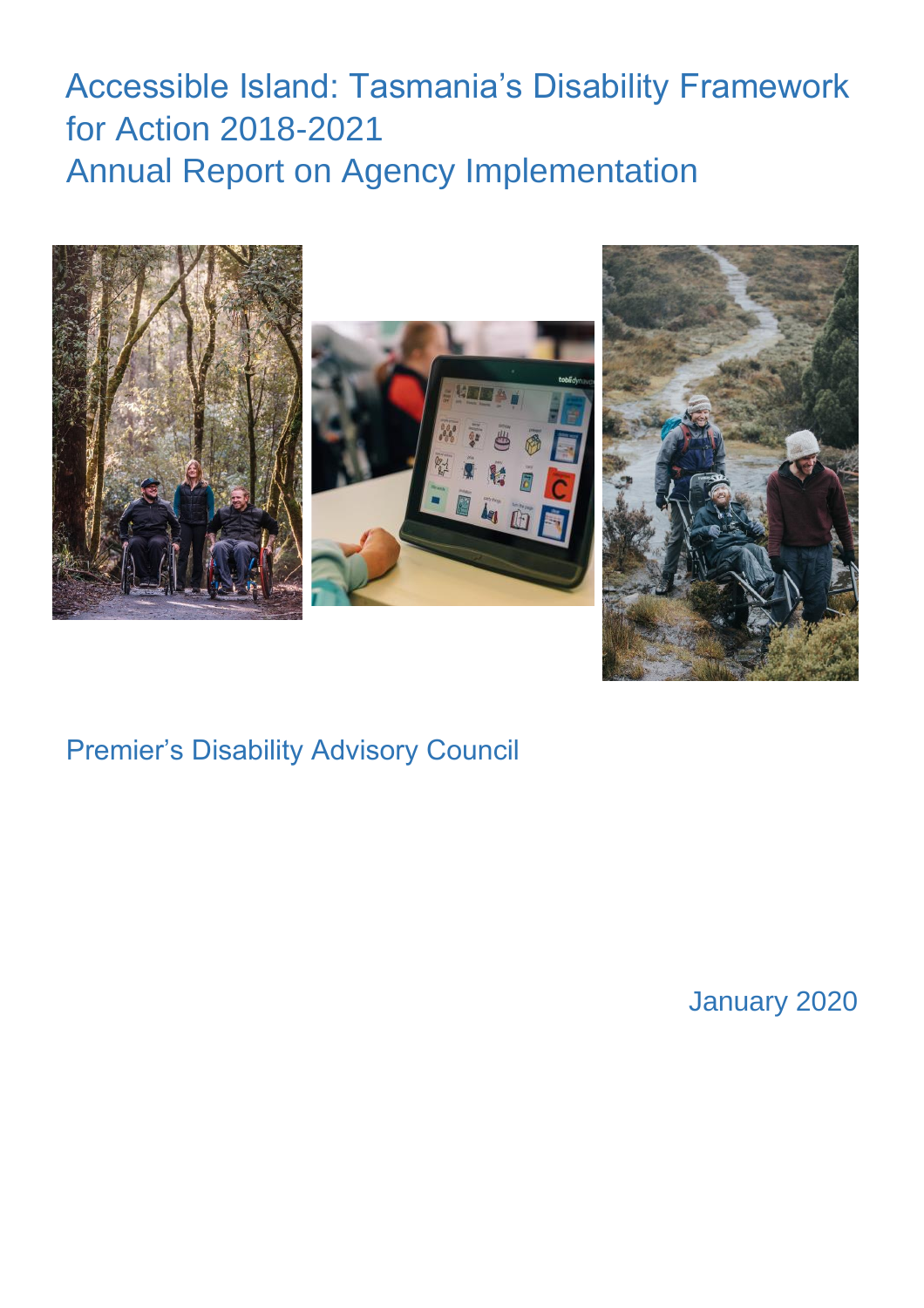# Cover images:

- Left: ParaQuad engagement at Russell Falls, Mt Field National Park. Image: DPIPIWE<br>Middle: Image: DoE Middle: Image: DoE<br>
Right: Mount Field
- Right: Mount Field National Park Trail Rider in Action. Image: DPIPWE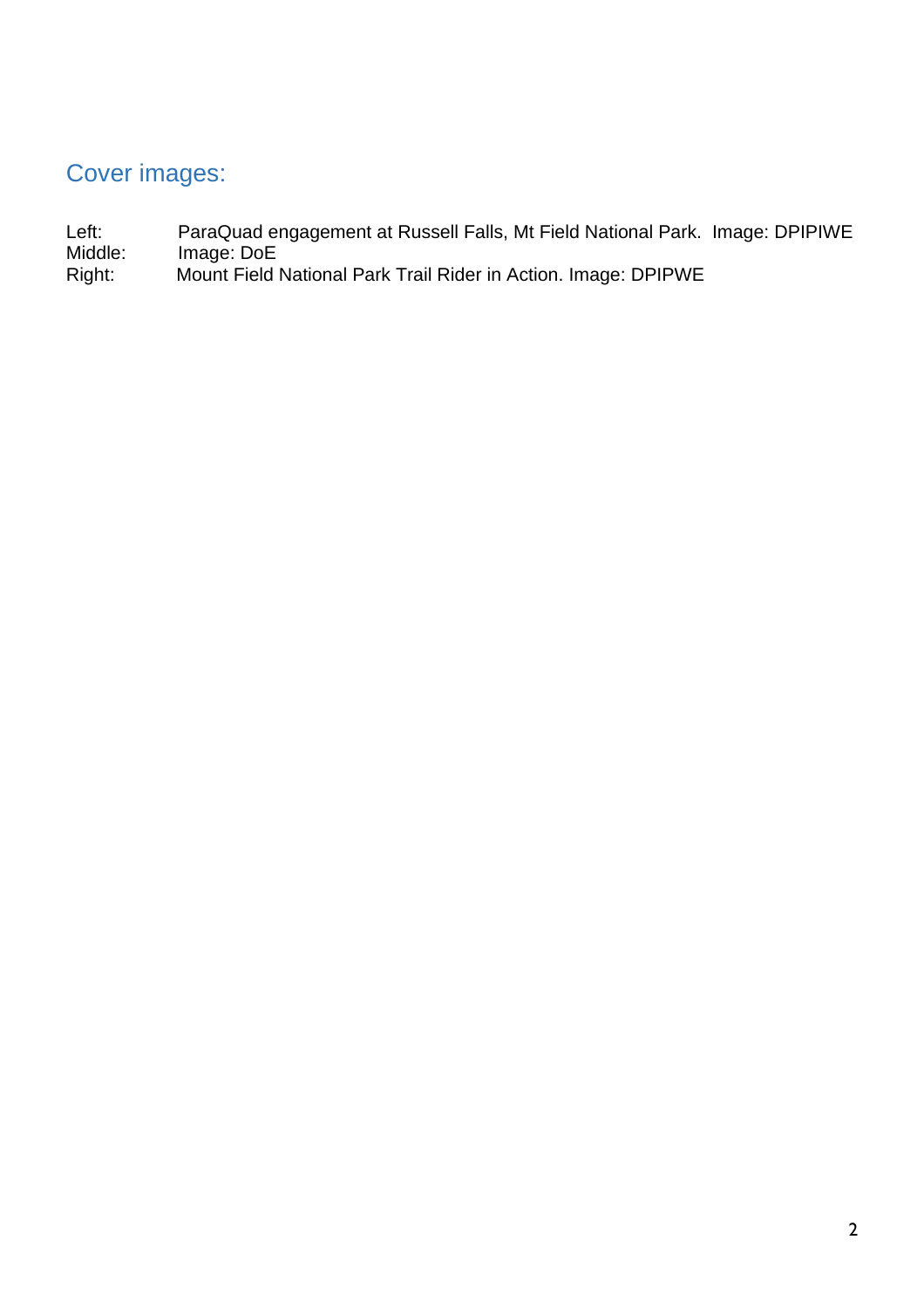# <span id="page-2-0"></span>**Acronyms**

| <b>ABS</b>                  | <b>Australian Bureau of Statistics</b>                         |
|-----------------------------|----------------------------------------------------------------|
| <b>DAP</b>                  | <b>Disability Action Plan</b>                                  |
| <b>DDA</b>                  | Disability Discrimination Act 1992 (Cth)                       |
| <b>DFA</b>                  | Disability Framework for Action 2013-2017 (now                 |
|                             | Accessible Island 2018-2021)                                   |
| <b>Communities Tasmania</b> | Department of Communities Tasmania                             |
| <b>CC</b>                   | <b>Community Corrections (DoJ)</b>                             |
| <b>COAG</b>                 | <b>Council of Australian Governments</b>                       |
| <b>DES</b>                  | <b>Disability Employment Service</b>                           |
| <b>DoE</b>                  | Department of Education                                        |
| <b>DoH</b>                  | Department of Health                                           |
| DoJ                         | Department of Justice                                          |
| <b>DPAC</b>                 | Department of Premier and Cabinet                              |
| <b>DPFEM</b>                | Department of Police, Fire and Emergency Management            |
| <b>DPIPWE</b>               | Department of Primary Industries, Parks, Water and             |
|                             | Environment                                                    |
| <b>DSAPT</b>                | Disability Standards for Australian Public Transport           |
| <b>ICT</b>                  | Information and Communications Technology                      |
| <b>MDAC</b>                 | Minister's Disability Advisory Group                           |
| <b>NDS</b>                  | <b>National Disability Strategy 2010-2020</b>                  |
| <b>NDIA</b>                 | <b>National Disability Insurance Agency</b>                    |
| <b>NDIS</b>                 | <b>National Disability Insurance Scheme</b>                    |
| <b>PDAC</b>                 | <b>Premier's Disability Advisory Council</b>                   |
| <b>THS</b>                  | <b>Tasmanian Health Service</b>                                |
| <b>SSMO</b>                 | <b>State Service Management Office</b>                         |
| <b>State Growth</b>         | Department of State Growth                                     |
| <b>TAS</b>                  | <b>Transport Access Scheme</b>                                 |
| <b>TasTAFE</b>              | <b>TasTAFE</b>                                                 |
| <b>TPS</b>                  | <b>Tasmanian Prison Services</b>                               |
| <b>TSS</b>                  | <b>Tasmanian State Service</b>                                 |
| Treasury                    | Department of Treasury and Finance                             |
| <b>WCAG 2.0 Level AA</b>    | Web Content Accessibility Guidelines 2.0 Level AA <sup>1</sup> |

<sup>1</sup> This is the current accepted standard for web accessibility for all levels of Government in Australia.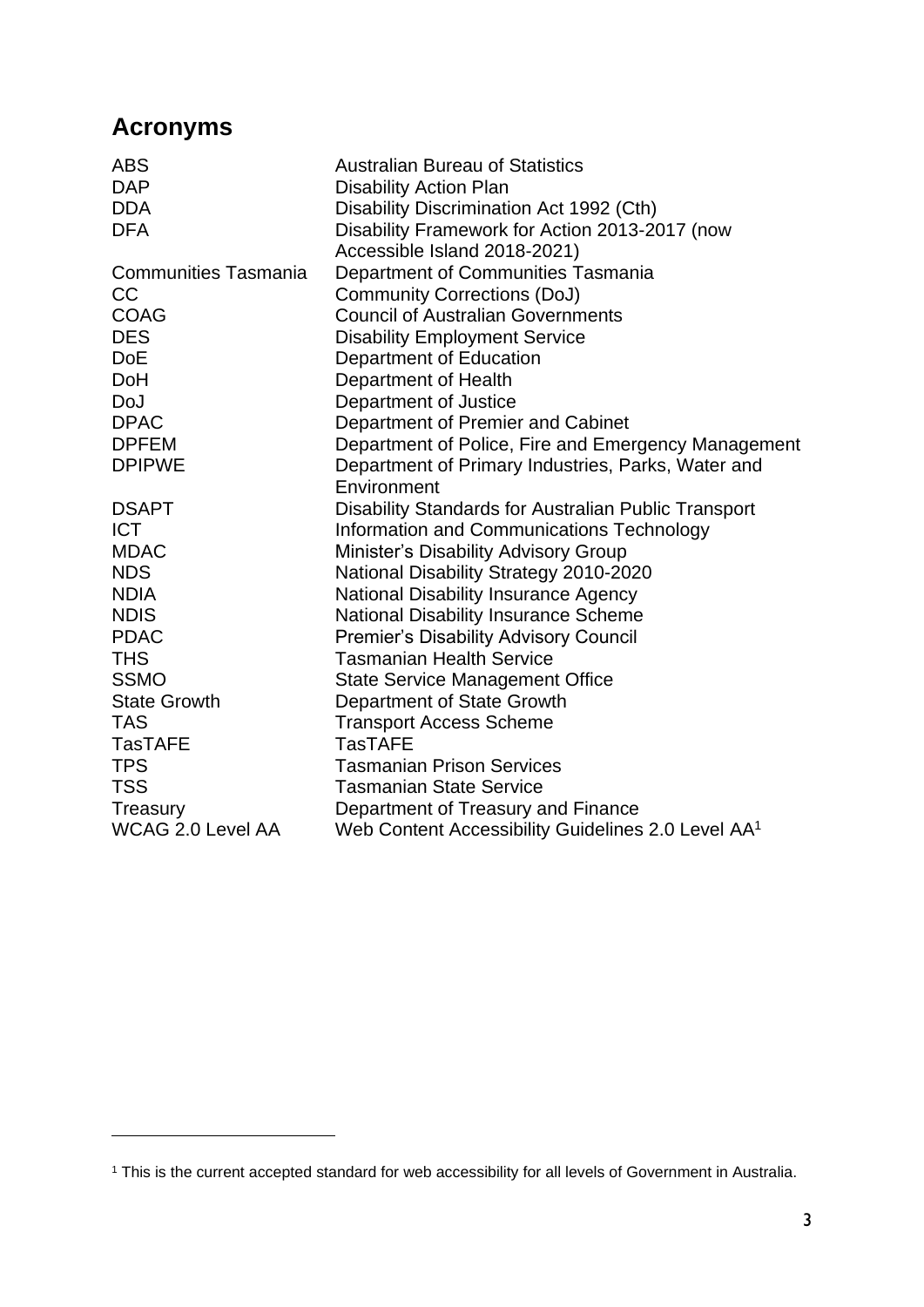# **Contents**

| Ensure Tasmanian Government buildings and events are accessible for the public and our employees (7                                                                                              |  |
|--------------------------------------------------------------------------------------------------------------------------------------------------------------------------------------------------|--|
|                                                                                                                                                                                                  |  |
| Increase the supply of public, social and affordable housing properties with accessible design features                                                                                          |  |
|                                                                                                                                                                                                  |  |
| Provide opportunities for people with disability to participate in, and engage with, their communities (4                                                                                        |  |
| Foster a collaborative approach across agencies, with stakeholders and with the Tasmanian community to<br>create inclusive and accessible environments for people with disability (8 actions) 31 |  |
|                                                                                                                                                                                                  |  |
|                                                                                                                                                                                                  |  |
|                                                                                                                                                                                                  |  |
|                                                                                                                                                                                                  |  |
| Improve recognition and response to people with disability across Tasmania's justice system through the                                                                                          |  |
|                                                                                                                                                                                                  |  |
| Ensure a contemporary legislative framework for the delivery of, and access to, disability services (2                                                                                           |  |
| Train police to recognise and respond to people with disability as victims, offenders and witnesses (3                                                                                           |  |
| Support achievement of Tasmania's obligations under international human rights treaties (1 action) 47                                                                                            |  |
|                                                                                                                                                                                                  |  |
| Implement the Tasmanian State Service Diversity and Inclusion Policy and Framework 2017-2020 (6                                                                                                  |  |
|                                                                                                                                                                                                  |  |
|                                                                                                                                                                                                  |  |
| *Table 3 - Action 3.1 Implementation of State Service Diversity and Inclusion Framework 2017-2020 51                                                                                             |  |
| Table 4 - Action 3.4 Implementation of State Service Diversity and Inclusion Framework 2017-2020  57                                                                                             |  |
|                                                                                                                                                                                                  |  |
|                                                                                                                                                                                                  |  |
|                                                                                                                                                                                                  |  |
|                                                                                                                                                                                                  |  |
|                                                                                                                                                                                                  |  |
|                                                                                                                                                                                                  |  |
|                                                                                                                                                                                                  |  |
|                                                                                                                                                                                                  |  |
|                                                                                                                                                                                                  |  |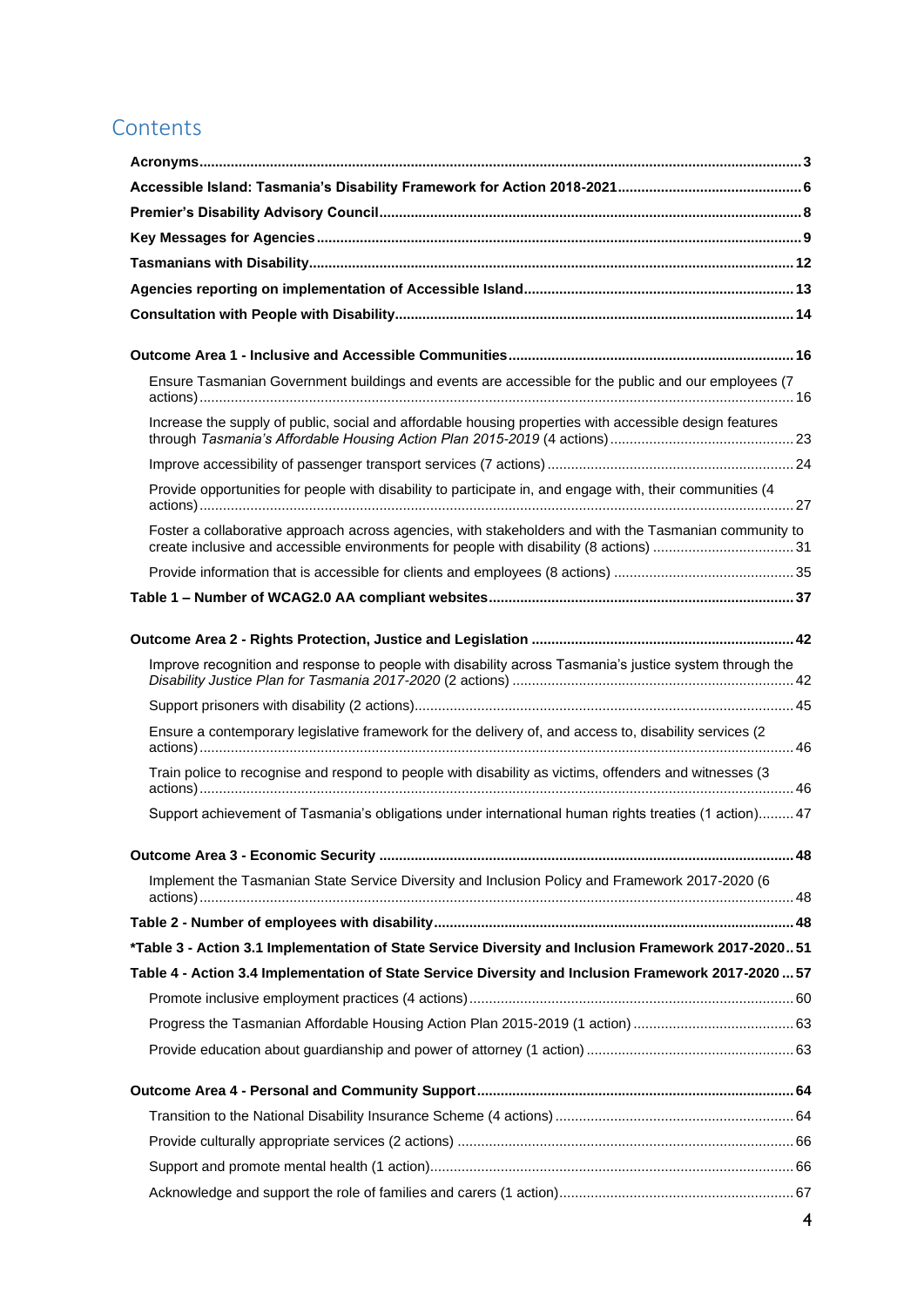| Support students with disability to access further education, training and employment (11 actions)68           |  |
|----------------------------------------------------------------------------------------------------------------|--|
|                                                                                                                |  |
| Develop opportunities for Tasmanians with disability to participate in sport, recreation and physical activity |  |
|                                                                                                                |  |
| Ensure our health services are designed to meet the needs of people with disability (4 actions)75              |  |
| Provide timely comprehensive and effective prevention and early intervention health services for people        |  |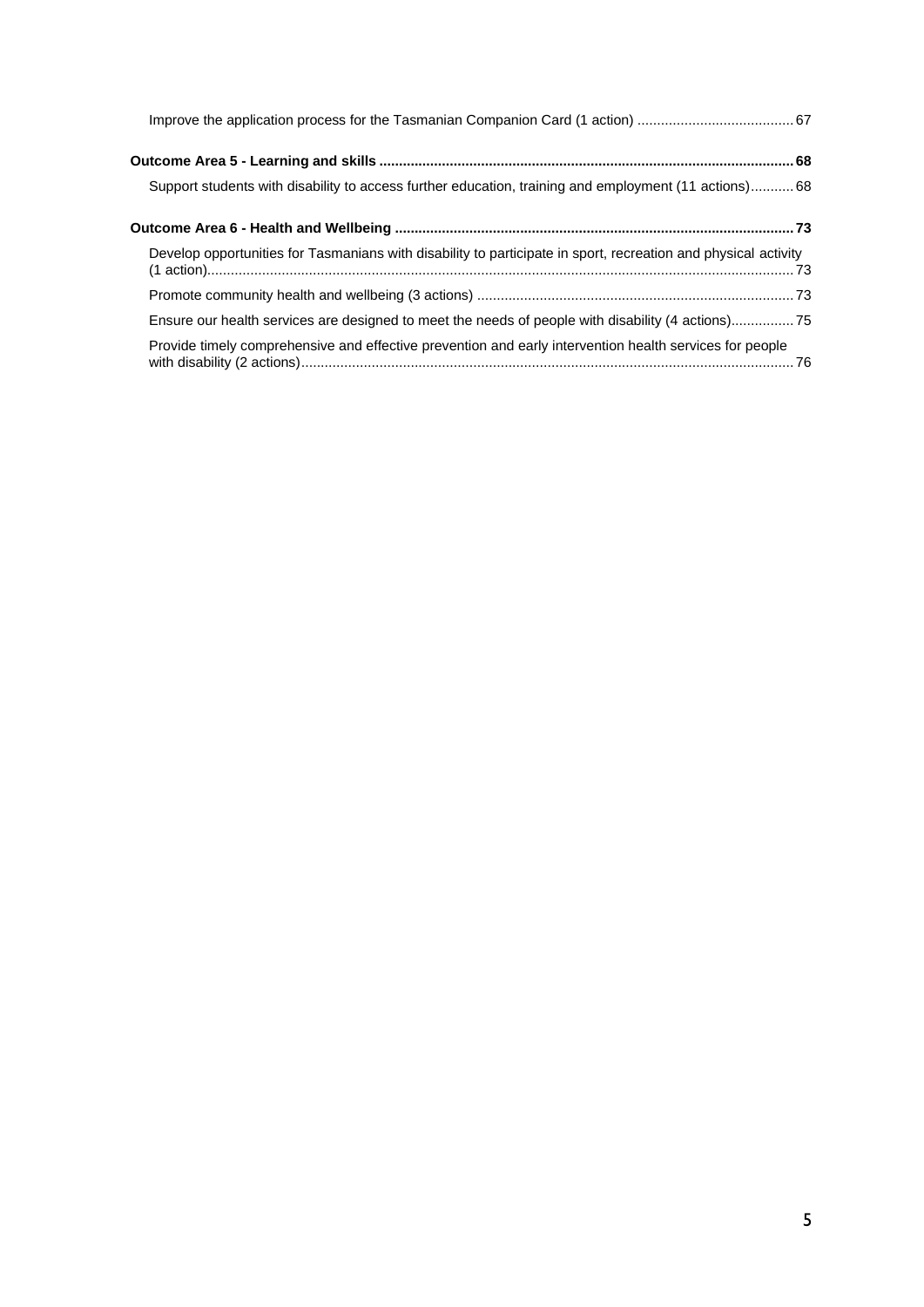# <span id="page-5-0"></span>**Accessible Island: Tasmania's Disability Framework for**

# **Action 2018-2021**

Vision: A fully inclusive society, which values and respects all people with disability as equal and contributing members of the community.

Accessible Island: Tasmania's Disability Framework for Action 2018-2021 (Accessible Island) is the third whole-of-government framework to guide Tasmanian Government agencies work for all Tasmanians with disability. The first Disability Framework for Action (DFA) began in 2005 and was followed by the second DFA, which began in 2013 and concluded in 2017.

Accessible Island links to the National Disability Strategy 2010–2020 (NDS), which outlines a ten-year national policy framework for improving the lives of Australians with disability, their families and carers. All Australian states and territories have agreed to develop implementation plans for the NDS. Accessible Island is Tasmania's implementation plan for the NDS; the action areas align to the NDS outcomes.

For more information and a detailed list of actions see: [Accessible Island:](http://www.dpac.tas.gov.au/divisions/csr/policy/Policy_Work/accessible_island_tasmanias_disability_framework_for_action_2018-2021_dfa)  [Tasmania's Disability Framework for Action 2018-2021](http://www.dpac.tas.gov.au/divisions/csr/policy/Policy_Work/accessible_island_tasmanias_disability_framework_for_action_2018-2021_dfa)

The NDS identifies six outcome areas:

- 1. Inclusive and accessible communities People with disability live in accessible and well-designed communities with the opportunity for full inclusion in social, economic, sporting and cultural life.
- 2. Rights protection, justice and legislation People with disability have their rights promoted, upheld and protected.
- 3. Economic security People with disability, their families and carers have economic security, enabling them to plan for the future and exercise control over their lives.
- 4. Personal and community support People with disability, their families and carers have access to a range of support to assist them to live independently and actively engage in their communities.
- 5. Learning and skills People with disability achieve their full potential through their participation in an inclusive, high-quality education system that is responsive to their needs. People with disability have opportunities to continue learning throughout their lives.
- 6. Health and wellbeing People with disability attain highest possible health and wellbeing outcomes throughout their lives.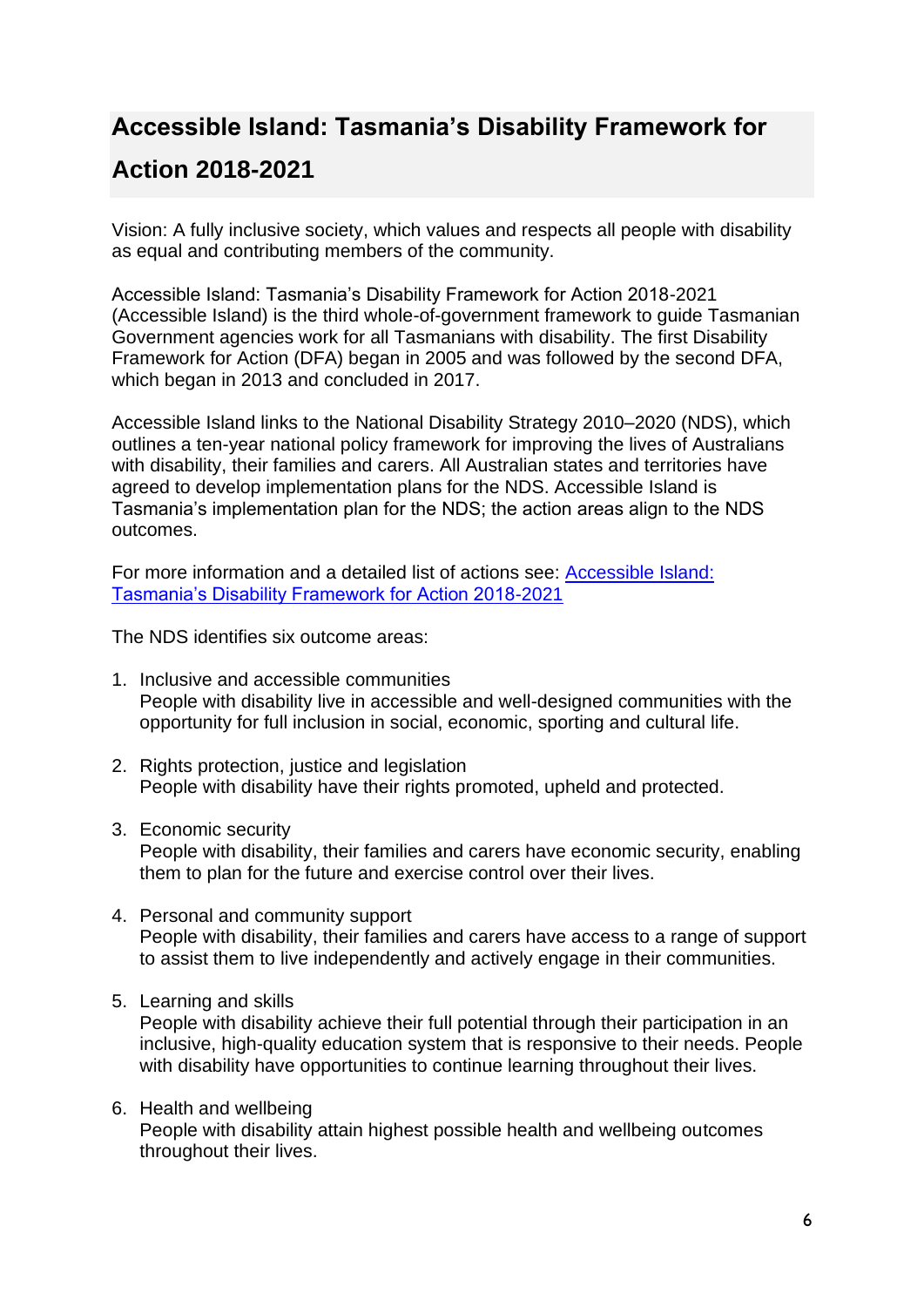Jurisdictions are currently working to develop the new model for national disability policy for agreement by Commonwealth, state, territory and local governments in late 2020.<sup>2</sup>

Accessible Island is a whole of government policy that aims to remove barriers and enable people with disability to enjoy the same rights and opportunities as all other Tasmanians.

Each Agency, including the Tasmanian Health Service (THS) and TasTAFE, is required to provide an annual report on its progress to the Premier's Disability Advisory Council (PDAC). This report focuses on the activities of Tasmanian Government Agencies during 2018-2019.

<sup>2</sup> For more information see [https://www.dss.gov.au/disability-and-carers-a-new-national-disability](https://www.dss.gov.au/disability-and-carers-a-new-national-disability-strategy-latest-news/october-2019-update-from-the-department-of-social-services-on-developing-a-new-model-for-national-disability-policy-in-australia)[strategy-latest-news/october-2019-update-from-the-department-of-social-services-on-developing-a](https://www.dss.gov.au/disability-and-carers-a-new-national-disability-strategy-latest-news/october-2019-update-from-the-department-of-social-services-on-developing-a-new-model-for-national-disability-policy-in-australia)[new-model-for-national-disability-policy-in-australia](https://www.dss.gov.au/disability-and-carers-a-new-national-disability-strategy-latest-news/october-2019-update-from-the-department-of-social-services-on-developing-a-new-model-for-national-disability-policy-in-australia)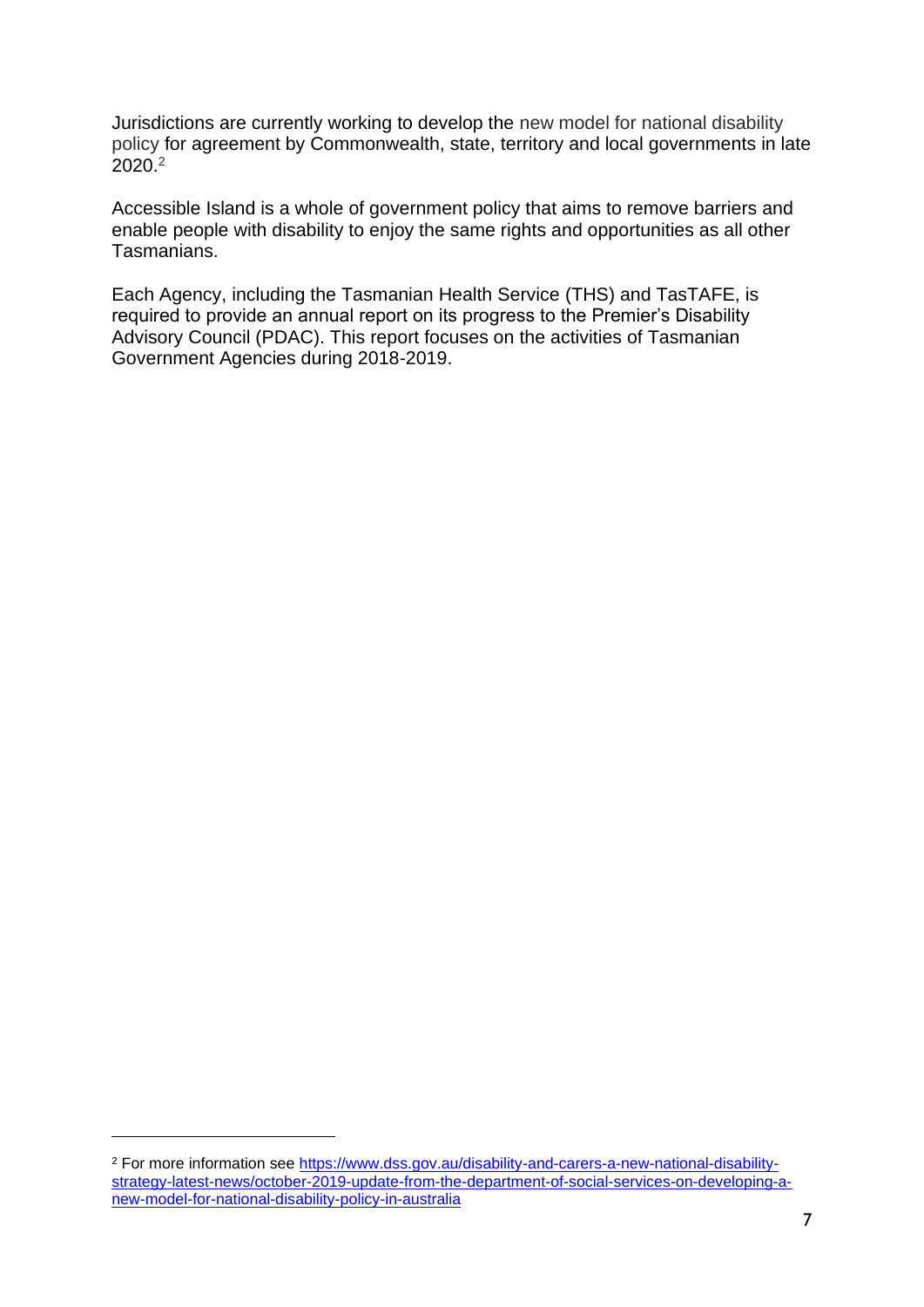# <span id="page-7-0"></span>**Premier's Disability Advisory Council**

PDAC is chaired by the Premier and includes the Minister for Disability Services and Community Development as a permanent member. PDAC has up to 11 community members, including the Community Chair and Deputy Community Chair who conduct out-of-session meetings.

Once the Agency reports have been received, the PDAC community members review them and provide feedback to:

- highlight substantial progress and/or significant outcomes that have been achieved;
- showcase initiatives that demonstrate good practice;
- note areas where stronger commitment and concerted action is required; and
- make recommendations to inform agency and whole-of-government priorities.

This report collates Agency reporting and PDAC's feedback. PDAC presents its report to the Premier. The report is submitted to Cabinet after which it is forwarded to the Heads of Agency and is published on the Communities Tasmania website.

PDAC acknowledges that a key audience for this report is the agencies who report against Accessible Island. To this end, the report provides feedback and suggestions for future reporting. PDAC seeks to identify best practice where it occurs. This report is not intended to be a full summary but to distil highlights, identify gaps, promote collaboration and share information that may be of use to agencies.

PDAC has adopted a different approach in this report. While past reports have reviewed each Agency's performance as a whole; this report reviews Agency's responses against the actions identified in Accessible Island.

- An asterisk preceding an action (eg '\*1.5 Provide reasonable workplace modifications for employees with disability …') indicates all agencies are required to report.
- An asterisk preceding an agency subheading (eg \*Communities Tasmania) denotes where specific agencies are responsible for an action.

PDAC's report is based on self-reporting by agencies. Therefore, the language, style and level of detail varies. PDAC's comments reflect the information provided by agencies and PDAC members' observations from a community perspective. Not all activities reported will be captured in this Report.

Accessible Island commenced on 1 January 2018. This report covers the period I July 2018 to 30 June 2019. However, in cases where Agencies have activities in progress – a foreshadowed date beyond 30 June 2019 may be included.

To aid Agencies, PDAC's comments and feedback is highlighted in bold text (eg '**PDAC commends**…').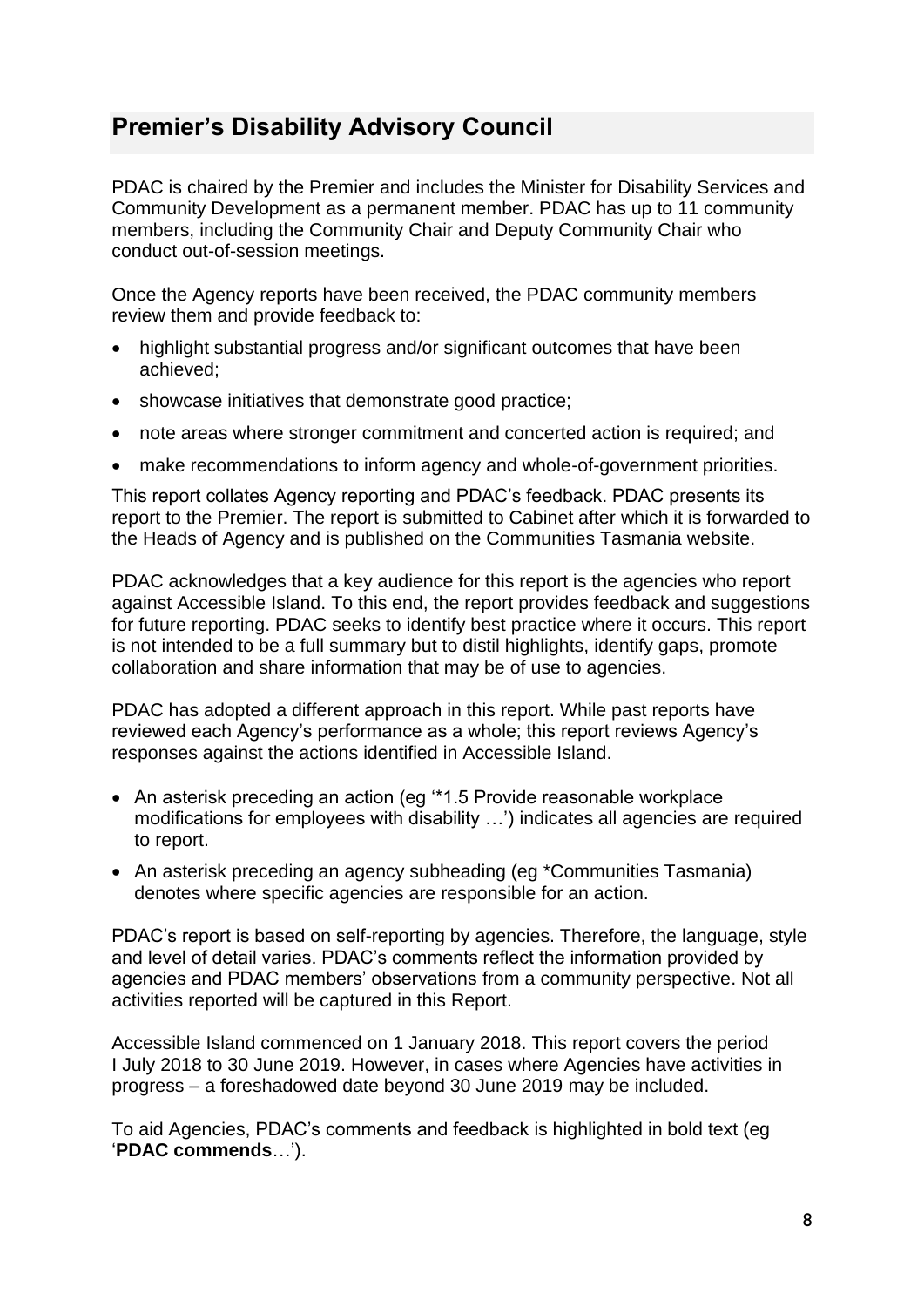# <span id="page-8-0"></span>**Key Messages for Agencies**

As Accessible Island approaches its midpoint, it is timely for PDAC to assess the extent to which the 95 actions have been implemented. The provision of timelines, data and information on outcomes will be critical in assessing progress and in fulfilling Tasmania's reporting obligations under the NDS 2010-2020.

#### *Need to include indicative timelines*

In the 2017 and 2018 reports, PDAC expressed its concern about the use of terms such as 'ongoing' and 'in progress' in agency reporting. While this persists, PDAC has noticed an improvement in agencies providing indicative timelines or completion dates. **PDAC thanks** State Growth for the introduction of 'traffic light' reporting to indicate the status of its actions.

#### *Data*

As in past reports, PDAC reiterates its interest in 'outcomes' as opposed to 'outputs'. It is difficult to assess progress against actions or to assess cumulative progress over time. PDAC urges agencies to include data wherever possible. There are also some gaps in the reporting of specific data items collated in Tables 1, 2, 3 and 4.

#### *Completed actions*

Through the 2018-2019 reporting, agencies have identified seven actions as **complete**. <sup>3</sup> PDAC recognises that some actions will continue beyond the life of Accessible Island, particularly where they relate to service and program delivery.

In addition to the seven completed actions, **PDAC is pleased** to note that there has been significant progress made against a quarter of the 95 actions. PDAC has highlighted these achievements throughout the report (eg 'PDAC commends or PDAC notes).

#### *Delayed actions*

There are several 'flagship' actions where PDAC is concerned about the time taken to progress the initiatives:

- Action 1.25 the whole-of-government ICT procurement strategy;
- Action  $1.31$  the digital innovation strategy;
- Actions 1.5 and 3.4 the lack of data on reasonable adjustment and the delays in the rollout of the reasonable adjustment template;
- Actions 3.1-3.4 implementation of the Tasmanian State Service Diversity and Inclusion Framework 2017-2020. PDAC has also identified the need for future online employee surveys to be accessible;
- Actions 1.6 and 1.7 promotion of the Tasmanian *Government Accessible Events Guidelines and Checklist* and ensuring these are applied and providing feedback (this could include case studies); and

<sup>3</sup> 2.10, 2.11, 3.10, 4.1, 4.2, 4.3, and 5.3.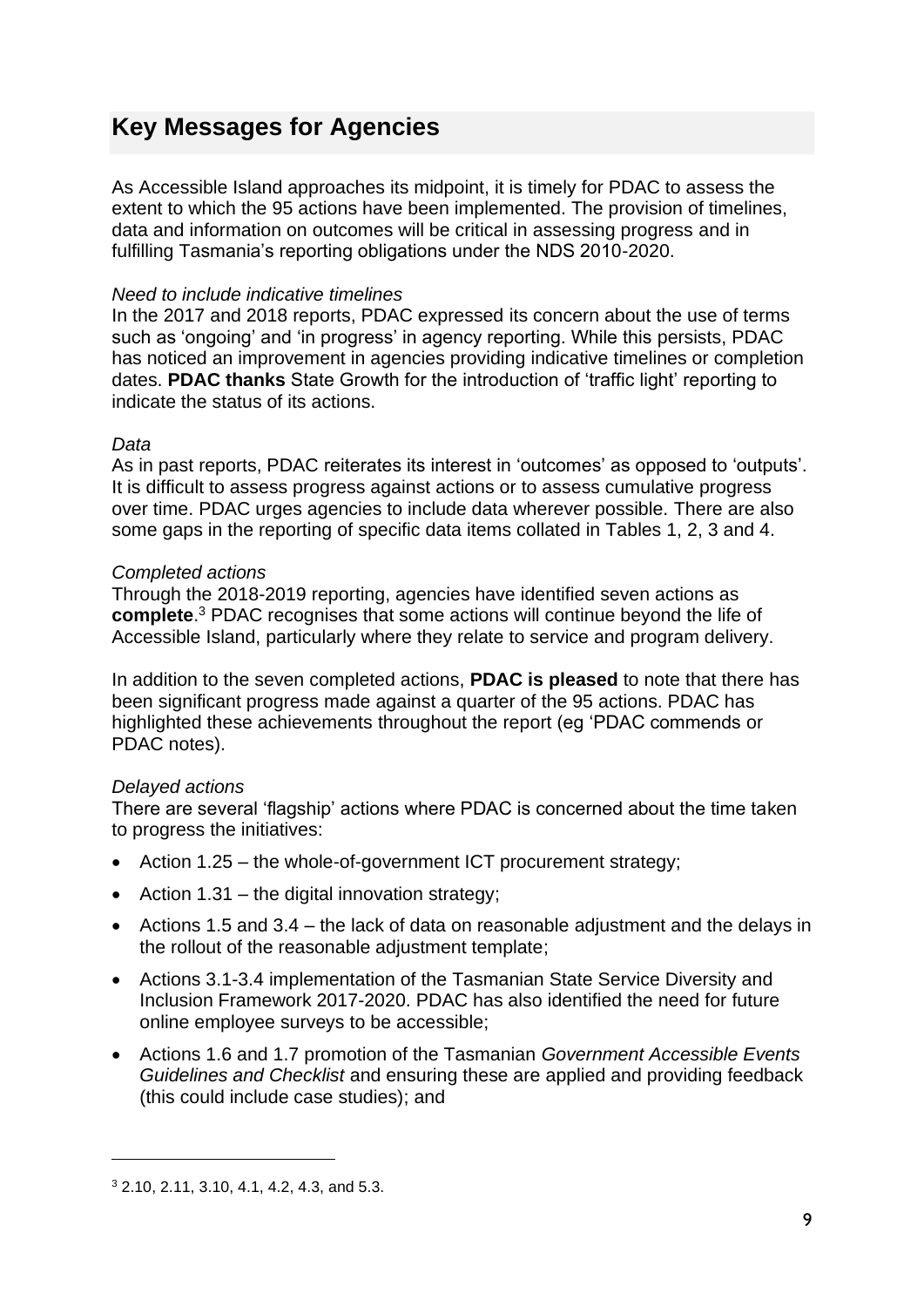• Action 1.33 and related actions – the lag in implementing the 2015 *Tasmanian Government Communications Policy* commitment to *'*ensure information published on websites is accessible to all Tasmanian in accordance with WCAG 2.0 AA accessibility requirements'.

PDAC has provided **further comment** against the respective actions.

#### *Inclusive and accessible communities – infrastructure projects*

In the 2018 report, PDAC cited its involvement in reviewing the accessibility of Treasury's Parliament Square tenancy as an example of the need to involve those with accessibility expertise early and in a systemic way in the constructions/refurbishment of major capital works projects. PDAC's concern is that, while specifications and the build may comply with the minimum standards, new builds and refurbishments create an opportunity to develop an exceptional facility that incorporate 'accessibility design principles that are not only about today but about building for tomorrow'.

**PDAC appreciated** the continued opportunities to engage with Treasury and DoE during 2018-2019.

Interstate transport is a significant barrier for many people with disability. PDAC is also represented on the Hobart International and Launceston Airport consultative committees<sup>4</sup>. PDAC members have also engaged with representatives from the TT-Line on the build of the new Spirits and the provision of accessible cabins.

#### *Responding to PDAC's comments*

It is also **pleasing** that the 2019 agency reports acknowledge and reference comments and questions from the preceding year's reports – notably DoE, DPFEM, DPIPWE, State Growth and THS.

In particular, **PDAC acknowledges** DoE for addressing its concern from the 2018 report that the 'reporting structure focused on adult and post-school options'. DoE provided significant additional information in relation to compulsory schooling and the services and programs provided by Libraries Tasmania.

However, one recommendation from the 2018 PDAC Report was overlooked by agencies:

'PDAC would also be interested in reporting on the implementation of Accessible Island on King and Flinders Islands. As a first step, this could provide an overview of the accessibility of State Government facilities on the islands'.

PDAC will include this as 'question on notice' for future meetings with Heads of Agency.

<sup>4</sup> Non-government.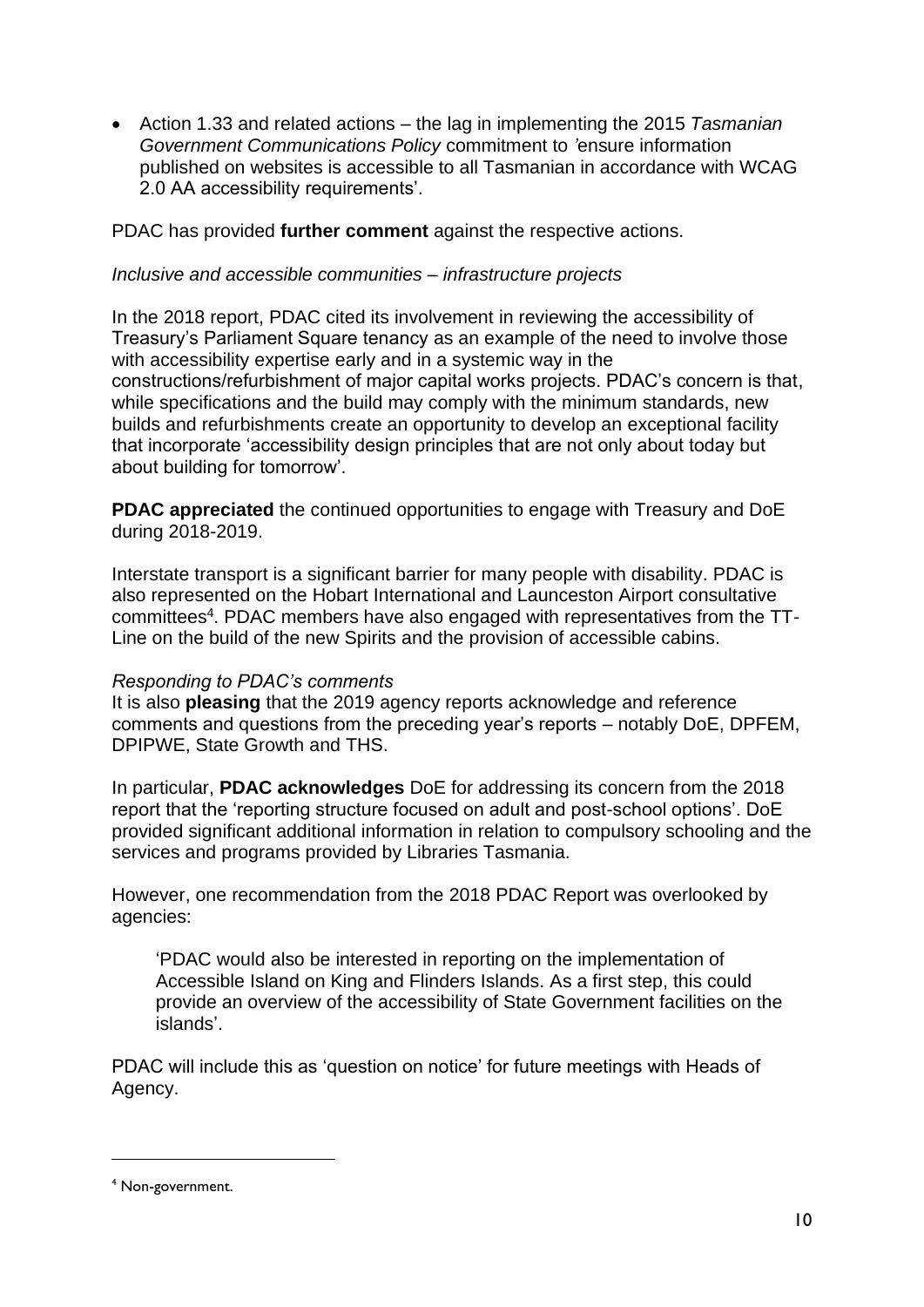#### *Reporting gaps*

Throughout the 2019 Report, PDAC identifies instances where the progress towards specific actions or the outcomes for people with disability is not apparent. It is recommended that agencies review the Report in its entirety to identify where PDAC is seeking clarification or additional information.

There are 15 actions allocated to 'all' agencies, 13 of which have not been responded to by all agencies. There are also six discrete actions where one or more of the responsible agencies has not provided a response. These are indicated as a 'Nil response'. It is recommended that agencies review the report in full to identify any gaps in reporting.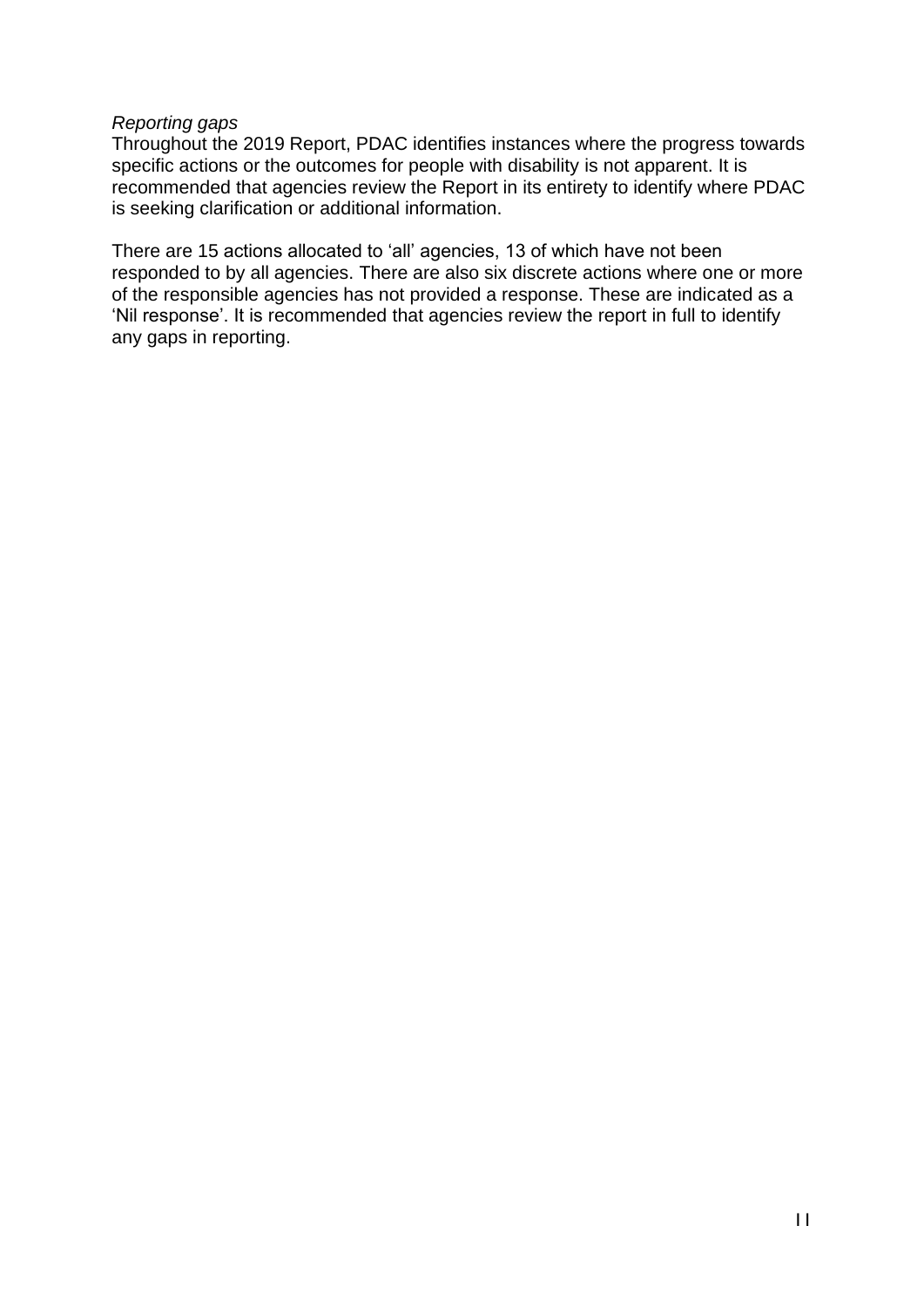# <span id="page-11-0"></span>**Tasmanians with Disability**

Data from the most recent Australian Bureau of Statistics (ABS) [Survey of Disability,](https://www.abs.gov.au/ausstats/abs@.nsf/mf/4430.0)  [Ageing and Carers 2018](https://www.abs.gov.au/ausstats/abs@.nsf/mf/4430.0) shows that Tasmania continues to have the highest rate of disability (26.8%) <sup>5</sup> compared to 17.7 per cent nationally. While the national rate fell slightly from 18.3 per cent in 2015, the rate increased slightly in Tasmania from 25.8 per cent to 26.8 per cent or from to 131,700 to 140,100 people. 7.5 per cent of Tasmanians living in households had a profound or severe disability (5.7 % nationally).

At 30 September 2019, 7,027 Tasmanians were benefitting from the NDIS, of whom 3,059 were receiving support for the first time.<sup>6</sup>

 $<sup>5</sup>$  All persons – living in households and cared-accommodation.</sup>

<sup>6</sup> <https://www.ndis.gov.au/understanding/ndis-rollout/tasmania#tasmania-statistics-as-at-30-september-2019>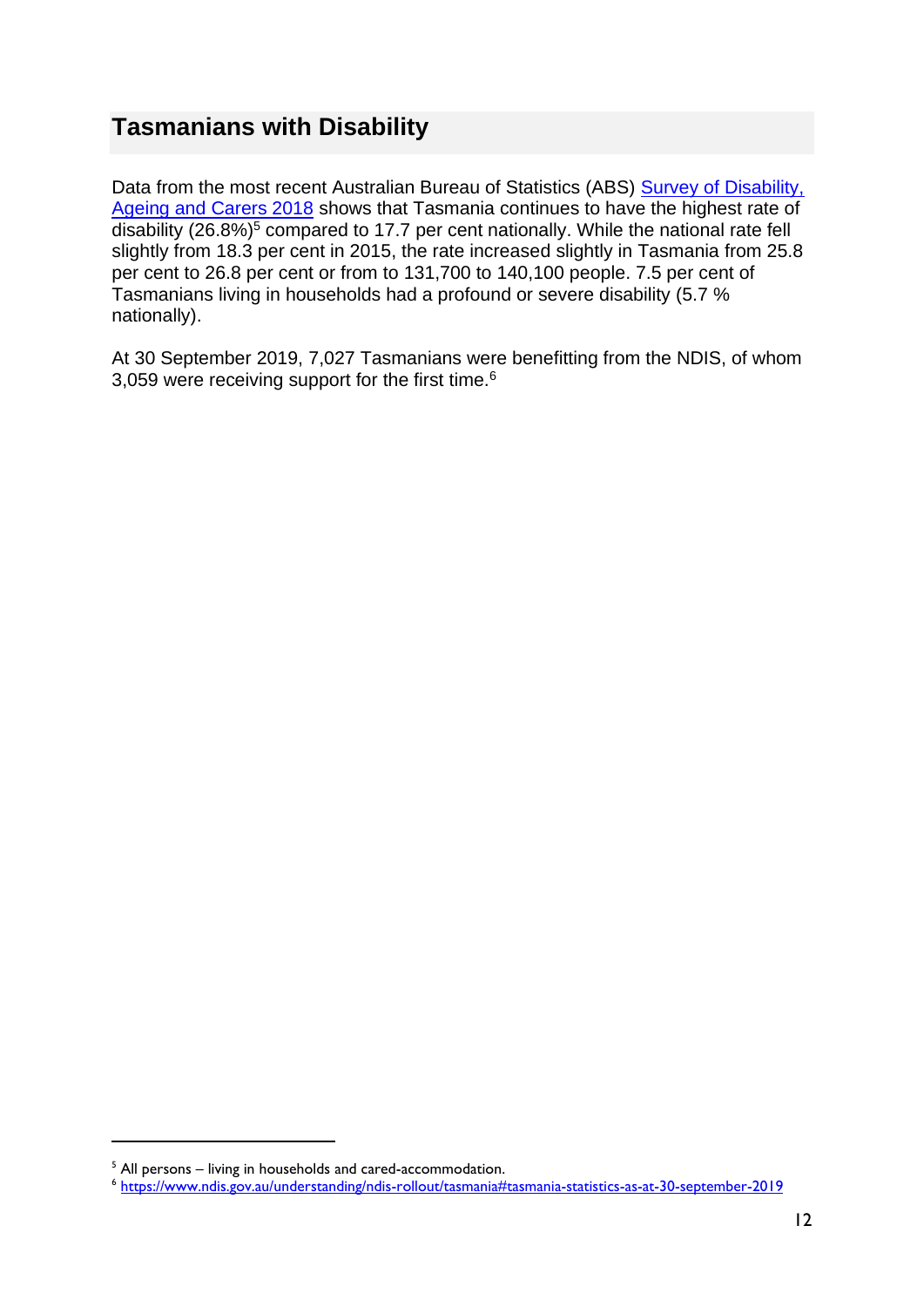# <span id="page-12-0"></span>**Agencies reporting on implementation of Accessible Island**

- Communities Tasmania
- Education (DoE)
- Health (DoH) joint report with THS
- Justice (DoJ)
- Premier and Cabinet (DPAC)
- Primary Industry, Parks, Water and the Environment (DPIPWE)
- Police, Fire and Emergency Management (DPFEM)
- State Growth
- Tasmanian Health Service (THS)
- TasTAFE
- Treasury and Finance (Treasury)

#### *Attendance of Heads of Agencies at PDAC meetings*

Since 2008, Heads of Agencies have met formally with PDAC to discuss their agency's implementation of the DFA (and now Accessible Island). These meetings occur on a rotating basis over a two-year period. During 2018-2019 the following meetings were held:

- On 12 November 2018 with the Secretary of the Department Communities Tasmania.
- On 8 May 2019 with the Secretary of the Department of Primary Industries, Parks, Water and the Environment and Secretary of the Department of Education.

PDAC thanks Ms Ginna Webster, Dr John Whittington and Mr Tim Bullard for their presentations and the commitment to improving outcomes for people with disability. PDAC community members find the meetings with agency heads extremely valuable and appreciate the opportunity to explore issues.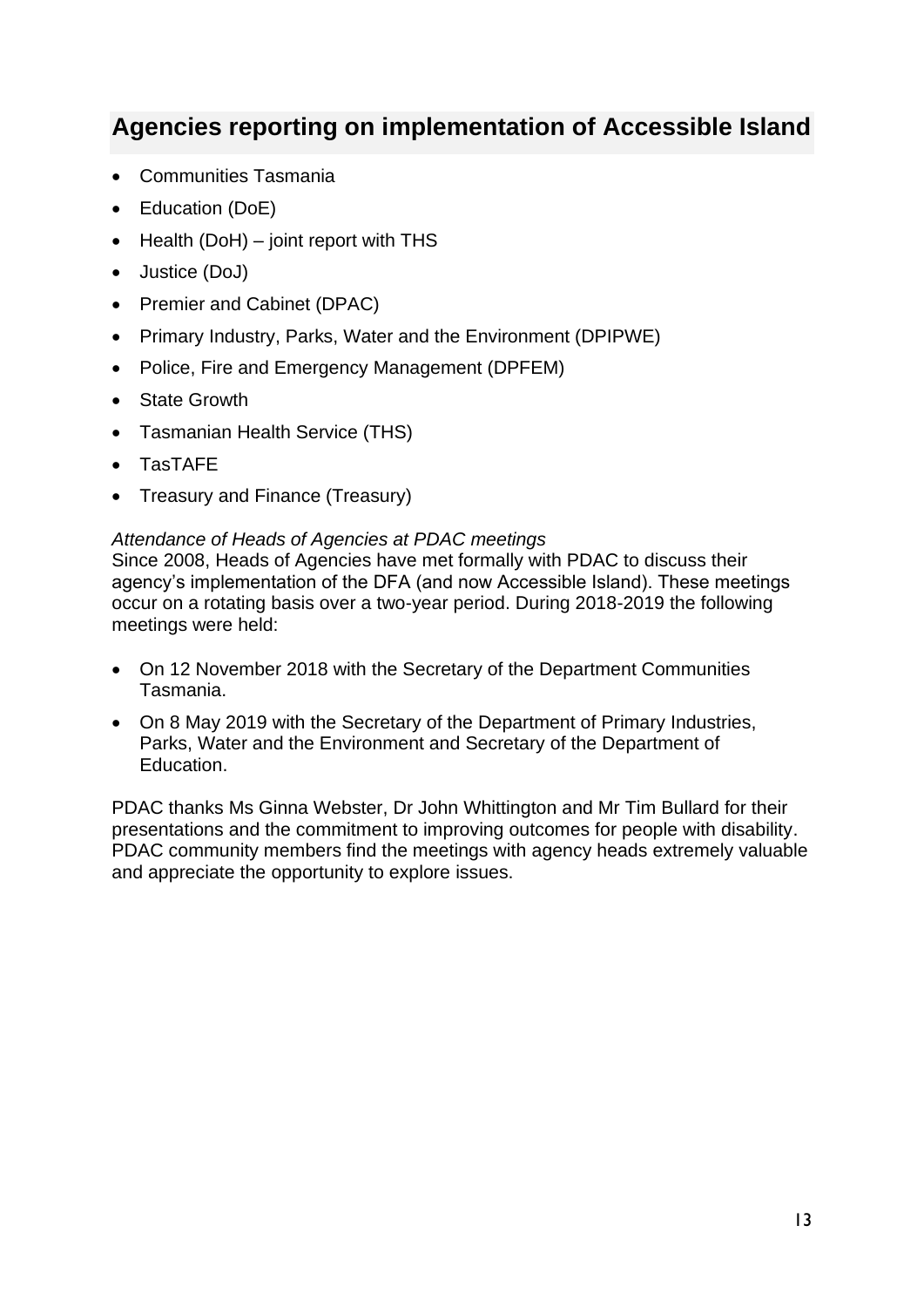# <span id="page-13-0"></span>**Consultation with People with Disability**

Agencies are asked to provide a summary of their consultation with people with disability during the reporting period (this activity is also captured in 1.23 below).

# DCT

- Support for PDAC.
- Worked with Australian Network on Disability (AND), Mental Health First Aid (MHFA), National Disability Services (NDS) and Disability Employment Service (DES) providers to inform its efforts to better support employees with disability.

# DoE

- Consultation with PDAC on capital works projects.
- Biannual surveys and forums with principals, teachers and parents to seek feedback about system level supports.
- Consultation and communication on the development and rollout of *Educational Adjustments*. (see 5.2 below)
- Consultation with external disability stakeholder groups through the Inclusion Advisory Panel.

#### DoH/THS

- Consultation with the Minister's Disability Advisory Council (MDAC) on the development of *Principles for Working with People with Disability Policy* to be implemented in 2019-2020.
- THS, Primary Health Tasmania and DoH implemented Experience Based Co-Design to improve the capability of THS to partner and consult with people with disability eg consumers of rehabilitation services during 2018-2019.

#### DoJ

- Cites ongoing engagement by Legal Aid Commission of Tasmania; Equal Opportunity Tasmania, Guardianship and Administration Board and Mental Health Tribunal with a range of disability services.
- Tasmanian Prison Service works closely with the *Beyond the Wire* throughcare service led by Salvation Army and NDIS providers.
- Engages disability access specialists in the design and construction of new and upgraded correctional facilities.

#### DPFEM

• Focus for 2018-2019 on refining internal mechanisms.

#### DPIPWE

• Southern Accommodation project – advice from disability access specialist.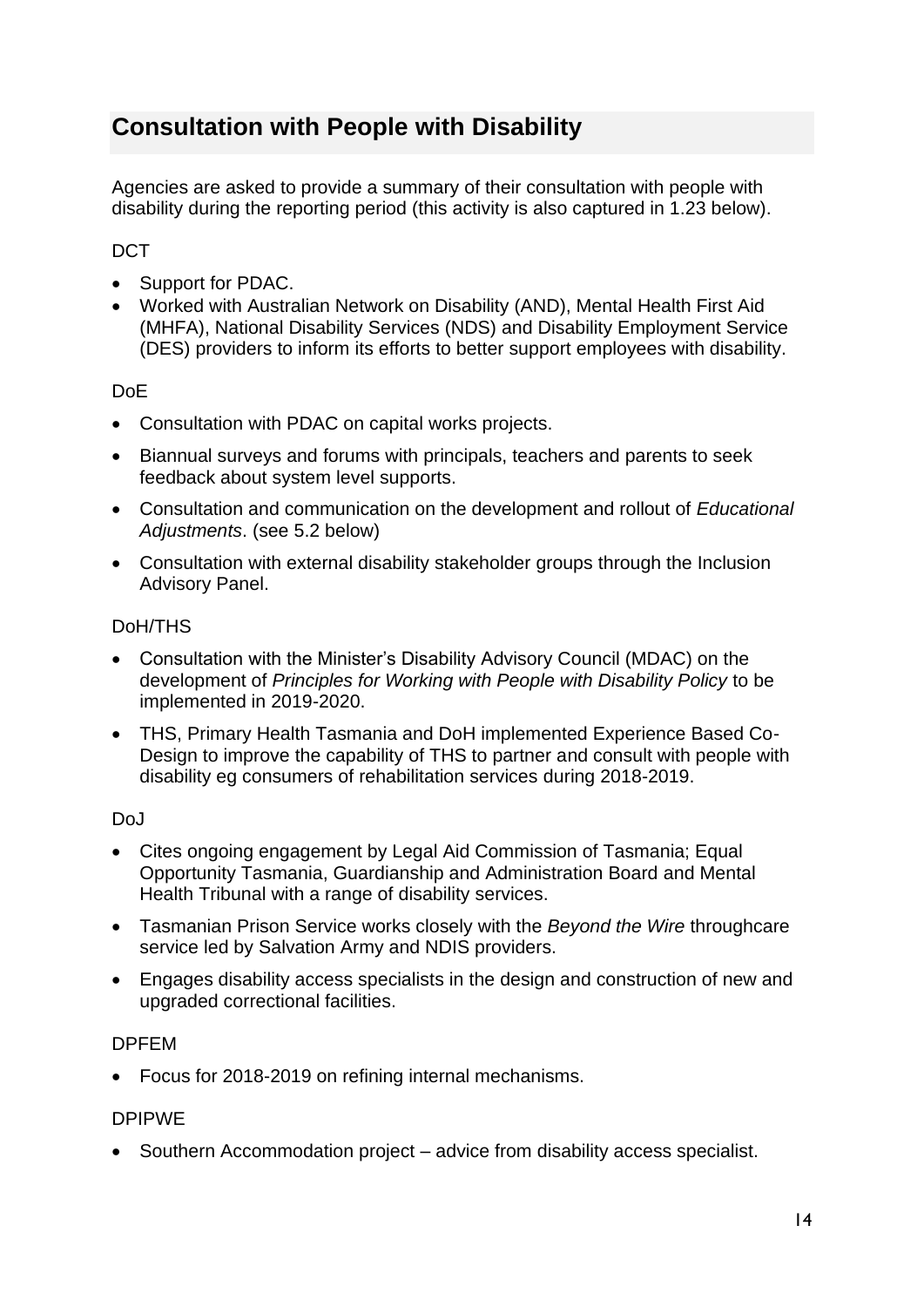• Engages disability service providers to ensure information is useful and relevant and for assistance with advertising collateral for parks and reserves.

#### DPAC

- Service Tasmania has developed relationships with disability service providers to organise worksite familiarisation visits. (see 3.2 below)
- State Service Management Office (SSMO) consulted with people with disability and disability service providers on graduate recruitment process. (see 1.24 below)
- States it continues to consult and engage with people with disability on the design and implementation of services, policy and legislation, however **PDAC notes** no examples are provided.

#### State Growth

- Engagement with PDAC eg support for small businesses.
- Working with Disability Employment Service (DES) providers to increase opportunities for paid and unpaid work.
- Engage key stakeholders in the design and implementation of the Training and Work Pathways program.
- Works closely with National Disability Insurance Agency (NDIA) on the Transport Access Scheme.

#### TasTAFE

- Consultation with employees and students. Student support staff interact directly with students with disability and disability service providers which helps to inform the Disability Action Plan.
- Community Reference Group informs delivery of Work Pathways Plan and includes internal and external stakeholders.
- To establish working groups for each capital works projects which will include representative to provide advice on accessibility consideration.

#### **Treasury**

• Engagement with PDAC and experts on a case-by-case basis.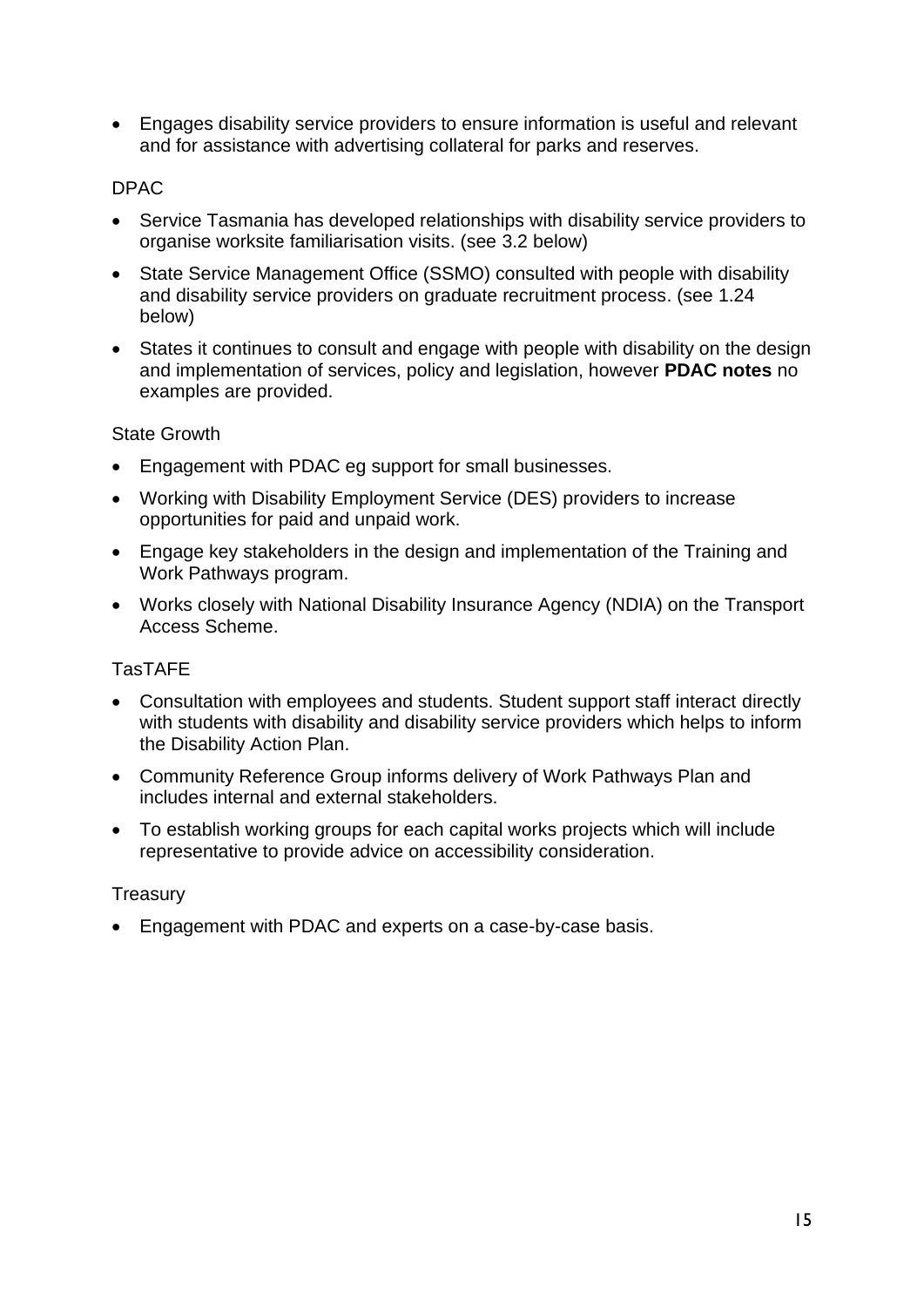# <span id="page-15-0"></span>**Outcome Area 1 - Inclusive and Accessible Communities**

# **Action Area**

# <span id="page-15-1"></span>**Ensure Tasmanian Government buildings and events are accessible for the public and our employees (7 actions)**

#### **Action 1.1**

**Conduct appraisals to monitor the compliance of our buildings with the**  *Disability Discrimination Act 1992 (Cwth)* **(DDA) and relevant provisions of the Building Code.**

#### **PDAC overview**

It is **pleasing** to see almost all agencies (10/11) reporting activity to ensure accessibility. PDAC **commends** the commitment of State Growth which has commissioned an audit of all workplaces; TasTAFE's completion of an appraisal of all properties in April 2019; and Justice's intention to include an Adult Change Facility in the co-located Tribunal.

#### \*DCT

• Advised no activity during reporting period.

#### \*DoE

- Building appraisals occur as required. In 2018-2019, 62 individual projects totalling \$612,000 to improve access for people with disability.
- PDAC has been involved in the Southern Support School Capital Project (\$4.5 m) since its commencement. Anticipated that construction will commence in 2020.
- The *Paranaple* multipurpose centre, opened in September 2018, houses the Devonport Library and Service Tasmania service centre. *Paranaple* provides best-practice access and inclusion for clients, including hearing loops in meeting rooms, a low gradient internal ramp, wide escalator and spacious lift.<sup>7</sup>

#### \*DoH/THS

- All capital works, new and renewed property leases and licences are Disability Discrimination Act (DDA) compliant.
- Three accessibility modifications completed St Johns Park Bowls Club, St Johns Park Karingal, Orthotic Prosthetic Services Tasmania and Birthing Centre (Launceston).
- New facilities and redevelopments at Kingston, St Helens, Latrobe, North West Regional and Mersey Hospitals are DDA compliant.

<sup>7</sup> Reported in 1.21.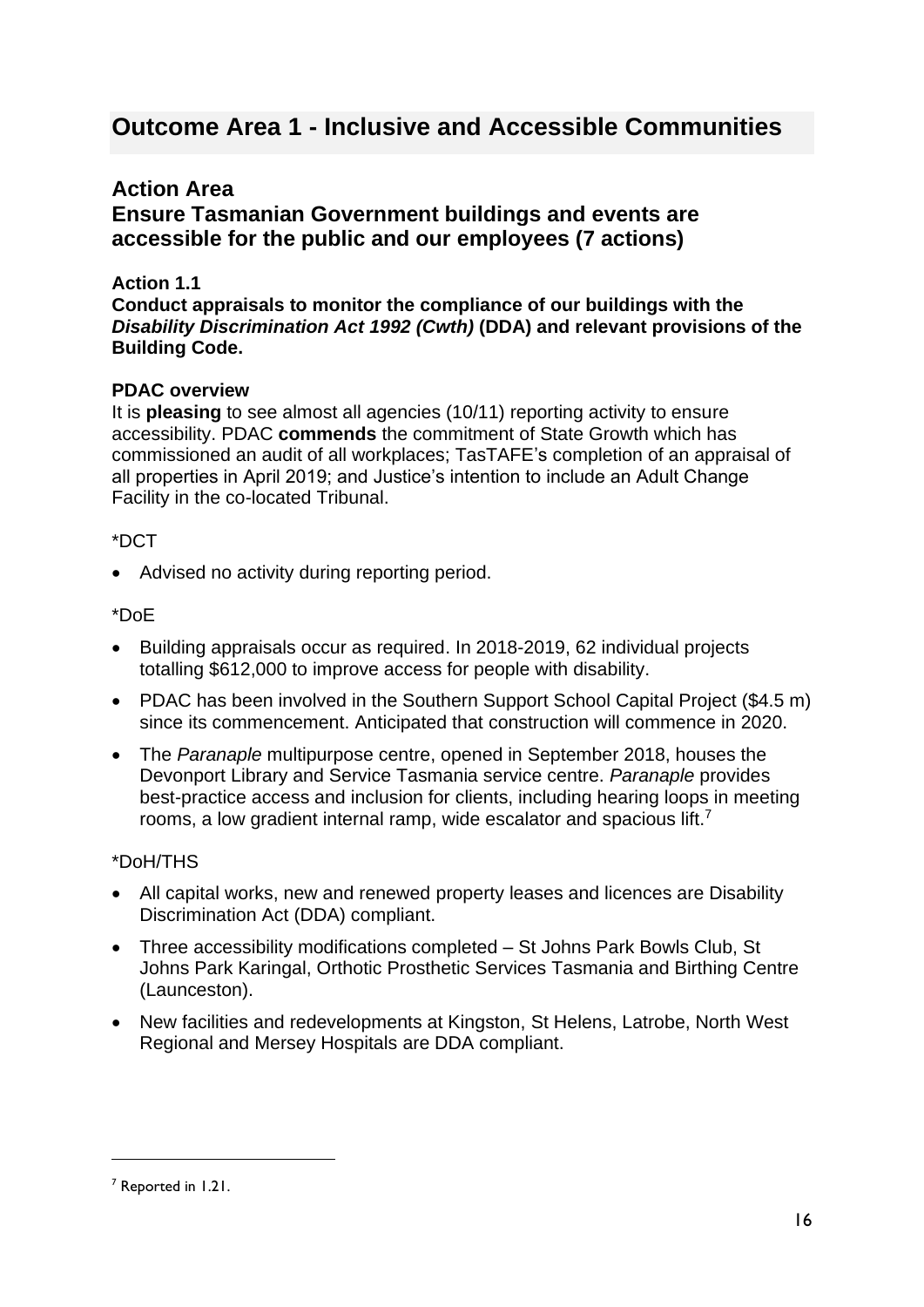\*DoJ

- Continues its rolling audit program of two owned and two leased buildings each year.
- Launceston Supreme Court upgrade (completed August 2019) included specialist advice on accessibility issues and disability parking.
- Planning for Burnie Court Complex upgrade (not yet commenced) to ensure accessibility for people using facility including employees, members of the public and people in custody.
- Preferred site identified for co-location of Tribunals (from July 2020). Expected to make significant difference in addressing needs of people with disability who use Tribunal facilities. Secretary DoJ advised PDAC on 8 November 2019 that an Adult Changing Facility will be included in design. PDAC **commends** DOJ for its inclusion.

# DPIPWE

• The Lands Building Redevelopment due for completion in December 2020 includes a range of disability access improvements including toilets, lifts carparking, external entry, ramps and paths. **PDAC queries** whether hearing loops will be included in meeting rooms.

# DPFEM

- Building appraisals are done on a four-year cycle and next scheduled to occur in 2021. Middleton Fire Station, completed in November 2018, is compliant.
- Development of specifications for police station upgrades (New Norfolk and Longford) and Sorell Emergency Service Hub has commenced. **PDAC notes** DPFEM intends to engage with PDAC as part of the planning process for these works.

# DPAC

• No appraisals or modifications undertaken. Three new electorate offices were established, all of which are accessible.

# State Growth

- Four building appraisals completed and three commissioned.
- Pitt & Sherry is undertaking an audit of all workplaces in relation to DDA compliance and AS 1428.1-2009 As 1428.—1992. **PDAC commends** this audit**.**
- Number and complexity of non-compliant accessibility features identified at Marine Terrace (Burnie) site means that the decision has been made to relocate.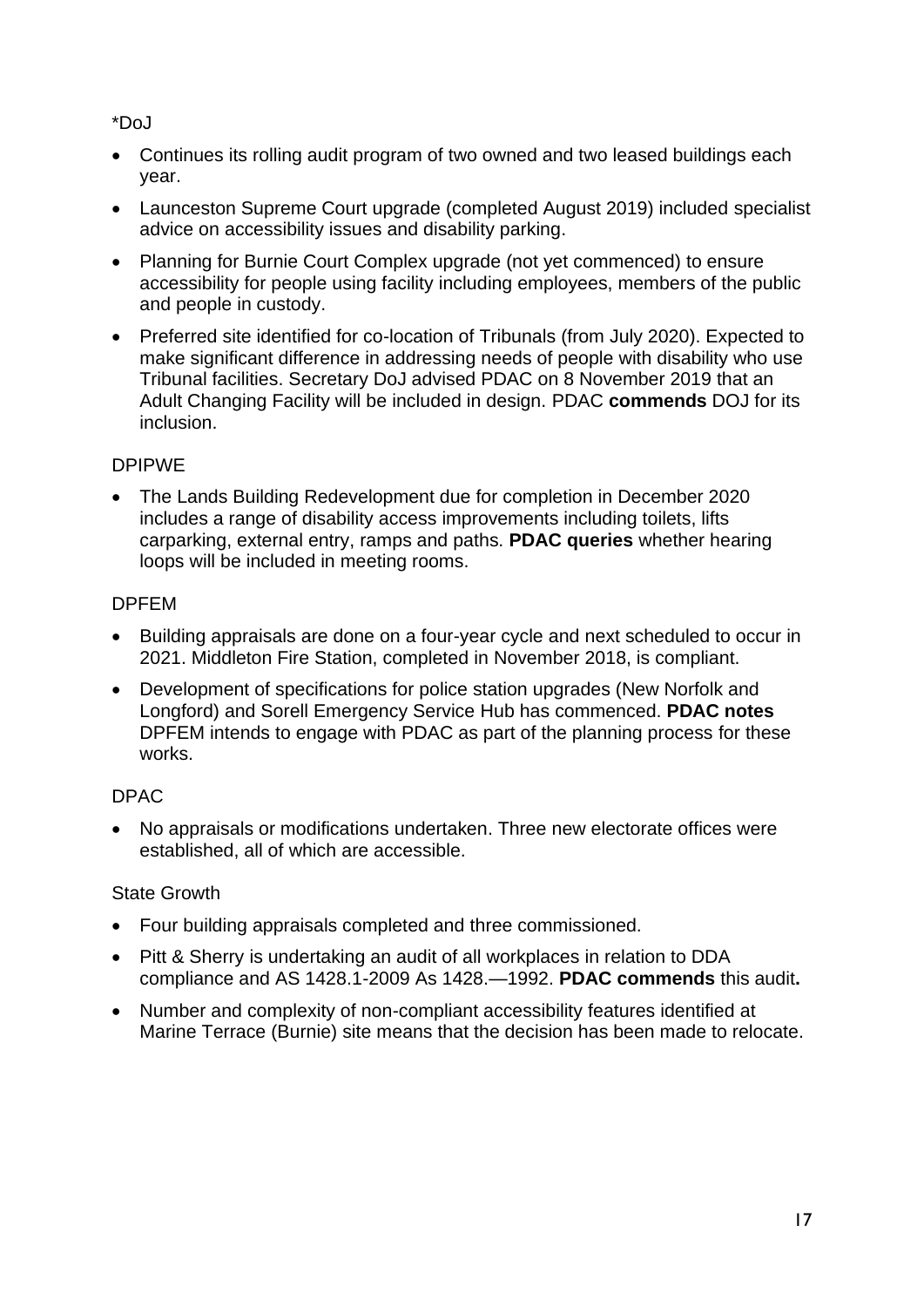# TasTAFE

- Completed appraisal of all TasTAFE properties (11) in April 2019 all were assessed as meeting the *Disability (Access to Premises – Building) Standards 2010*.
- From April 2019, all briefs for planned capital works will incorporate compliance and a focus on accessibility improvements.
- Seeks advice on accessibility for staff and students for all major capital works including planned works for the Alanvale and Clarence campuses.

#### \*Treasury

- For all property development where Treasury represents the Crown, it engages with the developer to provide accessible and well-designed spaces.
- The *Draft Office Accommodation Fitout Guidelines* (due to be finalised October 2019) recommends that agencies seek accessibility expertise and consultation as part of planning and design process. **PDAC queries** whether reasonable adjustment is considered in the Guidelines.
- Accessibility modifications were made to the Murray Street Building (Hobart).
- The design of the CH Smith Centre (Launceston) was 'influenced to improve accessibility beyond compliance obligations'. (see also 1.2 below)

#### **Action 1.2**

#### **Take account of access requirements in the internal layout of Service Tasmania service centres through relocation to new sites in Devonport and Launceston and an upgrade of the Hobart premises.**

#### \*DPAC

• Devonport service centre completed 2018. Launceston relocated to C H Smith Building August 2018 – mandatory accessibility requirements for staff and customers were included. Upgrades to Hobart are scheduled for August 2020.

#### **Action 1.3**

#### **Enhance the accessibility of the services and supports provided by the Department of Primary Industries, Parks, Water and Environment.**

#### \*DPIPWE

- Upgrades to toilet facilities at Meander Falls, Walls of Jerusalem and North Wineglass Bay included installation of accessible toilets and ambulant access.
- Freycinet Visitor Centre Wineglass Bay Car Park Shared Track and planned Tamar Island Boardwalk upgrade include access for visitors with limited mobility. PDAC understands accessibility upgrades occurred in other regions (including Russell Falls) and **commends** DPIPWE for its commitment to these upgrades.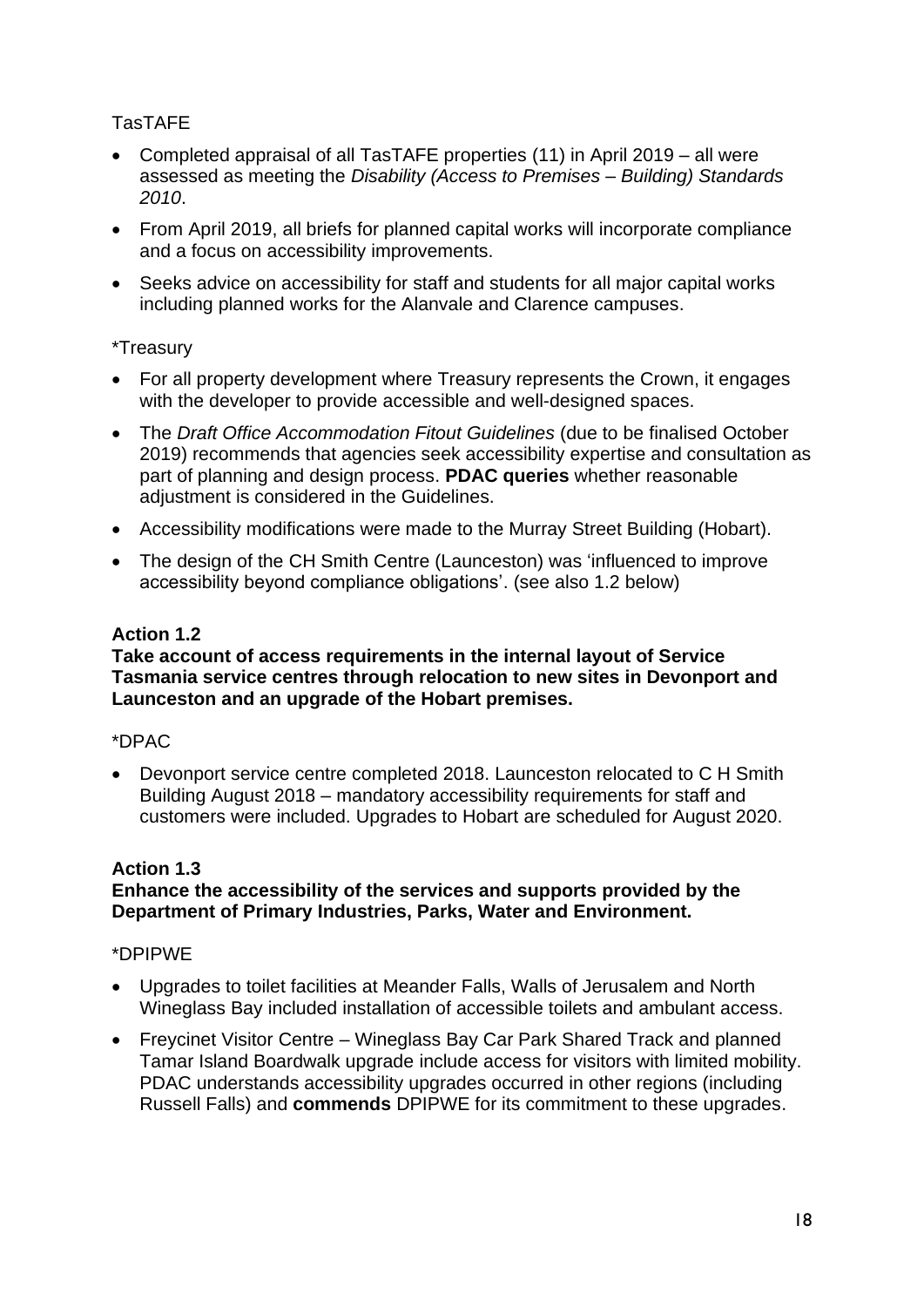**Ensure new building works and upgrades at the Tasmanian Prison Service meet building requirements for disability, unless an exemption is necessary for security reasons.**

- Dr Vanessa Goodwin Cottages Mother and Baby Unit (completed September 2018) includes three accessible bedrooms and the lower level of Cottage 2 is fully accessible.
- Ron Barwick Upgrade (completed December 2018) includes three disability cells with ensuite bathrooms, accessible kitchen and recreation room, and lift for wheelchair access.
- Current design for Southern Remand Centre (due for completion October 2021) includes four disability access cells. **PDAC provided** feedback on the cell design at its meeting with the DoJ Secretary in November 2019.

#### **\*Action 1.5**

**Provide reasonable workplace modifications for employees with disability as identified through individual occupational assessments (see also Action 3.4).**

#### **PDAC overview**

It is difficult to assess the implementation of this action given the lack of data. **PDAC thanks** those agencies that have extracted data.

DCT, DoE, DoJ, DPFEM, and DPIPWE

- Agencies advised modifications and reasonable adjustments are assessed on a case by case basis. No data available and there is no tracking of individual adjustments.
- DPIPWE is rolling out sit/stand workstations at Prospect (all employees) and Stony Rise. DPFEM and DPIPWE indicated that they are willing to consider the best way to accurately report on workplace adjustments.
- **PDAC notes** advice from DoE that the TSS staff survey showed that 36 per cent of staff with disability have a reasonable adjustment in place.

#### DoH/THS

• No centralised reporting, however, the Employee Survey (October 2018) showed nine per cent of DoH respondents reported a disability with 54 per cent of these requiring an adjustment. Six per cent of THS respondents reported a disability of with 40 per cent requiring an adjustment.

#### DPAC

• DPAC advised that while no major physical modifications had been made in the reporting period, 18 employees with disability had had workplace adjustments made (furniture, software, equipment and working hours).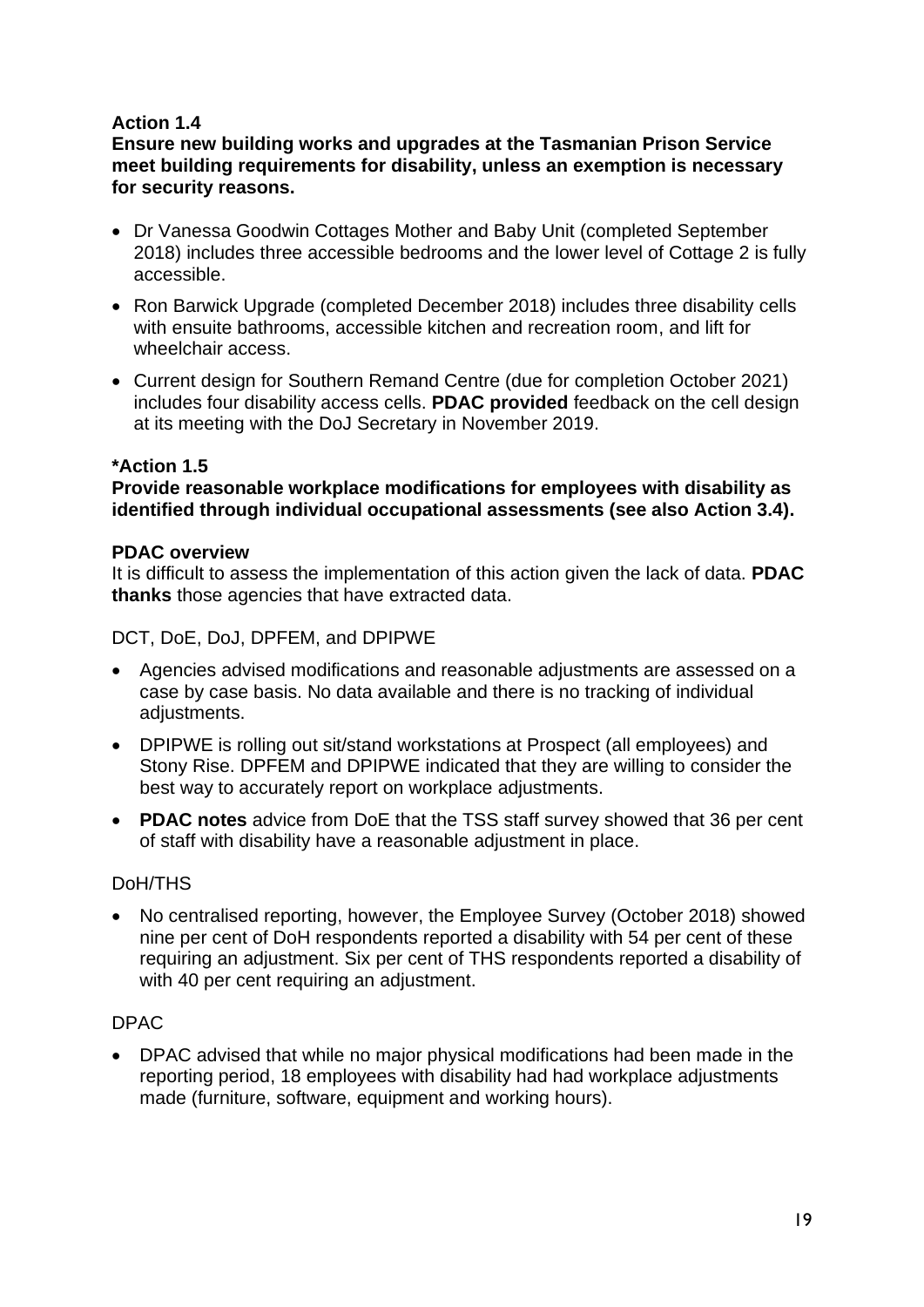#### State Growth

• Eight adjustments currently in place for employees with disability however, it is noted this may not capture all arrangements. State Growth has also adopted the workplace adjustment passport with policies and procedures to support its application within business units. **PDAC commends** the agency for introduction of the Passport.

#### TasTAFE

• Reported one adjustment.

#### **Treasury**

Seven of 12 employees with disability report having adjustments in place.

#### **\*Action 1.6**

#### **Promote the** *Tasmanian Government Accessible Events Guidelines and Checklist* **to agencies and event organisers in receipt of Government funding***.*

#### **PDAC overview**

**PDAC commends** Libraries Tasmania, Communities Tasmania and Treasury for their examples of how the Guidelines have been applied in planning for events. While PDAC would like to see all Agencies providing data on the real-life application of the Guidelines (as opposed to statements on internal promotion), the provision of case studies and information on the types of modifications made is also **welcomed**.

However, as noted in its 2018 Report, **PDAC remains concerned** that there does not appear to be a mechanism by which agencies ensure that the Guidelines are being applied consistently both in-house and by event organisers receiving Government funding.

#### Communities Tasmania

- *Tasmanian Government Accessible Events Guidelines and Checklist* (the Guidelines) were developed by Communities, Sport and Recreation Division (CSR) which continues to promote the Guidelines to other agencies and event organisers. Guidelines have been used in planning for face-to-face in-house training and whole-of-agency events.
- **PDAC queries** whether the Guidelines are made available to sporting organisations receiving funding from the Agency.

#### DoE

• Guidelines are regularly promoted. Libraries Tasmania provides the Guidelines to event organisers. An Auslan interpreter was engaged for an event at Glenorchy in August 2019.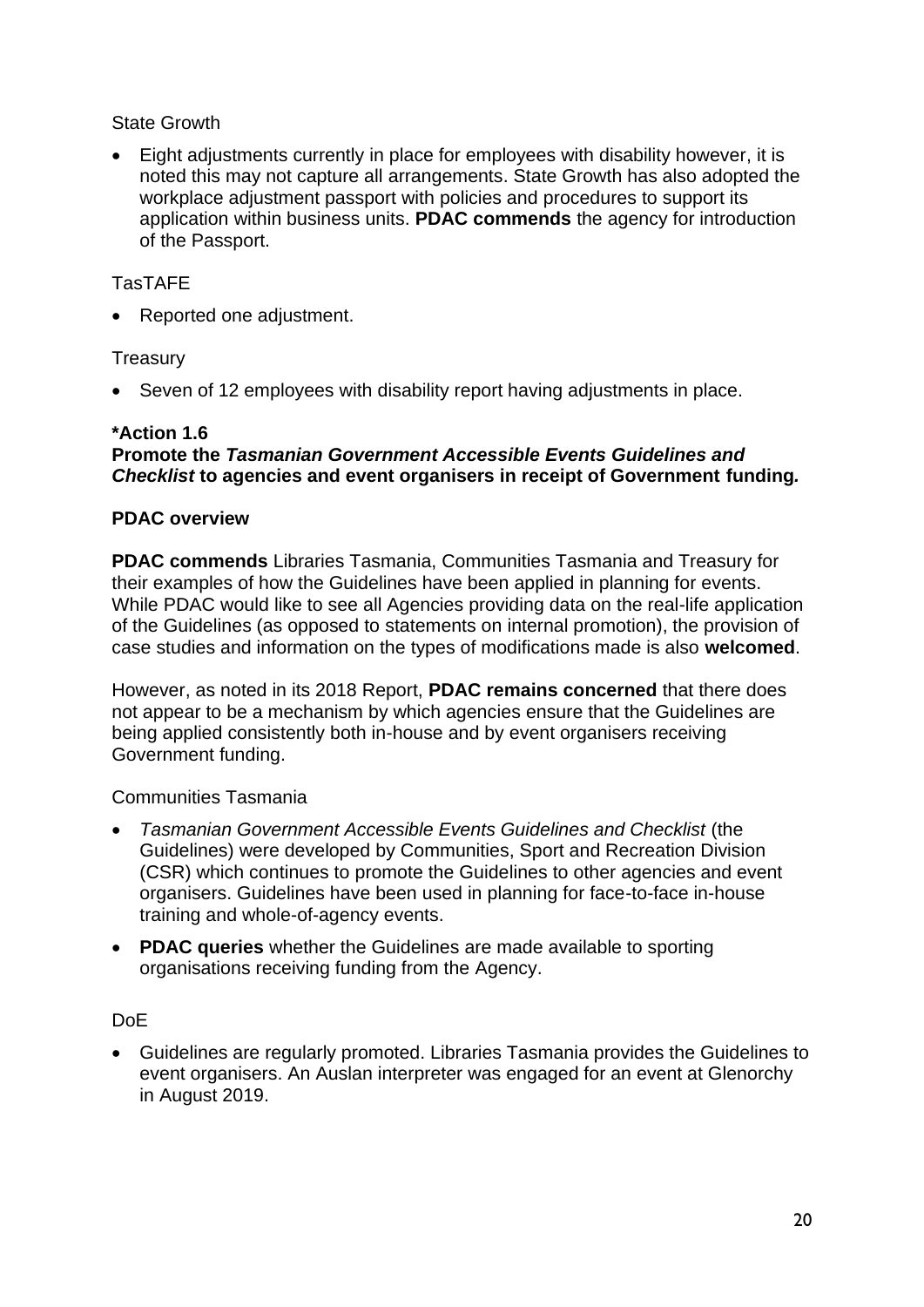### DoH/THS

- Guidelines are published on the DoH/THS intranet and have been used in planning for in-house training and whole-of-agency events.
- Given the scale and complexity of the agencies, no consistent approach requiring internal or external organisers to use the Guidelines. No data is collected.

### DoJ

• Guidelines are published on the intranet site.

#### DPFEM

• Guidelines are published and promoted on the intranet site. DPFEM notes PDAC's 2018 feedback on the' lack of assurance that the Guidelines have been consulted, or that an event was accessible'. Disability Working Group will consider this issue.

#### DPIPWE

• Guidelines are published on the intranet site and will be promoted in the People and Culture eNewsletter.

#### DPAC

• Guidelines are published on the intranet site.

#### State Growth and TasTAFE

• Nil response.

#### **Treasury**

• Treasury participated in Open House Hobart 2018 and the Guidelines were used to support planning for the event. An accessible tour was developed in consultation with a PDAC member. The universal access tour was promoted on the Open House website however, no bookings were made. Visitors who presented onsite with mobility issues were supported to use the alternative tour route. **PDAC commends** Treasury for its commitment to making this event on a heritage site accessible for people with disability.

# **Action 1.7**

#### **Ensure off-premise events are accessible.**

#### \*DoE

• Provides a range of examples of accessible off-premises events and ensuring the guidelines are applied.

#### DoH/THS

• Advises that while the Guidelines are applied, there is not a consistent approach requiring event organisers to use the Guidelines. No data is collected.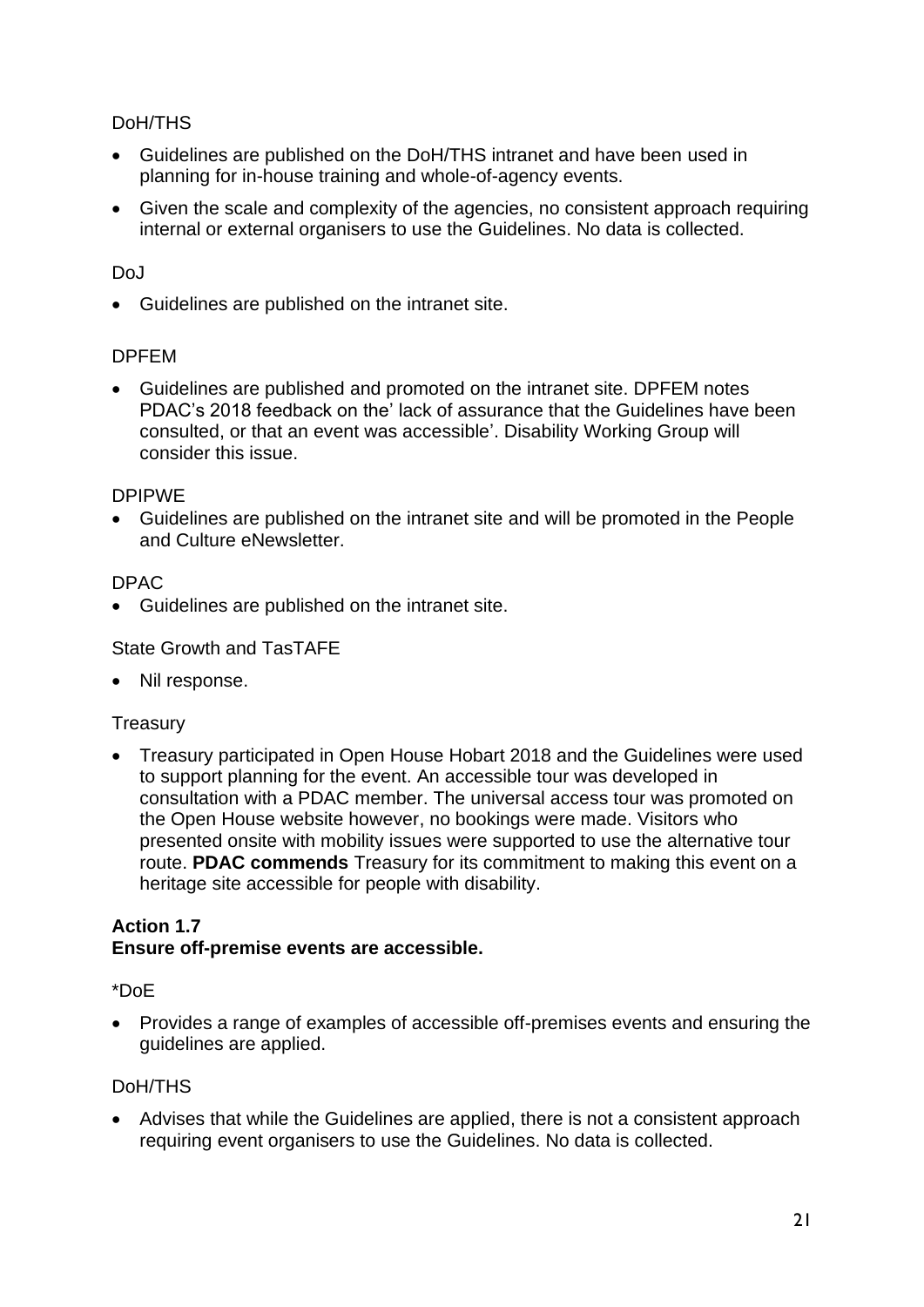# DoJ

• Not applicable - no external organisations are funded to organise events.

# DPIPWE

• Promotes to external event organisers. Note that DPIPWE delivered a disabilityaccessible display at Agfest 2018. **PDAC commends** DPIPWE on its leadership and commitment to this initiative over several years. PDAC queries whether DPIPWE receives feedback from visitors or interest from other exhibitors?

### \*DPAC

• Available to all staff on intranet. Staff coordinating the Secretary's speaking arrangements are aware of the requirement for organisers to use the Guidelines and Checklist.

#### \*State Growth

• Events Tasmania communicates Guidelines to clients on a case-by-case basis. It plans to embed into written criteria for assessment and Life Cycle Plan (application processing information).

# \*Treasury

• Nil response.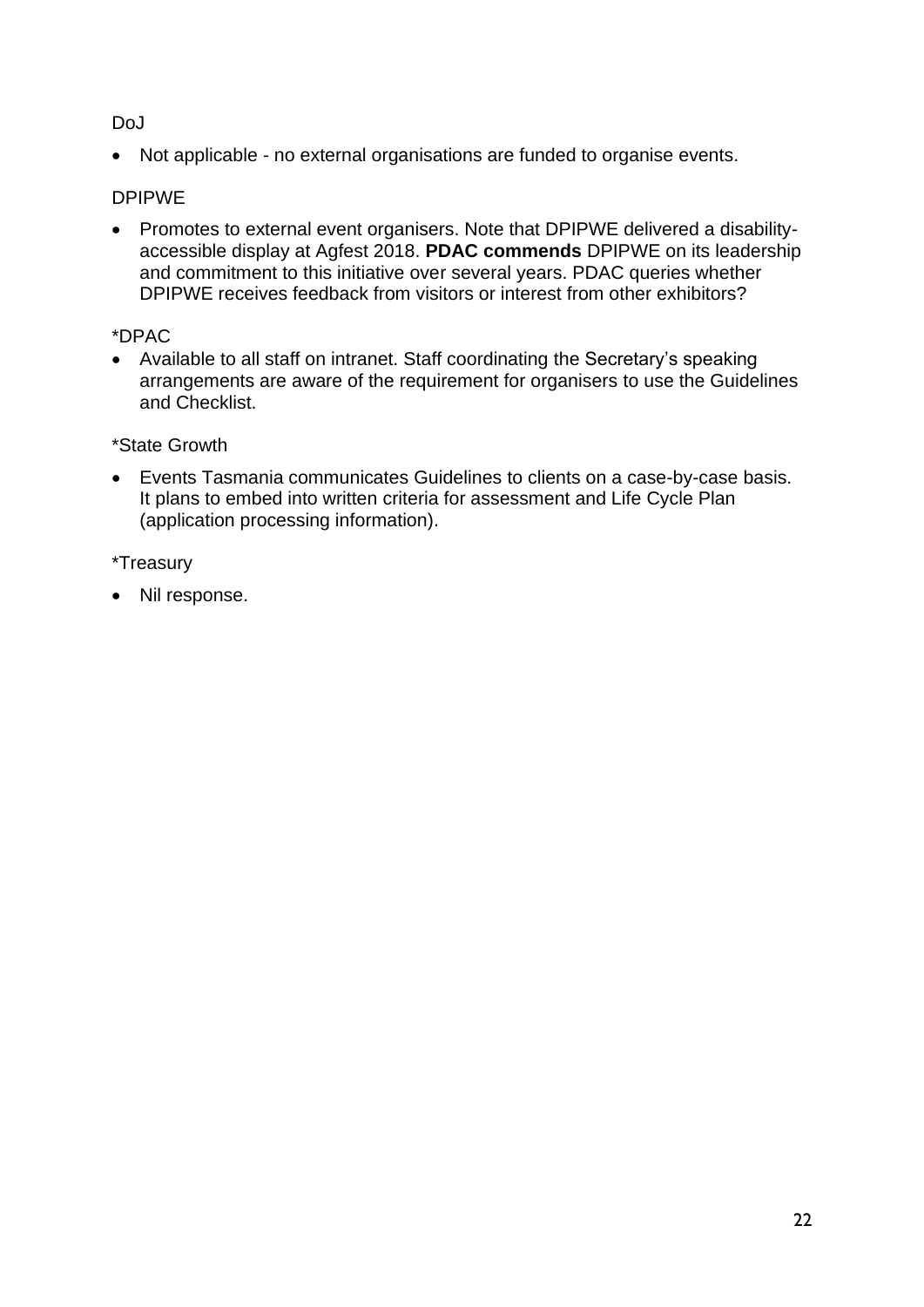# **Action Area**

<span id="page-22-0"></span>**Increase the supply of public, social and affordable housing properties with accessible design features through** *Tasmania's Affordable Housing Action Plan 2015-2019* **(4 actions)**

### **Action 1.8**

**Promote the universal design principles in procurement for public and social housing.**

\*Communities Tasmania

• All new social housing homes provided under the *Affordable Housing Strategy 2015-2025* are universally designed and suitable for a range of tenants including people with disability.

\*DoJ

- Continues to support the Australian Building Code Board in developing access requirements within the National Construction Code (NCC).
- **PDAC notes** that as of 1 May 2019, the NCC adopted a new class of public toilet. Public buildings such as large shopping centres, sports stadiums, aquatic centres, museums, art galleries and airports, that meet certain criteria, must include an 'accessible adult change facility' (AACF). **PDAC notes** that as of November 2018, there were three AACFs in Southern Tasmania (in local government facilities).

#### **Action 1.9**

**Build 500 new social housing homes with accessible features including 300 disability-specific units of accommodation with disability features that exceed the** *Minimum Standards for Social Housing***. 8**

\*Communities Tasmania

- 453 new social housing homes had been completed by June 2019 however, no breakdown is provided in relation to the number 'that exceed Minimum Standards'.
- States that under Action Plan 2 'at least 70 homes will be allocated to applicants from the Housing Register who are NDIS participants'. Some new homes will be purpose-built for NDIS participants with exceptional needs. However, **PDAC notes** no data was provided.

<sup>8</sup> See also 3.11.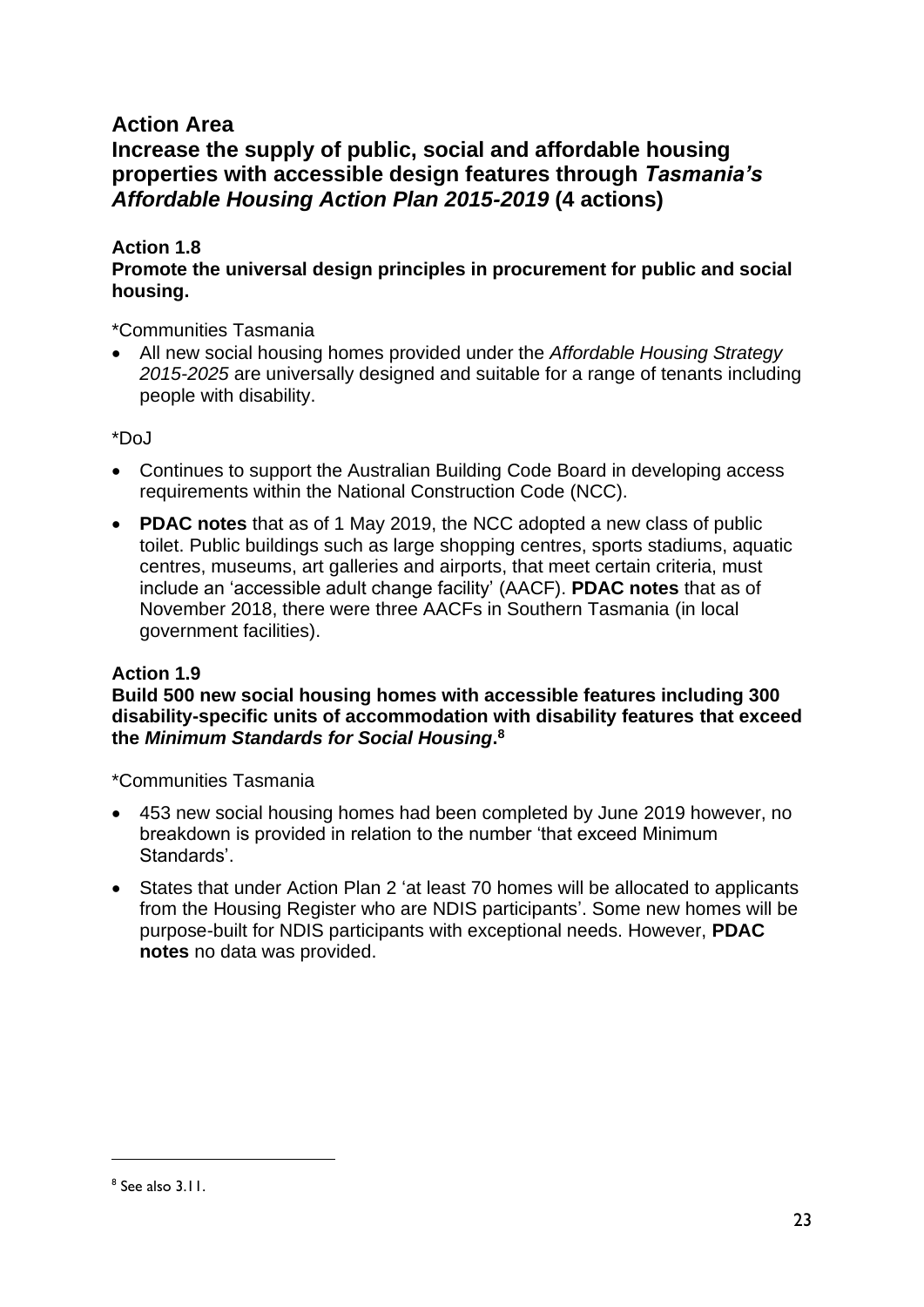#### **Upgrade the public housing portfolio to meet the needs of people with disability and an ageing population, with at least 60 properties to be realigned.**

#### \*Communities Tasmania

• Agency's previous report stated, 'as at 30 June 2018, a total of 55 new or upgraded public housing homes have been delivered on redevelopment sites across the State'. However, **PDAC notes** no data was provided in the current Report and it is not clear if this action has been completed.

#### **Action 1.11**

**Adopt a long-term asset management approach to upgrade and replace properties with smaller homes that have accessible design features to support people with disability to live independently.**

\*Communities Tasmania

• Refers to response against 1.9. No data is provided.

# <span id="page-23-0"></span>**Action Area Improve accessibility of passenger transport services (7 actions)**

#### **Action 1.12**

**Require all new vehicles for general access bus services to meet accessibility requirements consistent with the DDA through our contracts with operators.**

\*State Growth

- All of Metro's fleet will be compliant by 2022. All current Government funded contracts require that all replacement vehicles used for public access must be compliant with the DDA and this will continue to be a requirement under new contracts that are issued in 2022.
- **PDAC notes** that this is the same response that was provided in the Agency's 2018 report. It would be useful if future reports provided an indication of progress toward this target for both Metro and government funded contracts.
- However **PDAC notes** that there is published data showing that in 2018-19 Metro Tasmania provided 77 per cent of general access using low floor accessible buses. 70 per cent of the fleet is DDA compliant and that Metro expects to be '100 per cent compliant well ahead of the benchmark date of December 2022'. 9

#### **PDAC comment**

State Growth provided a response to PDAC's 2017-2018 report which noted that while all buses in the fleet would be accessible by 2022, the accessibility of bus stops remained a concern.

'State Growth recognises its responsibility for public transport infrastructure within road reserves on State Roads. To this end, State Growth is ensuring that all State

<sup>9</sup> [https://www.metrotas.com.au/wp-content/uploads/2019/11/Metro-Tasmania-Annual-Report-2018-19-](https://www.metrotas.com.au/wp-content/uploads/2019/11/Metro-Tasmania-Annual-Report-2018-19-FINAL.pdf) [FINAL.pdf](https://www.metrotas.com.au/wp-content/uploads/2019/11/Metro-Tasmania-Annual-Report-2018-19-FINAL.pdf) page 9.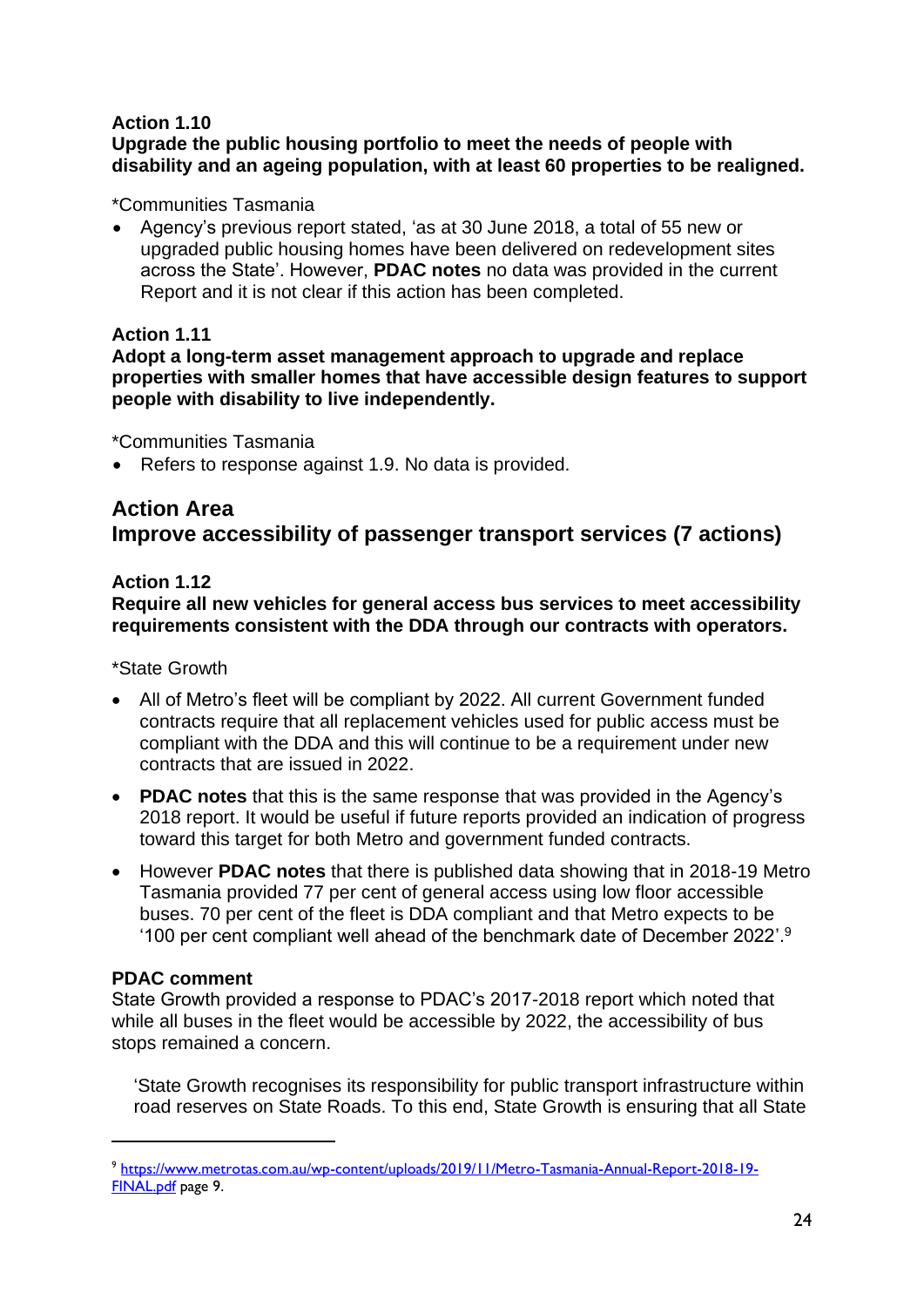Road projects include appropriate provision for infrastructure upgrades where any general access bus stops are within the scope of the project. Additionally, where changes to bus routes are required as a result of work by State Growth, the cost of new, accessible bus stop infrastructure is being met by State Growth, including infrastructure on a local road.

State Growth is currently undertaking a review of bus routes across Tasmania. At the conclusion of this work, State Growth will provide information to relevant councils on the location of bus stops on local roads within the municipality (as this may change if bus routes are amended), to ensure councils are well placed for decision making'.

However, **PDAC queries** the split of providers between State Roads and local roads. Section 1.22(1) of the Disability Standards for Accessible Public Transport (DSAPT) defines provider as 'a person or organisation that is responsible for the supply and maintenance of public transport infrastructure'. PDAC has raised this issue before and **would be interested** in the legal rationale or other agreements underpinning this split. Schedule 1 of the DSAPT sets down the timeline by which all existing bus tops are required to comply:

- 31 December 2017 90% of bus stops; and
- 31 December 2022 100% of bus stops.

Given the split in provider responsibility used by the agency, **PDAC would be interested** in data on the current levels of compliance of bus stops on State and local roads.

#### **Action 1.13 Provide funding and support for special needs school bus services.**

#### \*State Growth

- Responsibility for school transport support for students with disability was expected to transfer to the NDIS from January 2018. However, this did not occur, and the current special needs school bus services will continue to operate under contract to State Growth until a nationally consistent approach is ready. The interim arrangements have a maximum life of 5 years (up to December 2023). Tasmania is leading a national transport working group to assist the NDIA to develop a workable arrangement.
- **PDAC queries** the use of '*special needs'* as outdated and suggest that consideration be given to new terminology. 'The children do not have special needs; they have the same needs as other children who need bus transport to get to school'.<sup>10</sup>

<sup>&</sup>lt;sup>10</sup> Comment from PDAC member.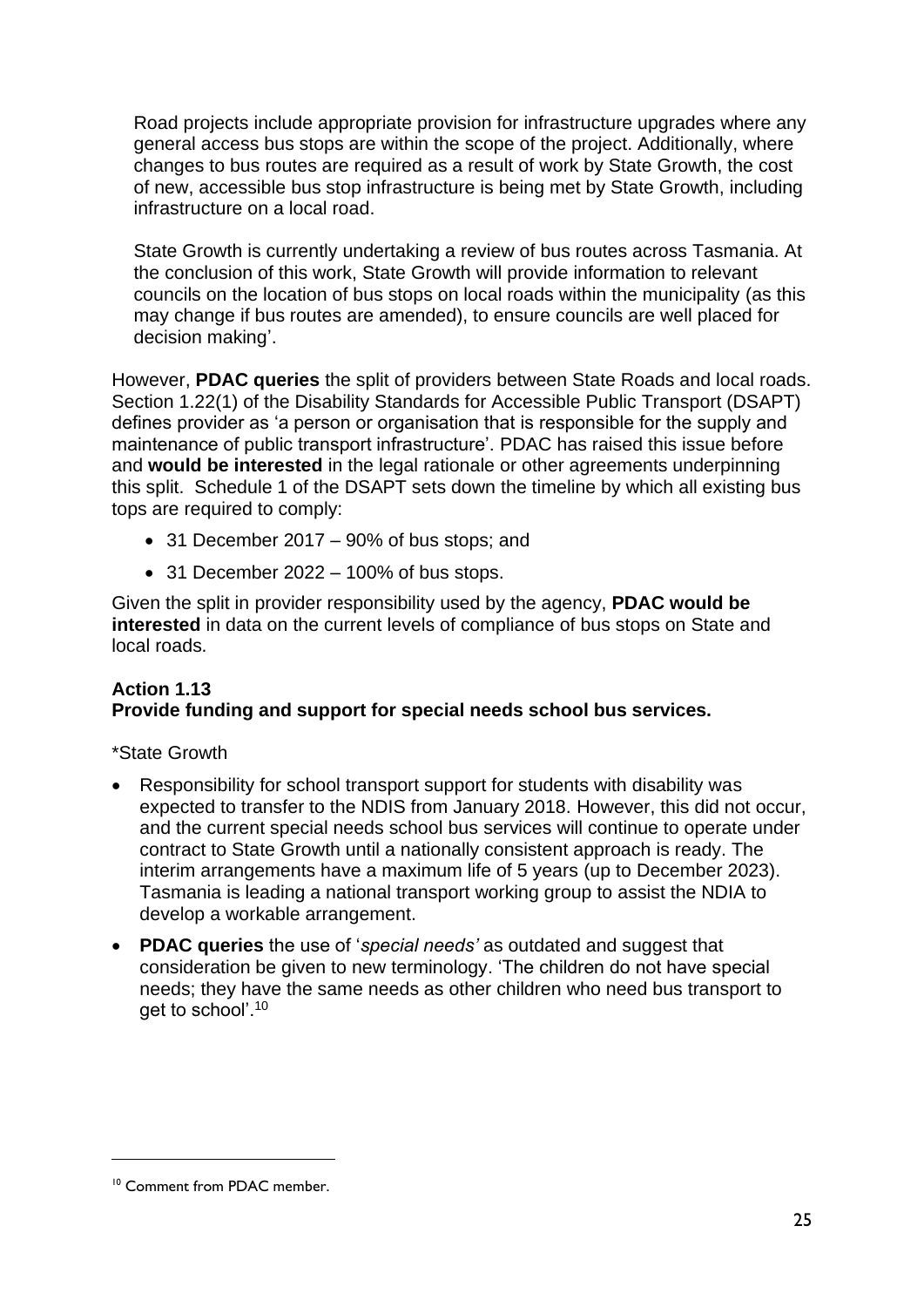**Support affordable transport options through the Transport Access Scheme (TAS), which includes Australian Disability Parking Permits (ADPP) and the Taxi Subsidy Scheme.**

#### *And*

#### **Action 1.15 Assist people who have a permanent and severe disability through the Transport Access Scheme (TAS).**

\*State Growth

- A review of TAS has commenced. Phase 1 is addressing improvements to administrative arrangements and focussed on the ADPPs. Phase 2 will consider eligibility for the TAS.
- **PDAC** has received briefings on the review from the Agency throughout 2019 and **notes** the progress being made by the Agency.
- **PDAC notes** that reporting on these actions would be enhanced by the provision of data eg an annual snapshot showing the number of members of these schemes.

#### **Action 1.16**

#### **Liaise with the National Disability Insurance Agency (NDIA) to provide seamless transition for eligible members between transport assistance schemes.**

#### \*State Growth

- Notes the Tasmanian Government, through DPAC, is leading a Senior Officials Transport Working Group reporting to the Council of Australian Governments (COAG), to achieve a nationally consistent approach to the transition of transport supports.
- **PDAC notes** the agency's comment that 'there are concerns that support available under the NDIS does not adequately meet the needs of eligible members; this appears to refer to support for taxi travel.
- The Tasmanian Government will continue to provide support for taxi travel to NDIS members, through a Taxi Supplement. It will provide a capped annual subsidy to eligible participants until December 2023.

#### **Action 1.17**

#### **Work with the Anti-Discrimination Commissioner and Guide Dogs Tasmania to ensure access to transport for assistance dogs.**

\*State Growth

• **Complete**. Report notes that this action was initiated in response to stakeholder concerns which have been addressed. No further work is planned unless requested by stakeholders.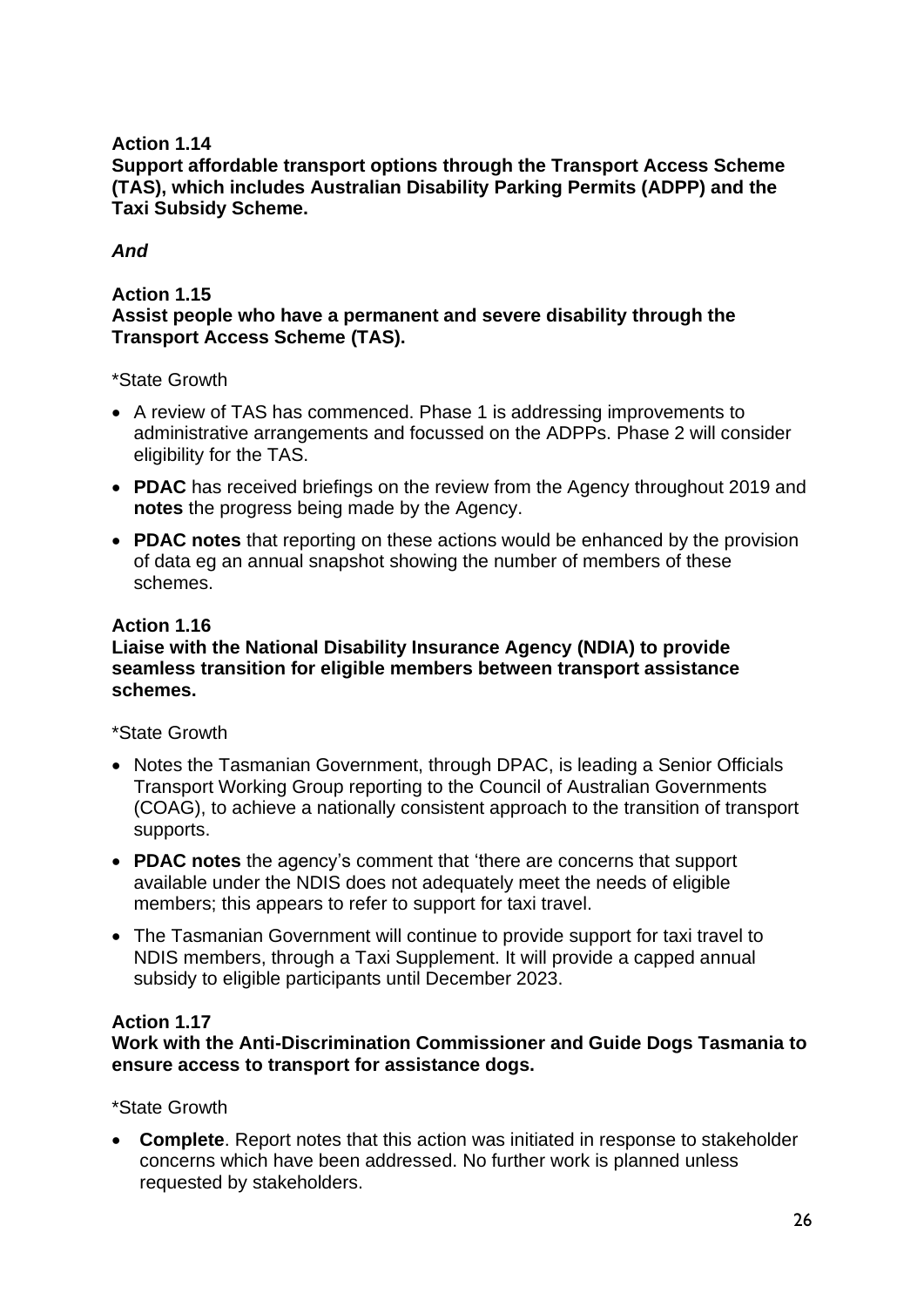#### **Support regional authorities to develop transport solutions based on crossindustry, community and government consultation, to meet the needs of local communities with a focus on rural areas.**

\*Communities Tasmania

- Nil response.
- **PDAC notes** that Community Transport Services Tasmania was funded to pilot Tasmania's first connector service model, however no further information is available.<sup>11</sup> **PDAC would be interested** in the information about the outcomes of the pilot.

# **Action Area**

# <span id="page-26-0"></span>**Provide opportunities for people with disability to participate in, and engage with, their communities (4 actions)**

#### **\*Action 1.19**

#### **Support people with disability, their families and carers to build and strengthen supportive networks within the community.**

#### **PDAC overview**

Given that this action is one that was carried over from the *Disability Framework for Action 2013-2017*, it is disappointing that not all agencies have provided responses. While some activities may have been reported under other actions, **PDAC recommends** that all agencies should consider ways in which they contribute to inclusive and supportive community networks in their day-to-day business.

Communities Tasmania

- Notes funding for Speakout Advocacy conference and additional funding for peer support networks.
- Funding for the Stages 1 and 2 Consumer Voice project (branded as Disability Voices).
- 2018-19 Funding of \$973,667 for independent advocacy services in 2018-19 and an additional \$15,000 to support peer led advocacy and support networks.

#### DoE

- Supports connections between DoE staff, students and families and NDIS providers as students transition to the NDIS.
- Libraries Tasmania supports digital inclusion through access to public computers and support from staff and volunteers.

<sup>&</sup>lt;sup>11</sup> http://www.dpac.tas.gov.au/ data/assets/pdf\_file/0010/449389/Active\_Ageing~17-18\_25\_Mar\_2019.pdf page 17.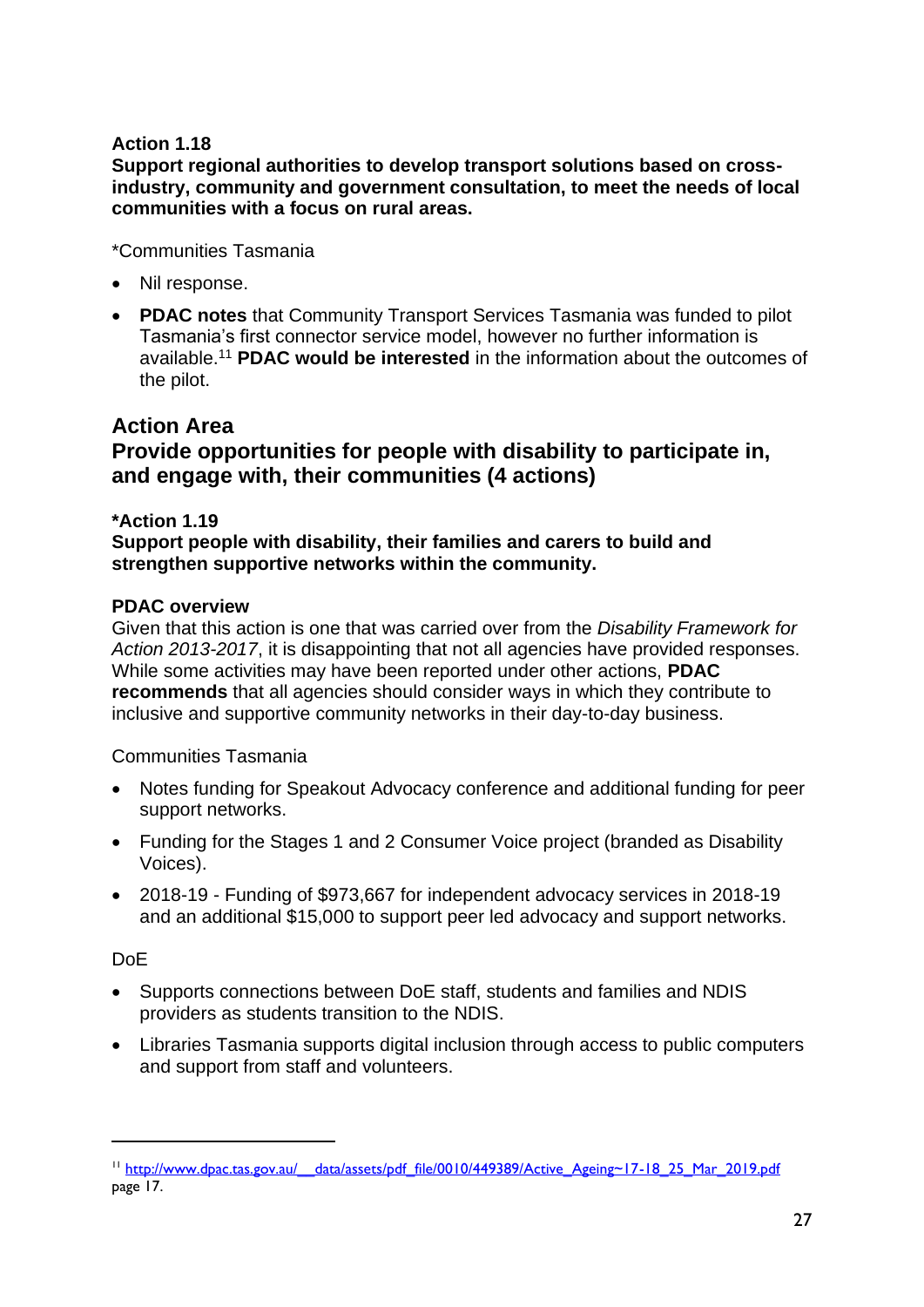• Free enrolment for carers who accompany, and support clients enrolled in Adult Education courses. However, **PDAC queries** the promotion and take-up of this measure – given it is not included in the annual Discounts and Concession Guide.

DoH/THS, DPFEM, DPAC and State Growth

• Nil response.

DoJ

- Provides a range of examples including the role of the Office of Public Guardian, Guardianship and Administration Board (GAB) and Equal Opportunity Tasmania. **PDAC notes** the accessibility upgrades to GAB Hobart hearing room.
- Notes planning oversight of provision of parking for people with disability.
- Community Corrections Notes disability is considered in case management of offenders, including community-based orders, Court Mandated Diversion orders, home detention and electronic monitoring.
- Tasmanian Electoral Commission provides 'VI-Vote' facility for blind and vision impaired voters in assigned pre-poll and polling day polling places. Notes *Electoral Act 2004* enables voters who are unable to enter a polling place to have ballot papers provided to them in their cars by electoral staff. Determination of the accessibility of polling places is consistent with criteria used by the Australian Electoral Commission. **PDAC would welcome advice** on the proportion of booths that are accessible and other measures to assist voters with disability. Given Tasmania has the highest rate of disability (26.8 per cent in 2018)<sup>12</sup> and oldest population, accessibility of polling places will continue to be an issue for Tasmanian voters.

# DPIPWE

- TrailRiders (all-terrain wheelchairs) available for use at Cradle Mountain, Mount Field and Freycinet National Parks and a beach wheelchair on Maria Island.
- Significant number of disability access infrastructure projects two new examples are The Neck viewing platform on Bruny Island and upgraded track to Russell Falls (can be undertaken by wheelchair in its entirety).
- Parks and Wildlife Service is aligned to Companion Card and offers a number of products to cardholders.

# TasTAFE

- Continues to provide a high level of support to students who disclose a disability.
- Consults with key community and industry stakeholders on the provision of training and assessment products and services, including the Work Pathways Community Reference Group.

<sup>&</sup>lt;sup>12</sup> ABS Survey of Disability, Ageing and Caring 2018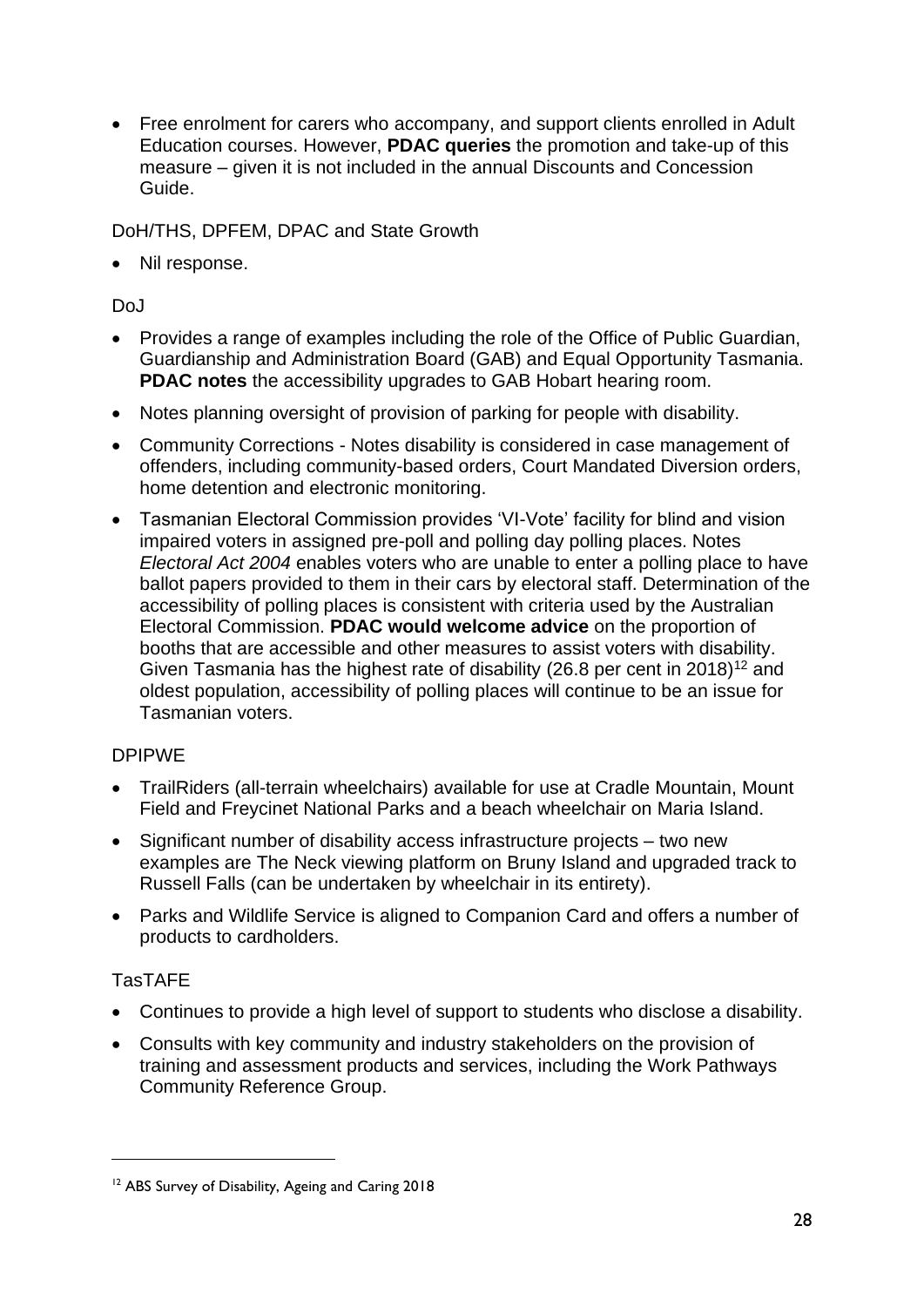#### **Treasury**

- Maintains an intranet page to support people with caring responsibilities. Developed a 'Keeping in Touch' document for people taking extended leave from the workplace.
- See also 1.6 above Treasury developed an accessible tour for Open House Hobart 2018. As noted above, **PDAC commends** Treasury for its commitment to making an event held on a heritage site accessible.

### **\*Action 1.20**

**Ensure government volunteering programs and opportunities are accessible to people with disability and align with national volunteering guidelines. Raise awareness of the capacity and contribution of people with disability as volunteers.**

# DoE

- Provides volunteer opportunities with Libraries Tasmania and through government schools. Volunteering opportunities promoted through social media.
- Annual Awards program includes a Volunteering category and a number of finalists have been people with disability. Stories promoted through social media and achievements shared in the DoE community.
- Volunteers with mobility issues can donate their time from home using the Digivol crowd sourcing platform to index and transcribe digitised records held by Archives.

#### DoH/THS

• Notes that Ambulance Tasmania, THS Acute and Primary Health Business Units invite applications from the Tasmanian community. However, no information on take-up by people with disability is provided.

#### Do<sub>J</sub>

• Notes that volunteers are covered under *Anti-Discrimination Act 1998.*

# DPIPWE

- DPIPWE's Volunteer Management Practices will be reviewed in 2019-2020. This will include how 'volunteering opportunities are marketed and managed for people of all abilities'. New webpages will be developed and will include WCAG 2.0 techniques and functionality.
- Volunteer application process will provide information on the required level of health and fitness, including screening requirements. Where health, medical or accessibility issues affect participation, reasonable adjustments will be considered.

DCT, DPFEM, DPAC, State Growth, TasTAFE and Treasury.

• Nil response. **PDAC acknowledges** that volunteering programs may not be relevant to all agencies, however it would be useful if in future reports, a brief response indicating this is provided.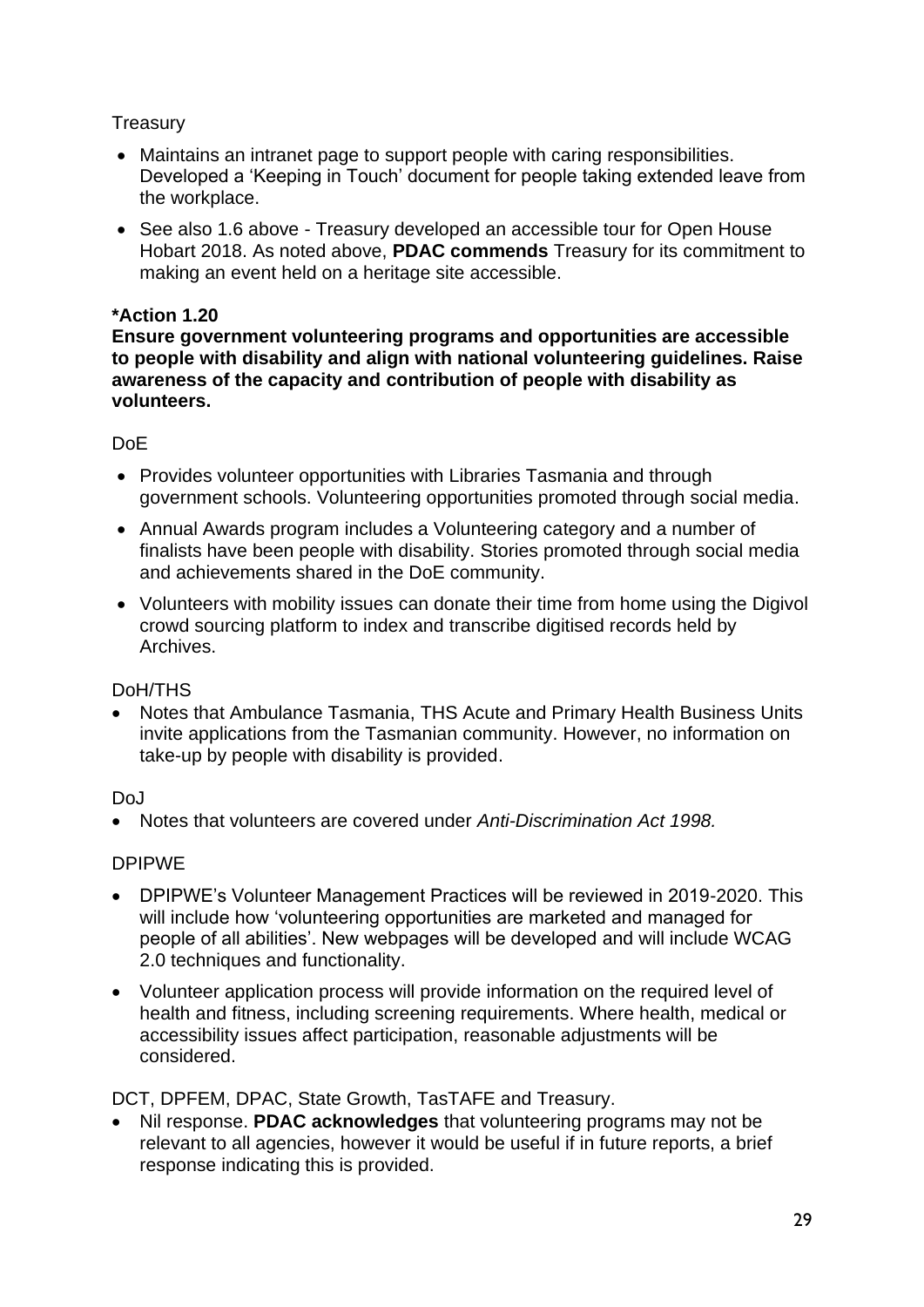#### **Ensure access and inclusion for all people across all Department of Education settings.**

#### \*DoE

- Employs 2.0 FTE Inclusion and Access Coordinators to work with schools to ensure equitable access for students with disability. Coordinators provide support with assistive technology; physical access and equipment (including minor works); transport assistance and professional learning for school teams.
- A Support Teacher FTE allocation is provided as a dedicated position in all Tasmanian Government Schools.
- Converted two of its four graduate roles in the mid-year 2019 intake into disability identified roles.
- Assistive technology pilot Launceston and Glenorchy Libraries and the Risdon Prison Literacy Service are leading the pilot through trials with clients and supporting Libraries Tasmania staff to develop skills to support clients in the use of applications.

#### **Action 1.22**

**Continue to support the four focus areas of the National Arts and Disability Strategy by: encouraging people with disability to apply to any of its programs; ensuring accessibility and equity for all applicants; providing an accessible online resource and model Disability Action Plan (DAP) for the Arts;<sup>13</sup>and promoting and facilitating take-up of tools and standards designed to improve the accessibility of materials.**

#### \*State Growth

- All Arts Tasmania grants and loans programs were migrated to the accessible SmartyGrants platform in June 2018. However, **PDAC notes** no data is provided on strategies to encourage people with disability to apply for programs or on the number of grants of loans provided to people with disability.
- Arts Tasmania provides a model Disability Action Plan (DAP) for arts organisations (published 2014) however **PDAC notes** no commentary is provided on its uptake or feedback on how it has influenced organisations' progress towards access and inclusion of people with disability.
- 2018 report noted that a National Working Group was developing a new framework to support the National Arts and Disability Strategy with a focus on economic security. Report noted that the framework was likely to lead to the development of further outputs to be incorporated into the DAP. However, **PDAC notes** that the 2019 report is silent on this issue.
- **PDAC notes** that State Growth will support the national rollout of ARTfinder to increase access and participation by people with disability. The rollout has not yet commenced; **PDAC looks forward** to an update in future reports.

<sup>&</sup>lt;sup>13</sup> https://www.arts.tas.gov.au/ data/assets/pdf\_file/0011/85484/Disability\_Action\_Plan\_Guide.pdf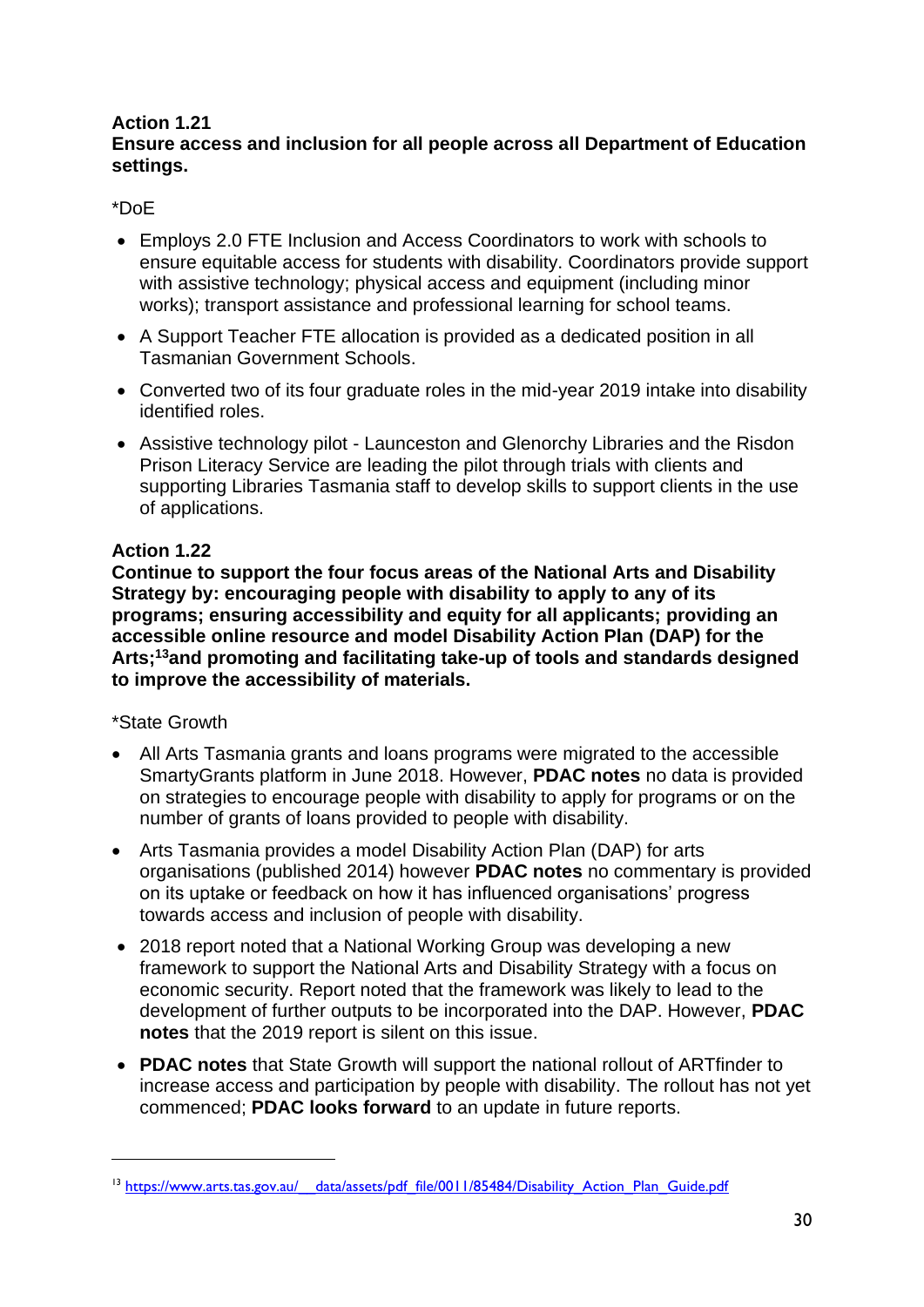# **Action Area**

<span id="page-30-0"></span>**Foster a collaborative approach across agencies, with stakeholders and with the Tasmanian community to create inclusive and accessible environments for people with disability (8 actions)**

# **\*Action 1.23**

**Build working relationships with disability organisations and service providers to provide information and advice on disability issues. This will inform service delivery and policy development and provide a feedback mechanism for people with disability.**

#### **PDAC overview**

As noted above in 1.19, it is disappointing that only half of the agencies provided responses<sup>14</sup>. While some activities may be reported under other actions, **PDAC considers** that there is scope for all agencies to consider opportunities to engage with people with disability on policy and service delivery and to seek feedback.

Communities Tasmania

• Meets regularly with National Disability Services, Mental Health Council of Tasmania and TasCOSS to identify service delivery and policy issues. Sector Development Funds have been accessed and disseminated to strengthen the sector.

#### DoE

• Lists an extensive range of working relationships with disability organisations and service providers to support students with disability.

#### DoJ

- Office of the Public Guardian and Guardianship and Administration Board work closely with stakeholders and play a key role in providing information to services.
- Magistrates Court is working with Equal Opportunity Tasmania and the Legal Aid Commission Tasmania to partner with Speakout Advocacy and Association for Children with Disability (Tas) to identify the needs of people with disability who interact with Court. Consideration is being given to development of a video to explain court processes.

#### DPAC

• As for 1.24 below.

#### TasTAFE

• Consults with key community and industry stakeholders in the provision of training and assessment products and services. The Community Reference Group informs the delivery of the Work Pathways Program and includes TasTAFE's Disability Liaison Officers, two national Coordinators and representatives from Ability Tasmania and Downs Syndrome Tasmania.

<sup>&</sup>lt;sup>14</sup> Some information also provided in 'Consultation with people with disability above (see page 14).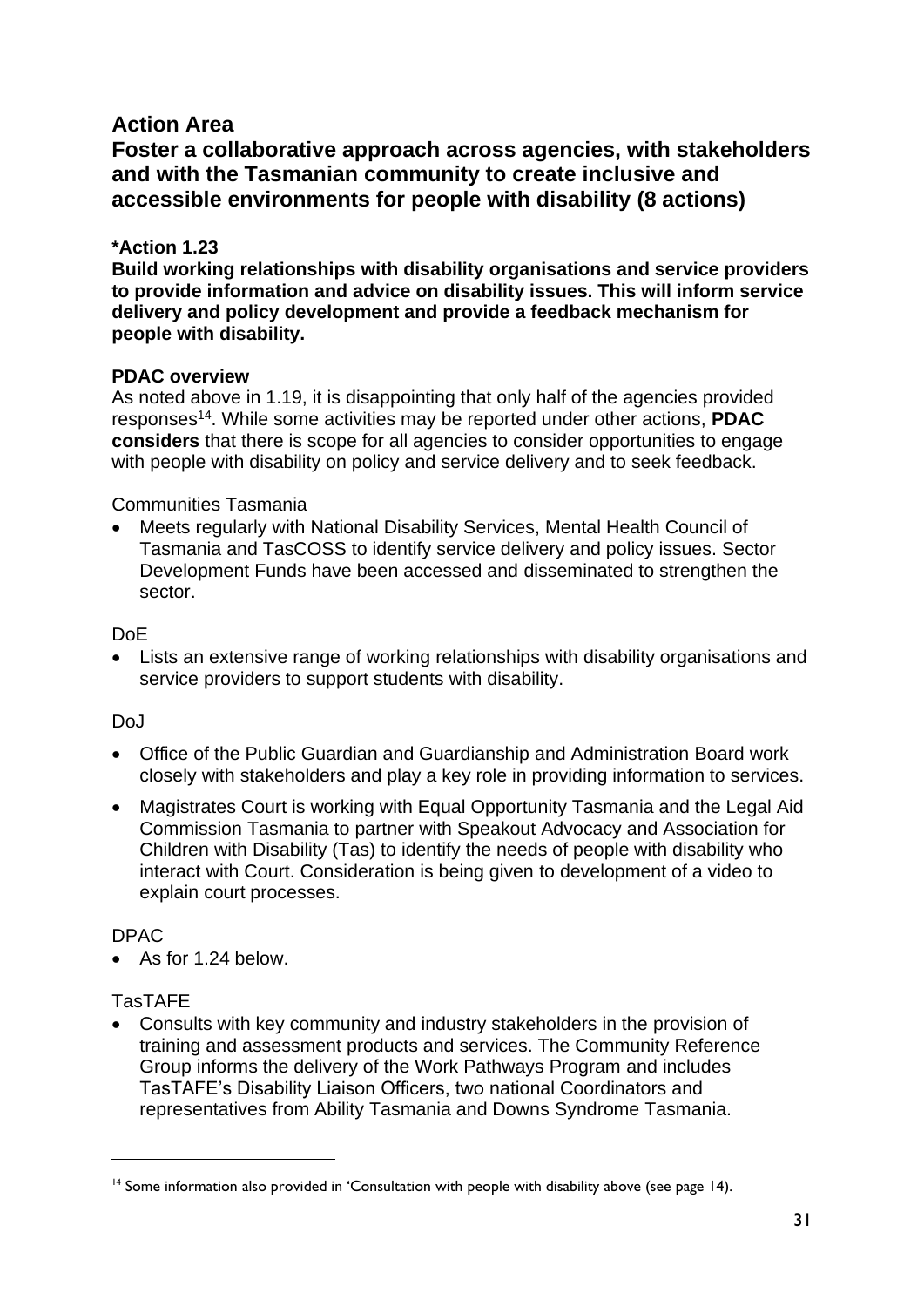**Treasury** 

• Notes the Revenue Branch's work on developing accessible forms. However, **PDAC notes** it does not indicate whether end-users were consulted.

DoH/THS, DPFEM, DPIPWE and State Growth

• Nil response.

# **\*Action 1.24**

#### **Consult with people with disability on the design and implementation of Tasmanian Government policy and legislation.**

#### **PDAC overview**

It is disappointing that only half of the agencies have provided responses. While some activities may have been reported under other actions, PDAC considers that there is scope for all agencies to consider opportunities to engage with people with disability on the design and implementation of policy and legislation.

#### Communities Tasmania

- Until June 2019, MDAC provided independent advice directly to the Minister for Disability Services on a range of issues affecting Tasmanians with disability, their families and carers, particularly relating to specialist disability services.
- Given significant changes to the provision of specialist disability services in Tasmania, a new Reference Group will be established to provide advice to the Minister. The group will consist of people with lived experience as well as service providers and NDIS representatives.
- Housing, Disability and Community Services (HDCS) continues to engage people with disability in the shaping of policy, program development and legislation, such as its consultation on the development of the Disability Services Strategic Plan 2019-22.
- In recognition of the challenges associated with meaningful engagement, HDCS established a Consumer Voice Project (see 1.19 above).

#### DoJ

• Consumer Building and Occupational Services is actively engaged with the Valuing Inclusive Built Environment committee (VIBE) which includes representatives from local government and disability groups. VIBE aims to create a greater understanding of disability issues in relation to public spaces and the built environment.

#### DPIPWE

• Contracted Vision Australia to develop a Web Accessibility Implementation Plan and to review the Web Accessibility Policy. **PDAC notes** that no timeline is provided for this project.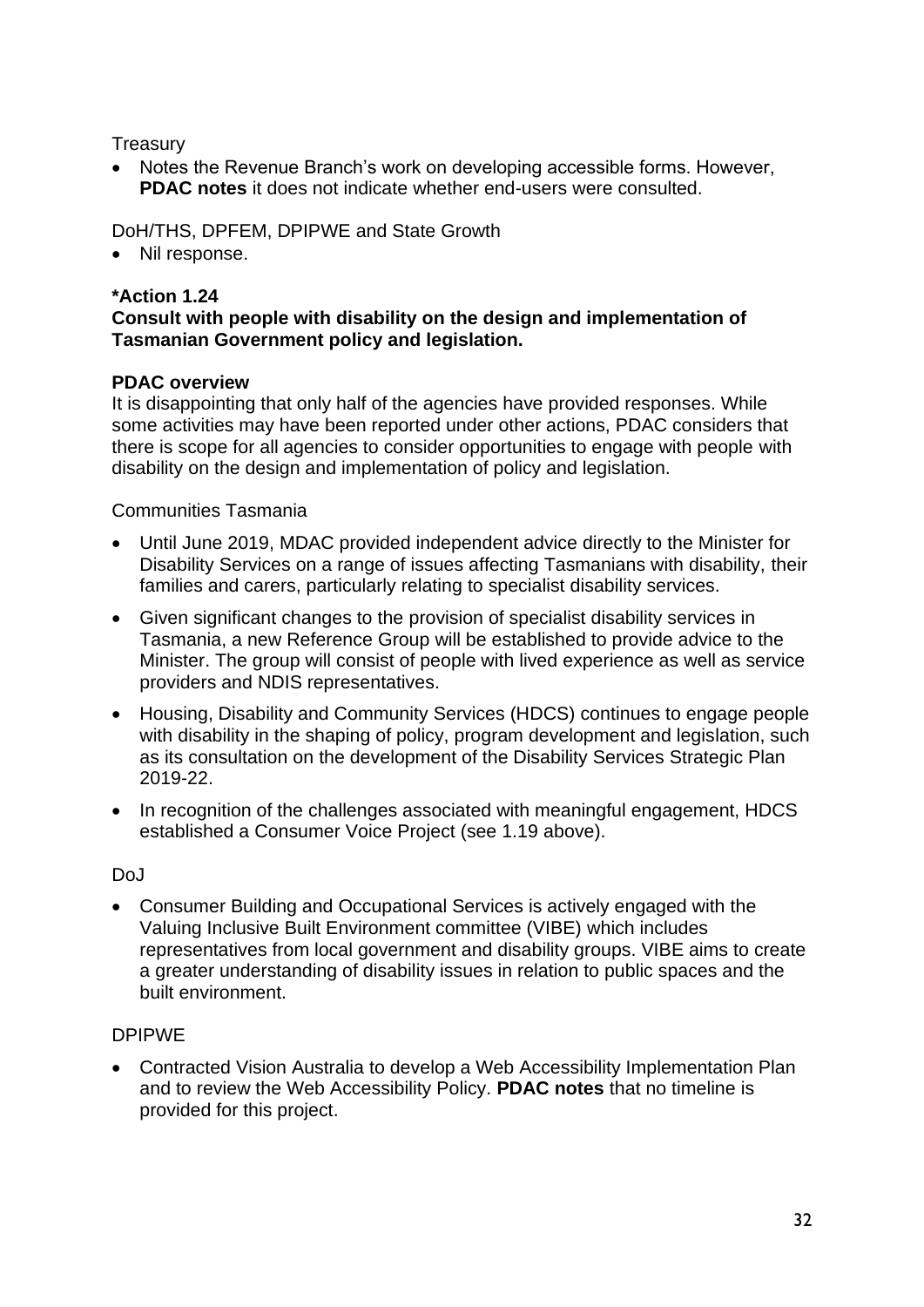### DPAC

- SSMO consulted with people with disability and service providers on the design and implementation of the new graduate recruitment process. This collaboration resulted 'in a record number of applicants disclosing that they had a disability.' **PDAC commends** SSMO on this initiative.
- SSMO consulted with the disability sector and stakeholders (including PDAC) on its review of the people with disability employment register. (see also 3.3)

DoE, DoH/THS, DPFEM and State Growth

• Nil response.

# TasTAFE

• Not applicable.

# **Treasurv**

• Advised nil response for 2018-2019.

#### **Action 1.25**

#### **Develop a whole-of-government procurement framework that includes comprehensive accessibility criteria for ICT procurement.**

#### \*DPAC

• **PDAC notes** that DPAC and the Office of the Crown Solicitor are working on the ICT procurement project. This project is expected to be completed in 2020.

#### \*Treasury

• Working with DPAC to develop a more accessible framework for ICT procurement. Notes further **clarification and discussion with PDAC** is needed to understand the expectations around improving IT accessibility in order to consider the feasibility of mandating accessibility criteria into the procurement framework. **PDAC welcomes** the opportunity to be consulted on this issue**.**

#### **Action 1.26**

**Ensure State Planning Policies guide the location of development based on proximity to health and community services, the surrounding transport network, residences and community use areas (e.g. parks).<sup>15</sup>** 

 $*$ DoJ

• Consultation package on the Tasmanian Planning Policies scheduled for release in October 2019.

<sup>&</sup>lt;sup>15</sup> http://www.dpac.tas.gov.au/ data/assets/pdf file/0010/449389/Active\_Ageing~17-18\_25\_Mar\_2019.pdf page 14.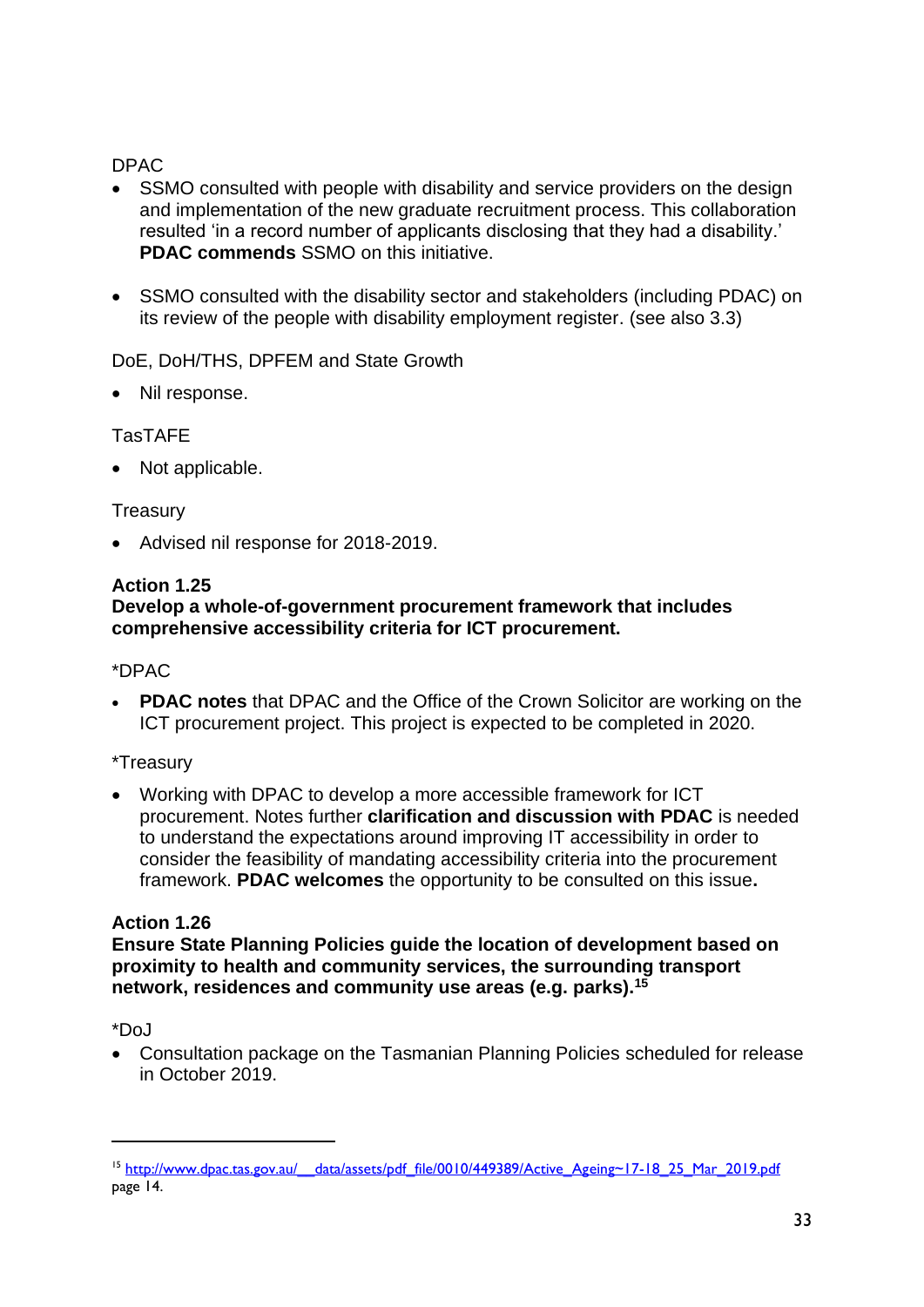#### **Promote Parks for All People: Access for the mobility impaired in Tasmania's National Parks and Reserves to encourage Tasmanians and visitors to enjoy Tasmania's National Parks. 16**

#### \*DPIPWE

• No update provided. However, **PDAC notes** the 'Parks for all people' webpage provides details of 15 access friendly walks.

#### **Action 1.28**

#### **Establish a DPIPWE Disability Reference Group to engage people with disability and draw upon their expertise in planning, developing, implementing and reviewing inclusion initiatives and to ensure these actions are sustained.**

#### \*DPIPWE

• DAP Working Group was established in 2018, intends to expand the group to include 'people with disability and disability expertise to advocate for inclusive practice'. Co-design methodology and principles will be used in the development of the agency's Diversity and Inclusion Strategy (to commence October 2019).

#### **Action 1.29**

#### **Work with Tasmanian Government statutory authorities, state owned companies and government business enterprises to achieve the outcomes of Accessible Island.**

\*Communities Tasmania

• Notes that CSR provides advice on request.

#### DoE

• Notes it promotes *Accessible Island* through its relationship with four statutory authorities, however no examples are provided.

#### DoH/THS

• Notes the change of governance for the THS from a statutory authority into a restructured DoH.

#### DPIPWE

• Notes advice from Office of Racing Integrity *(Tasracing that disability matters are* considered during any capital expenditure planning. Recent upgrades have included wheelchair access ramp at Mowbray, disabled toilet at Carrick and ensuring disability car parks and access in the Elwick Track Redevelopment. Tasracing will maintain existing facilities and access through annual compliance audits and inspections.

<sup>16</sup> <https://parks.tas.gov.au/explore-our-parks/know-before-you-go/access-friendly>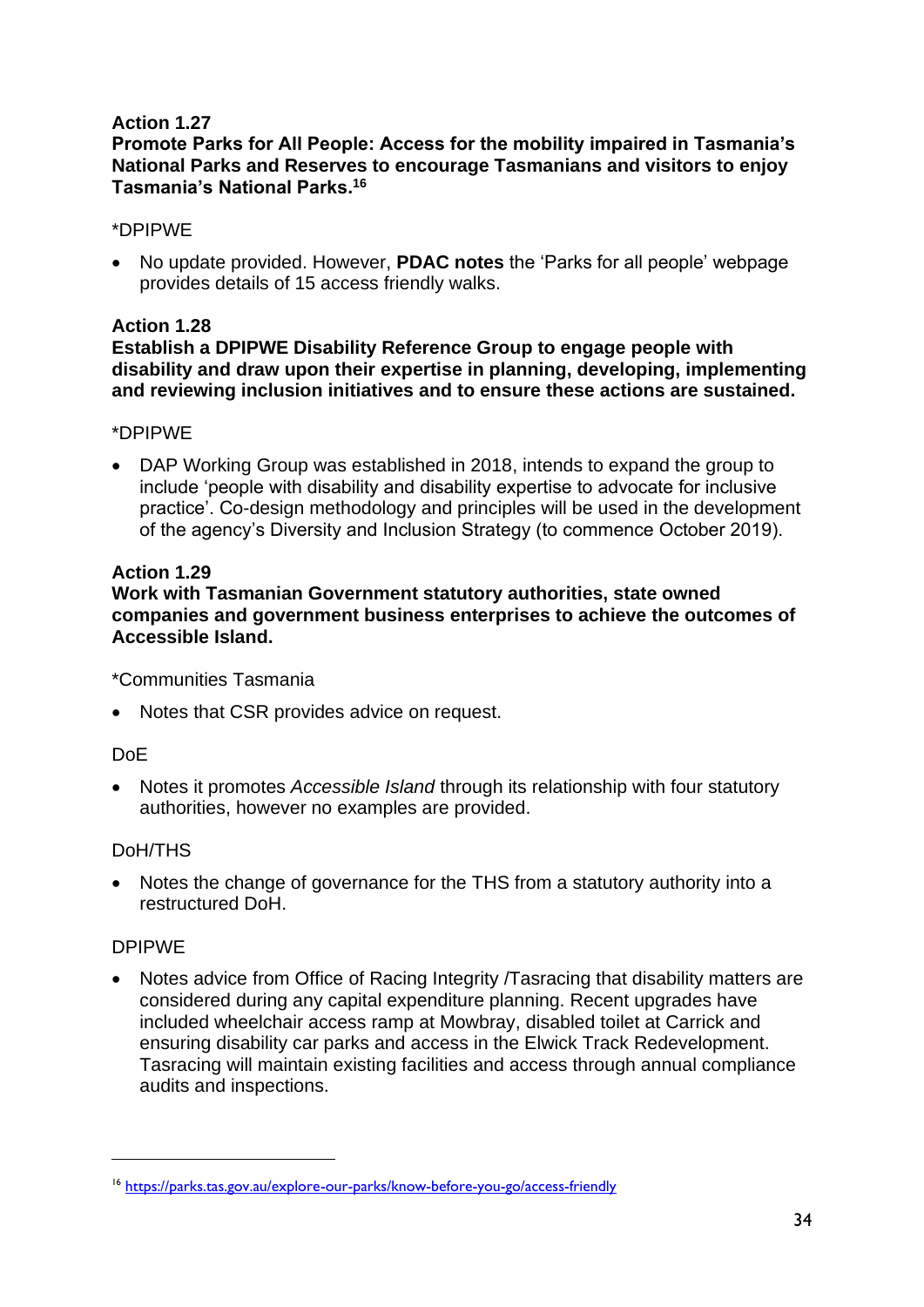**Engage with disability enterprises to ensure awareness of business development services and programs delivered through the Department of State Growth. Take advice from stakeholders about the relevance and accessibility of the programs and assistance on offer.**

\*State Growth

- Notes its presentation on small business programs to PDAC on 12 November 2018. However, it is silent on the agency's engagement with disability enterprises.
- **PDAC acknowledges** that Business Tasmania investigated the feasibility of collecting data on small business microloans to people with disability, however it is not possible.

# **Action Area**

# <span id="page-34-0"></span>**Provide information that is accessible for clients and employees (8 actions)**

#### **Action 1.31**

**Develop a Tasmanian Government strategy for digital innovation and ICT that will take into account the need to ensure government digital and ICT services are accessible by customers and staff.**

#### **PDAC overview**

PDAC is concerned about the apparent lag in progressing this action.

\*DPAC

• Advises that the consultation draft of Our Digital Future – the Tasmania Government strategy for digital transformation 2019-2022 is currently being considered by the Minister and whole-of-government digital governance committees. However, PDAC notes no other disability-specific detail or timelines for consultation are provided.

DoJ

• Initiated web accessibility resting for all new web-based and internet facing ICT projects and is developing new policy to include formal WCAG 2.1 compliance audits for all 'inflight and future projects'.

#### DCT, DoE, DoH/THS and Treasury

• Notes support for the development of a new strategy for digital innovation and ICT.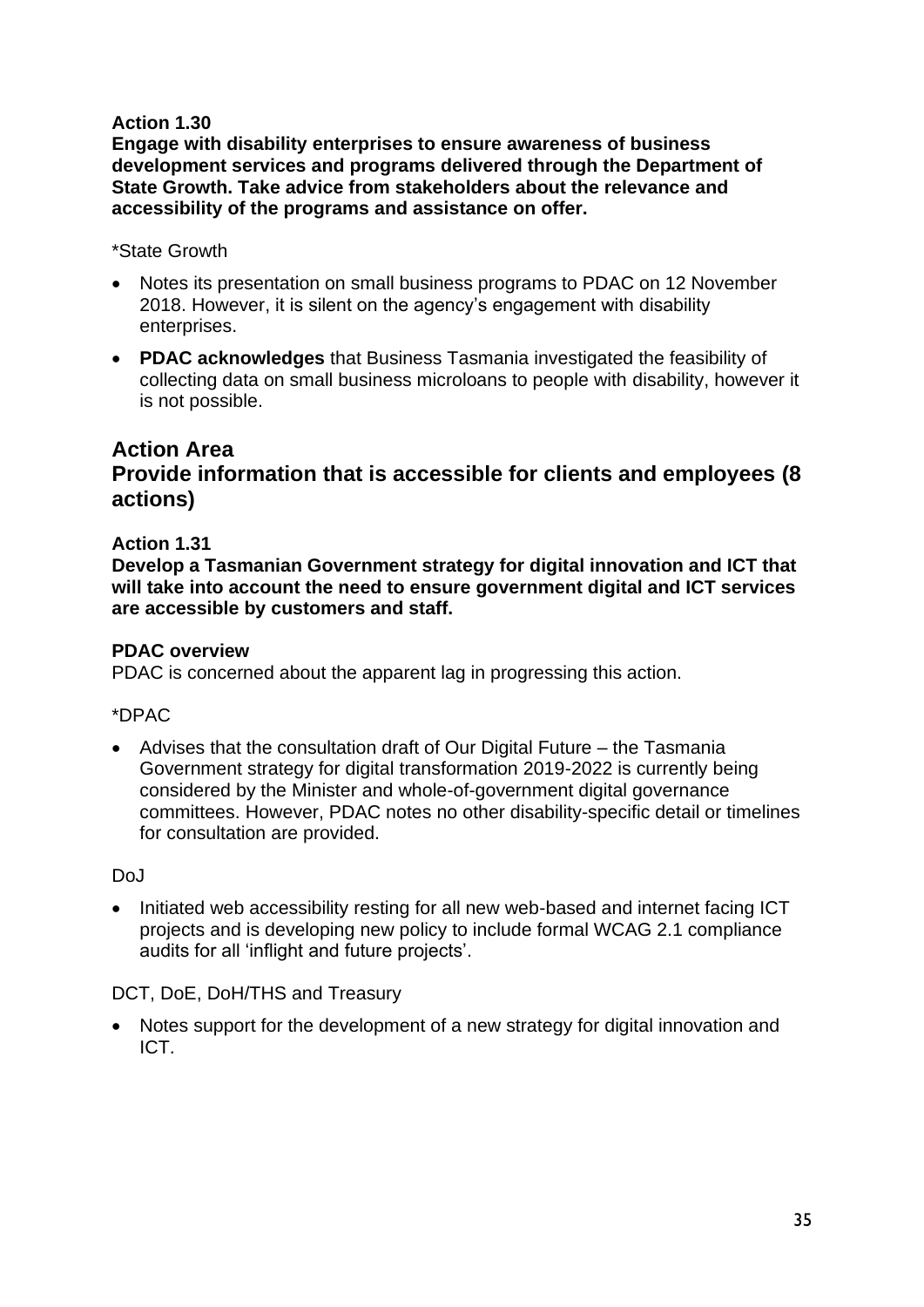#### **Collaborate across government to share lessons learned and ensure a consistent approach in the maintenance, rebuild and design of intranet and internet sites.**

#### **PDAC overview**

Responses from the agencies demonstrate the different approaches they are taking to this action. However, **PDAC considers that leadership is needed** to drive this action and is concerned that the cross-agency working group to standardise web platforms has been delayed.

#### DPAC (lead)

- Notes establishment of a cross-agency working group to explore opportunities to standardise web platforms, however work has been 'delayed'. **PDAC is concerned** that no indication is provided as to when this work will recommence.
- Notes new Tasmanian Government templates have been **completed** and these include tips to highlight accessibility considerations 'where appropriate'.

#### DCT, DoH/THS

• References its response for 1.25.

#### DoE

• Notes no whole-of-government meetings on the maintenance, rebuild and design of intranet and internet sites have occurred in last 12 months. It has sought advice from its Victorian counterpart of website redevelopment particularly in relation of testing and user research conducted with Vison Australia. Notes Libraries Tasmania's consultation and collaboration in the development of the National eDeposit platform, however no disability specific examples are provided.

#### Do<sub>J</sub>

• Exploring options to migrate web hosting services to DPAC-managed environment over next two years with a view to standardising presentation and layout.

#### DPFEM, State Growth and TasTAFE

• Nil response.

#### DPIPWE

• Acknowledges it is looking to other agencies for guidance on improving website accessibility.

#### **Treasury**

• Participated in Future Ways of Working group which included consideration of accessibility flexibility for people with disability.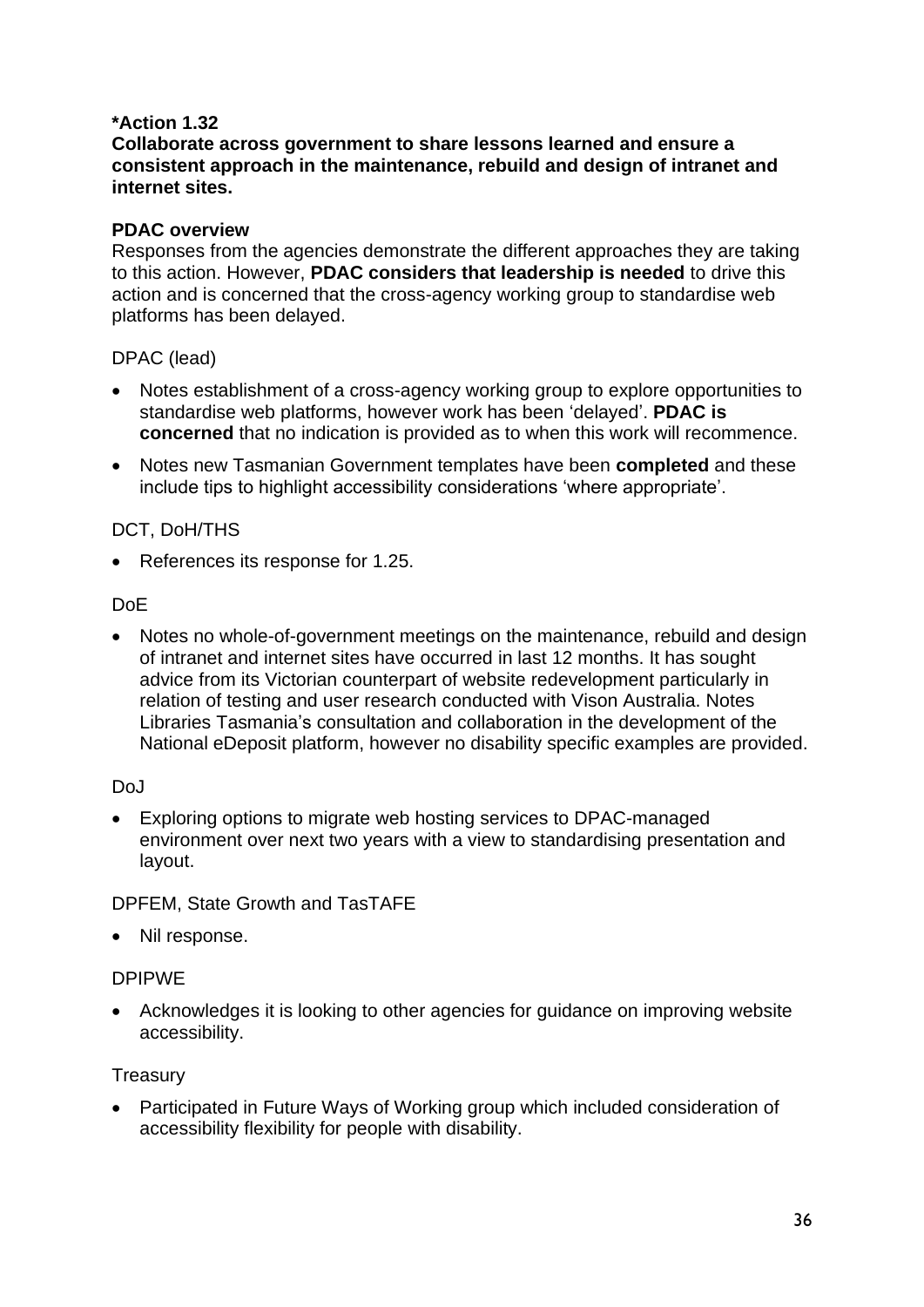#### **\*Action 1.33 Work towards achieving WCAG 2.0 [AA] guidelines<sup>17</sup> for all online material.**

As part of the Monitoring and Evaluation framework for Accessible Island, agencies were asked to provide data on the number of their websites that are WCAG 2.0 AA compliant as set out below in Table 1.

| Agency              | Number of websites   | Percentage of websites   |  |
|---------------------|----------------------|--------------------------|--|
|                     | WCAG2.0 AA compliant | WCAG2.0 AA compliant (%) |  |
| <b>DCT</b>          | 2/2                  | 100                      |  |
| <b>DoE</b>          | 7/14                 | 50                       |  |
| DoH/THS             | 5/10                 | 50                       |  |
| DoJ                 | Data not available   | $37^{18}$                |  |
| <b>DPFEM</b>        | 2/4                  | 50                       |  |
| <b>DPAC</b>         | 95%                  | 95                       |  |
| <b>DPIPWE</b>       | 0/30                 |                          |  |
| <b>State Growth</b> | 13/14                | 93                       |  |
| <b>TasTAFE</b>      | 0/1                  |                          |  |
| Treasury            | 0/6                  |                          |  |

#### **Table 1 – Number of WCAG2.0 AA compliant websites**

**PDAC is concerned** about the apparent lag in implementing the 2015 *Tasmanian Government Communications Policy*. As Table 1 shows, at September 2019, one agency had achieved 100 percent compliance, two agencies were over 90 per cent, three were on 50 per cent and two at 0 per cent (with one agency unable to provide data).

**PDAC would like to see reporting in 2020** of the number and percentage of websites that are compliant and a key milestone of when 100 per cent compliance is likely to be achieved. There appears to be a concerted effort to ensure *new* websites are compliant, however it appears that rectification of existing material may have drifted. This delay is of particular concern given that a similar action was included in the *Disability Framework for Action 2013-2017* and suggests that 'new' website content created in the intervening years has not been compliant.

In addition to the data in Table 1, several agencies made specific commitments to enhance web accessibility.

\*Communities Tasmania

• Ongoing – focus on training and support for staff in creating accessible documents. Where a WCAG.20 compliant document is not possible, an alternative view of the content is provided.

 $17$  This should read 'WCAG 2.0 AA' in line with the Tasmanian Government Communications Policy Communications Policy (May 2015) – 'ensure information published on websites is accessible to all Tasmanian in accordance with WCAG2.0 AA accessibility requirements'

<http://www.communications.tas.gov.au/channels/accessibility>

<sup>&</sup>lt;sup>18</sup> Data provided by DOJ in its September 2018 report.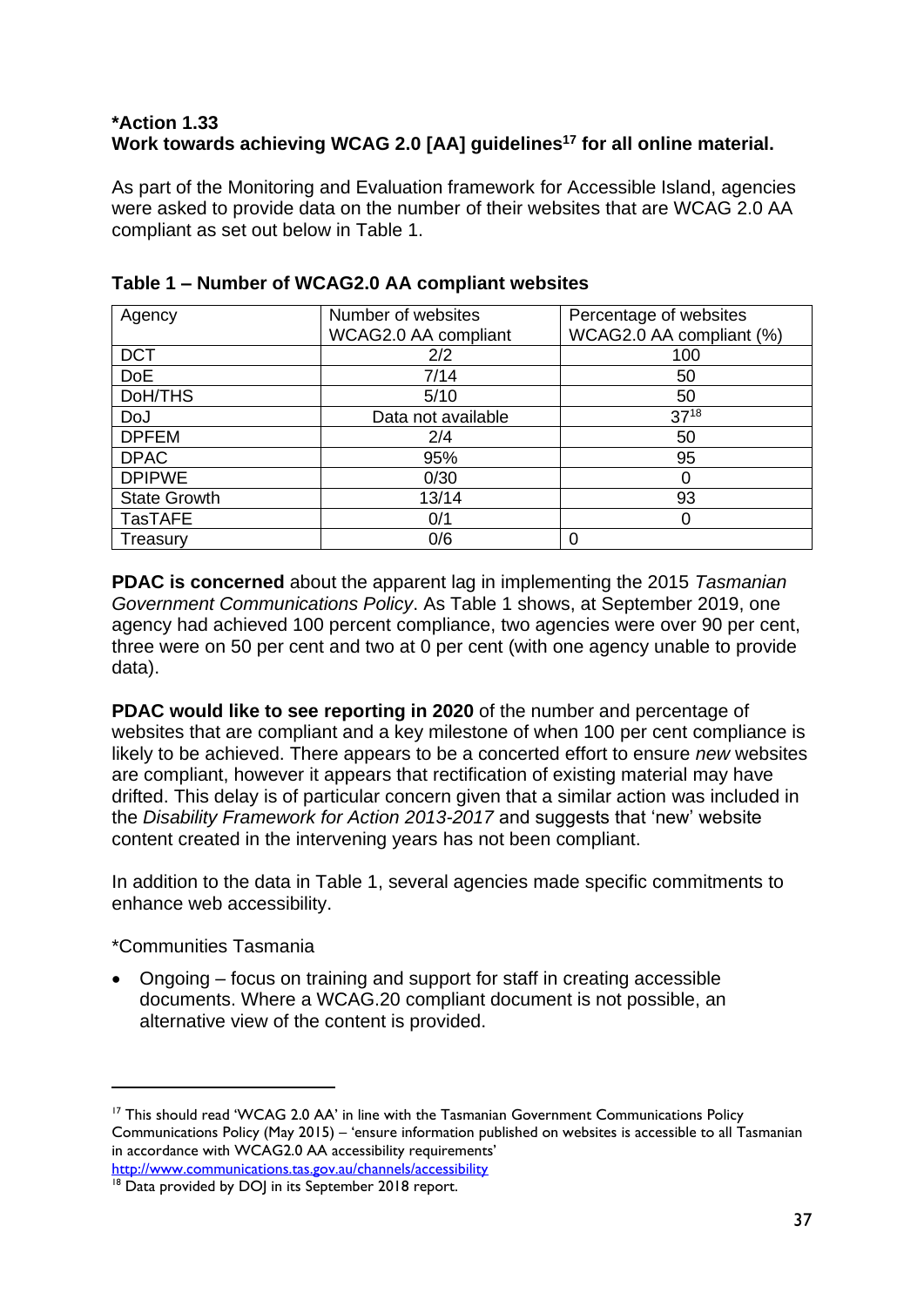### \*DoE

- WCAG 2.0 guidelines are utilised for all new websites and redevelopments.
- Accessibility reports are produced on a six-monthly basis.
- Web design staff attend Vision Australia training with a focus on contrast, readability, user experience and scaling in web design.
- Libraries Tasmania: new 26TEN website for chat resources designed to WCAG 2.0 AA (February 2019) including optical character recognition, read aloud function and high contrast pages. Continuous review of 26TEN website to meet accessibility requirements.
- 74 of 197 government school websites use the Schoolzine platform and an accessible template. Number of accessible websites will increase as older websites are upgraded during 2020.

# \*DoH/THS

- All new websites are developed to comply with WCAG2.0 AA as a minimum.
- On advice of Vision Australia trialling the creation of accessible PDFs. Structuring and tagging PDFs produces documents that are read correctly by screen readers and reduce the remediation workload significantly. Additional licences will be purchased to continue trial.

# \*DoJ

• As for 1.3.1 above

# DPAC

• No response provided. (see 1.34)

# DPFEM

- Tasmania Police and the State Emergency Service websites are compliant.
- As of May 2019, all Departmental intranet sites meet WCAG2.0.

# DPIPWE

• Working towards WCAG2.0 AA. In 2018-2019 work was undertaken on seven websites and apps to improve accessibility. Has deployed web accessibility training modules and staff have attended Vision Australia training.

### State Growth

• 13 of its 14 websites are WCAG 2.0 AA compliant. Agency has a target of 100 per cent compliance, however the current proportion of compliance is not stated. **PDAC notes** that the agency has commissioned research to monitor web satisfaction and accessibility and looks forward to the findings.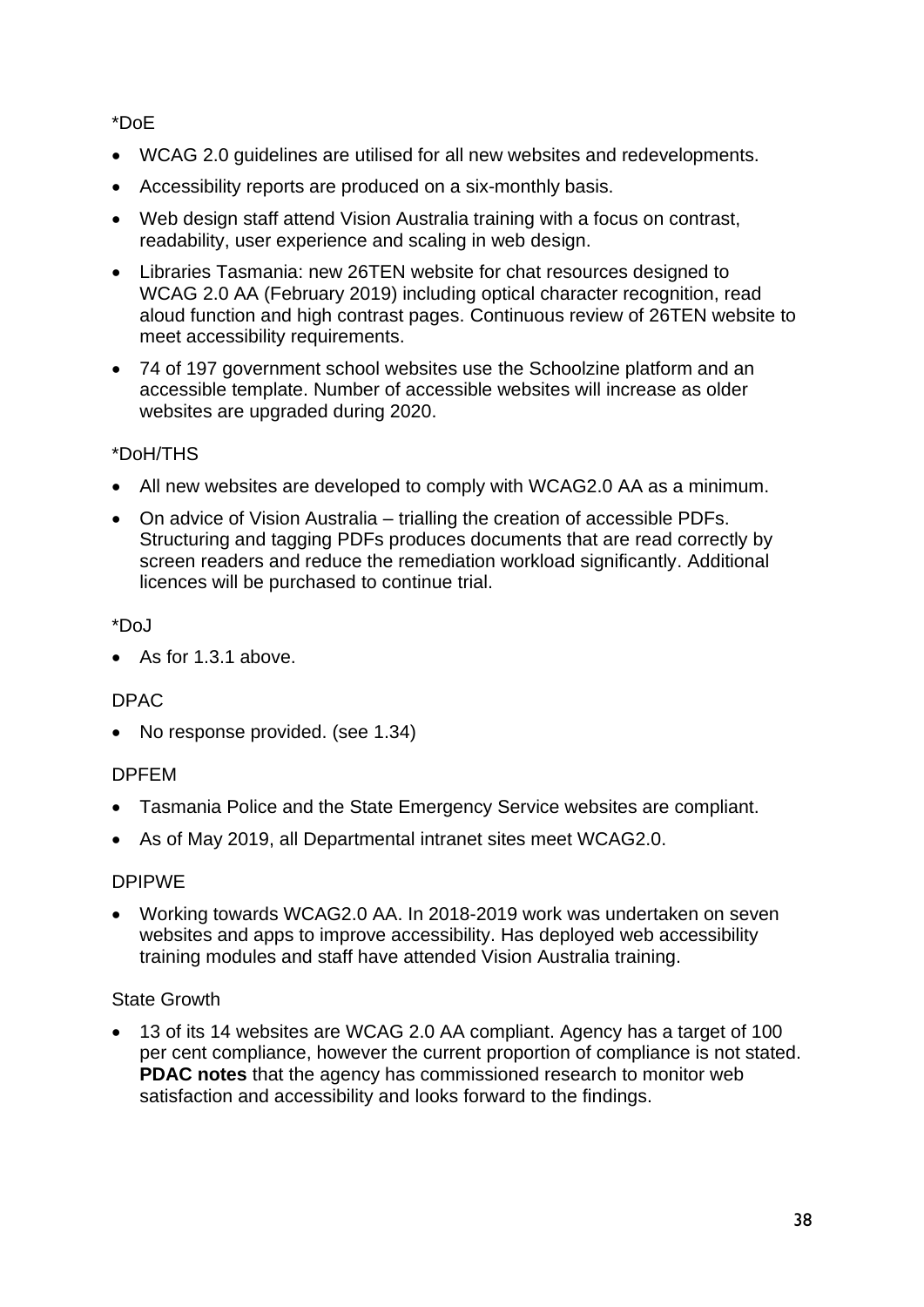#### TasTAFE

• System Framework in place to ensure WCAG2.0 AA compliance for corporate systems upgrade and the development or purchase of new systems.

#### **Action 1.34**

**Undertake a pilot, at DPAC, of an online WCAG 2AAA compliant HTML service that allows for the streamlined production of accessible content on screen readers and consistent reading template for mobile devices.** 

#### **PDAC overview**

**PDAC notes** that the responses from DPAC and DoJ do not provide a clear indication of the status of the pilot. No timelines are provided. DPAC reported in 2018 that the 'pilot was 'underway and expected to be completed on schedule (November 2018)'.

#### \*DPAC

• Working with content producers to produce 'AA compliant documents', able to produce compliant HTML documents.

#### \*DoJ

• Will commence pilot 'subject to DPAC staff availability and hosting transition'.

#### **Action 1.35**

**Improve readability of our information by: continuing to build on organisational capability by offering both Plain English and Easy Read training opportunities and tools for web content and document authors; reviewing the accessibility of online forms; and working towards making all Tasmanian Museum and Art Gallery information available in alternative formats for people with disability.** 

#### **PDAC overview**

There is a lack of targets in this action which increases the risk of 'drift'. **PDAC queries the progress made** in reviewing the 'accessibility of online forms' particularly in light of the data provided in Table 1 above.

#### \*DCT

• All content transitioning to the new website is reviewed to ensure compliance with WCAG 2.0. Where required, plain English and Easy English versions are provided.

#### \*DoE

- Libraries Tasmania clients have access to public PCs which include readability tools, screen readers and magnifier readers.
- Collection and facilities meet the access needs of people with disability while issues of large print items fell slightly (by 7 per cent to 201,408) and audiobooks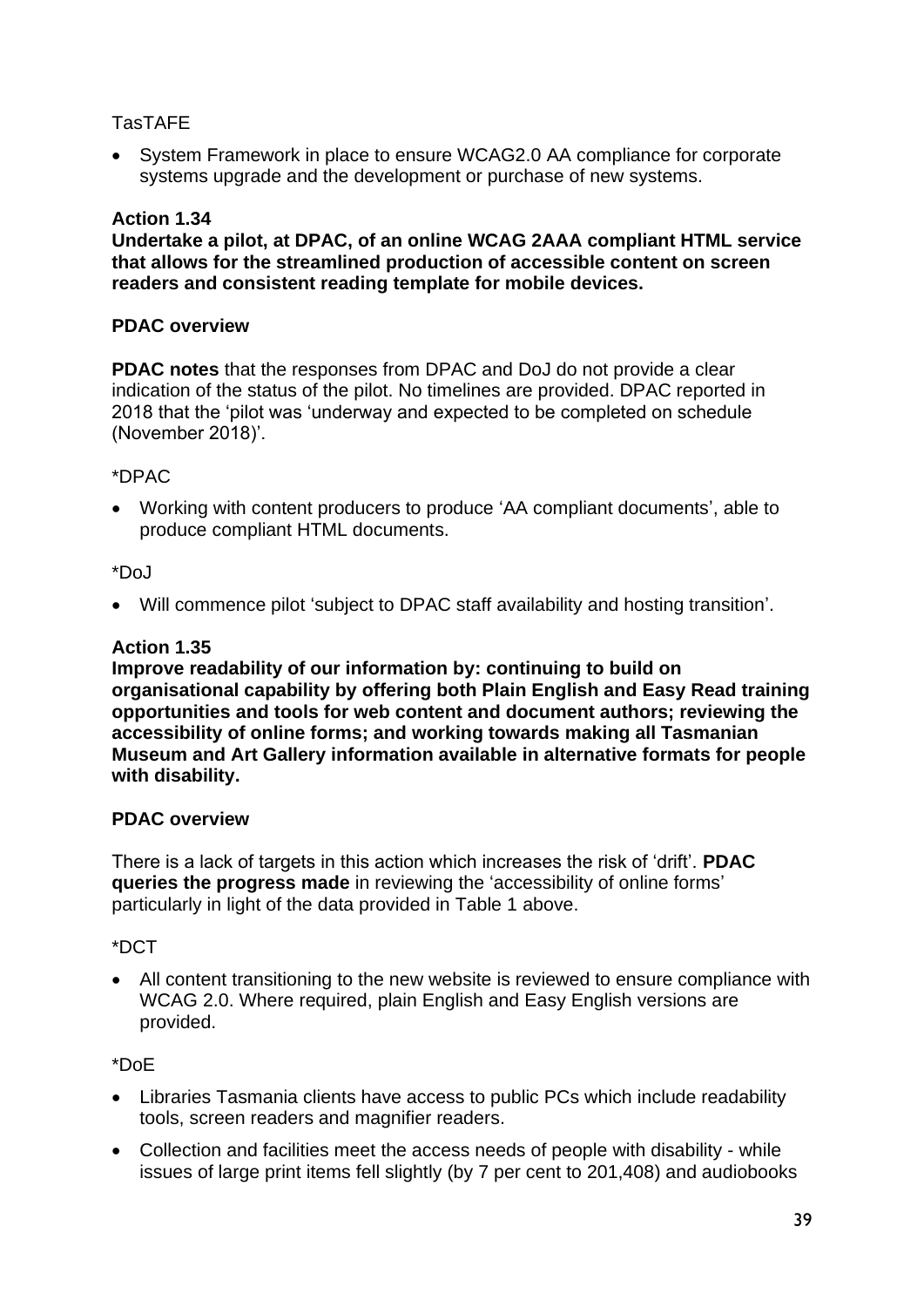(by 1 percent to 84,670) eBook and eAudio issues increased by 30 percent to 271,642. In addition, the Home Library Service supported 953 clients with 85,267 issues in 2018-2019.

• While the number of issues has increased overall, **PDAC notes** that not all the items issued would have been to people with disability. **PDAC queries** how are people with disability identified and how do they find out about these services.

#### \*DoH/THS

• Focus on health literacy and plain English in online resources and information brochures. Online forms are 'generally created using HTML and MS Word … data entry fields are labelled to support assistive technology users'.

#### \*DoJ

- Community Corrections has developed a range of plain English products.
- Online forms updated including replacement of non-compliant CAPTCHA tools with accessibility compliant approaches such as 'time thresholds' and 'honeypot fields'.

#### \*State Growth

• Ongoing. Tasmanian Museum and Art Gallery implemented OpenAccess smartphone app for *Dinosaur rEvolution* exhibition (Auslan and text for hearing impaired and audio for low literacy). **PDAC queries** whether any feedback received from the public on the app.

#### \*Treasury

• Internal focus - Response notes migration of intranet content to a new platform which is more user-friendly.

#### **Action 1.36**

#### **Develop eLearning materials to educate staff on the importance of providing accessible information, tools and resources for people with disability.**

#### \*DPAC

- eLearning module available to all DPAC staff. Module will be incorporated into employee and manager inductions – however, **PDAC notes** no timeline is provided.
- **PDAC notes** that this appears to be a training module for document authors, however no data is provided on the take-up of this material. **PDAC queries** whether the training module is offered to employees in other agencies.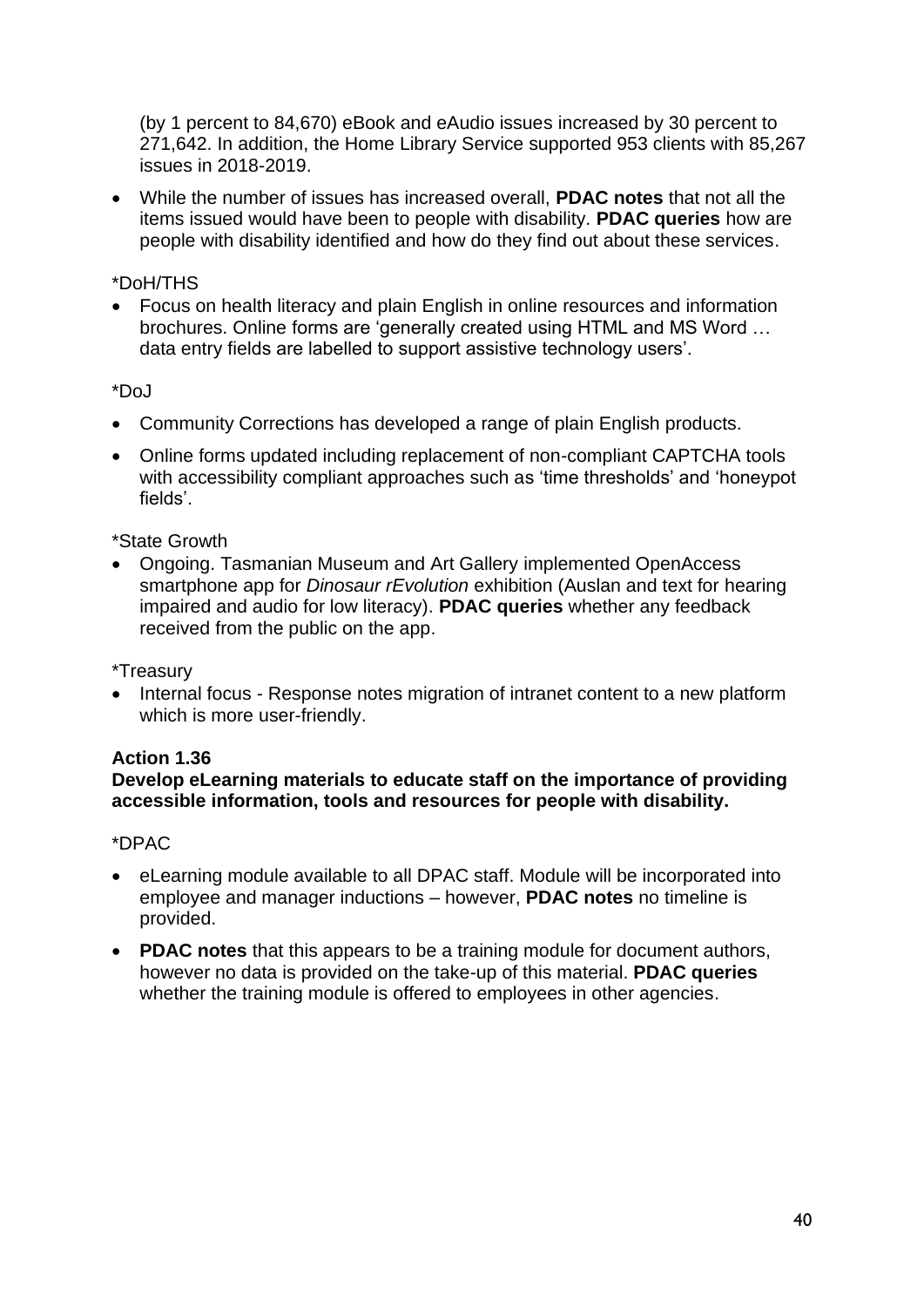# **Action 1.37**

**Continue to use and monitor the Emergency Management Framework for Vulnerable People to assist in the development and maintenance of emergency management arrangements that consider and prioritise the essential needs of vulnerable people before, during and after an emergency; and enable service providers to readily identify, locate and communicate with vulnerable people in an emergency.** 

### \*DPAC

- States an 'ongoing review' of the framework is being undertaken by DoH and DPAC's policy will be amended as necessary on completion of the review. A similar response was provided in DPAC's previous report. However, **PDAC notes** that this review is not referenced in the DoH report. Given DPAC has carriage of this action, PDAC would have expected that there would be a degree of collaboration in undertaking this review.
- **PDAC notes** that the action refers to 'continue to use and monitor' however responses in the last two reports have focussed on the review. Is there any evidence as to how the Framework has been applied in the light of recent events e.g. the Hobart Storm event in 2018 and the Huon Valley bushfires in 2019?

# **Action 1.38**

**Ensure all Tasmanians have access to emergency preparedness resources by continuing the translation of the TasALERT website into AUSLAN and other languages; and expanding the number of languages available and ensure TasALERT provides the best information in the most appropriate format.**

### \*DPAC

• Work is ongoing to 'continue translation beyond currently available languages'. **PDAC notes** that the 'Get Ready' webpages include several AUSLAN videos. However, no information is provided on whether additional AUSLAN videos are planned, community feedback on the videos or the completion date for any future translations. **PDAC suggests** that reporting on the number of 'hits' on the AUSLAN videos would be useful data to understand the efficacy of this action.

### DPFEM

• Captioning for videos on major emergencies and incidents. Notes training for the media team on captioning for video media files was not progressed during the reporting period. However, it is not clear whether this relates to the TasALERT or additional resources.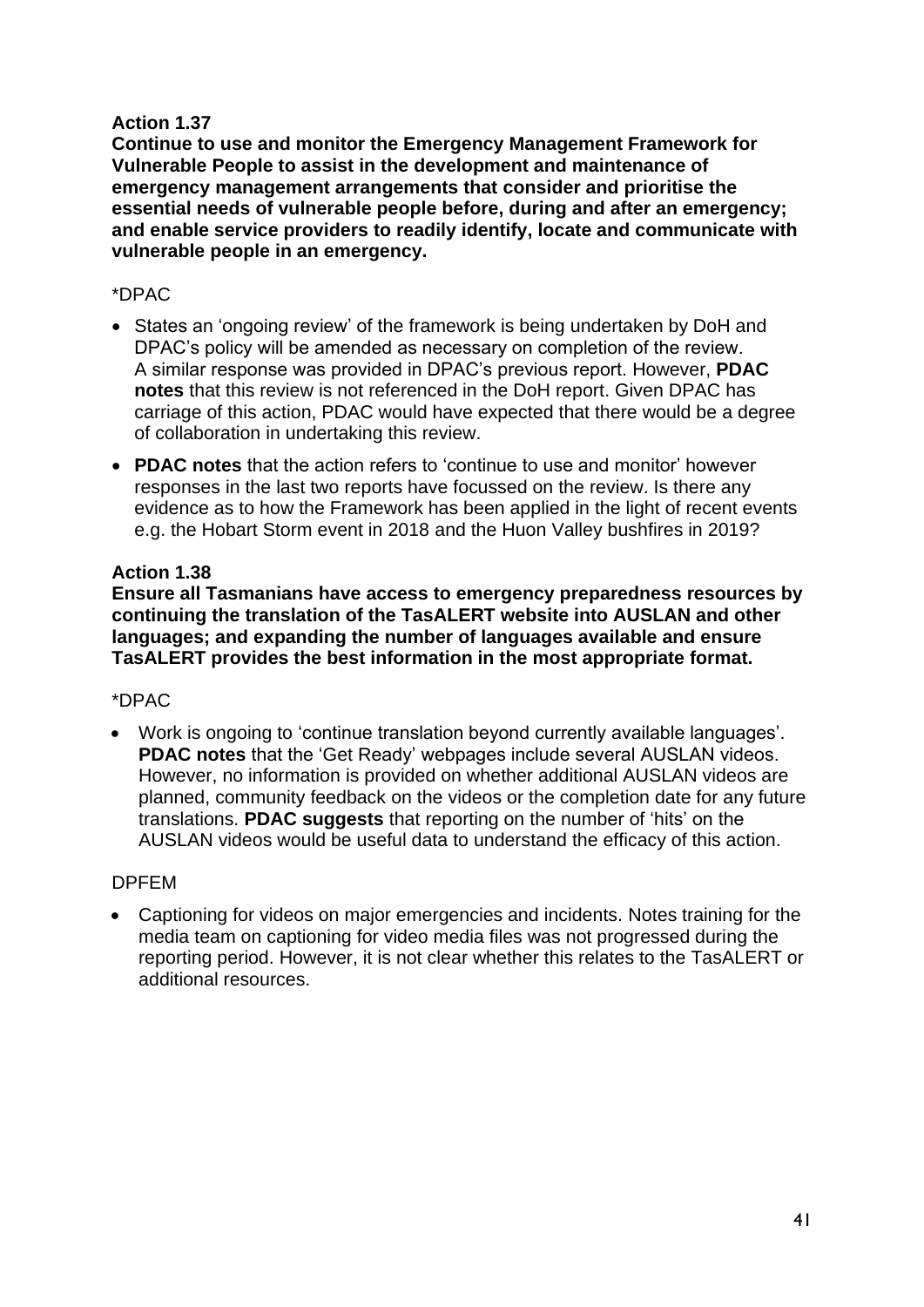# **Outcome Area 2 - Rights Protection, Justice and**

# **Legislation**

# **Action Area**

**Improve recognition and response to people with disability across Tasmania's justice system through the** *Disability Justice Plan for Tasmania 2017-2020* **(2 actions)**

# **Action 2.1**

**Coordinate and monitor the implementation of measures outlined in the Disability Justice Plan for Tasmania 2017-2020.<sup>19</sup> This will include the:**

- **DoJ (including the Victims Support Service, Magistrates and Supreme Courts, Mental Health Tribunal, Office of Director of Public Prosecutions, Corrective Services (Tasmania Prison Service (TPS) and Community Corrections (CC)) and Legal Aid); DPFEM;**
- **DoH and THS; and**
- **Communities Tasmania.**

# \*DoJ

• **PDAC notes** that DoJ has added the Guardianship and Administration Board and the Monetary Penalties Enforcement Service to the monitoring process.

\*Communities Tasmania

• **PDAC notes** the agency's advice that several actions are 'intrinsically linked to and will be logically progressed' with establishment of the National Quality and Safeguards Commission on 1 July 2019.

\*DoH/THS and DPFEM

• Nil response to 2.1 and 2.2.

**PDAC's Response** to the second annual report made a series of recommendations in relation to the:

- format of future reports;
- allocation of responsibility for actions;
- need to include data or discussion that demonstrates the outcomes that have been achieved for people with disability; and
- providing an indicator of the extent of real change that has been achieved or if the action has been completed.

<sup>&</sup>lt;sup>19</sup> [https://www.justice.tas.gov.au/news\\_and\\_events/disability-justice-plan](https://www.justice.tas.gov.au/news_and_events/disability-justice-plan)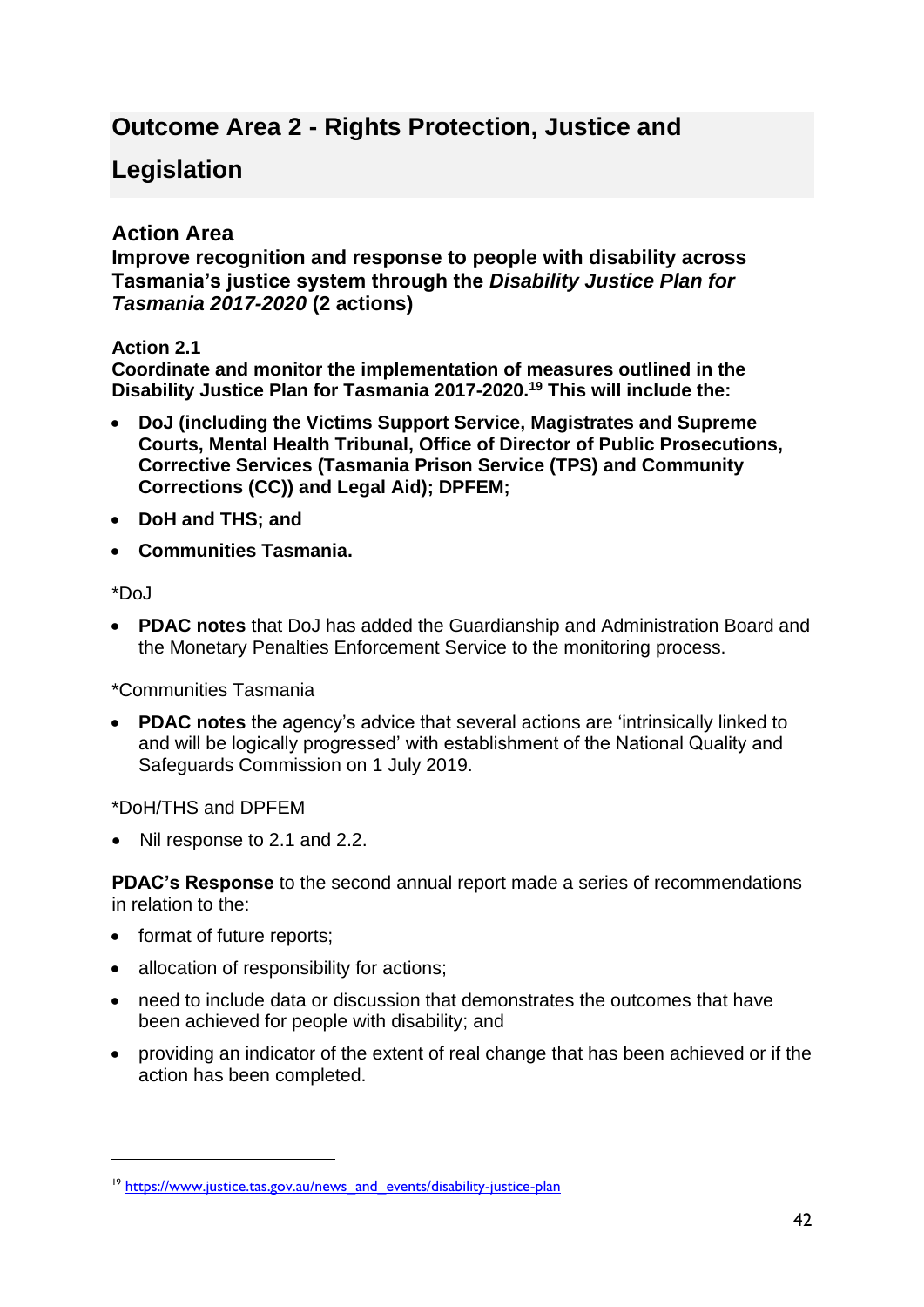# **Action 2.2**

#### **Report annually to PDAC on the implementation of the Disability Justice Plan for Tasmania 2017-2020.**

\*DoJ (lead), DCT, DoH/THS and DPFEM

- PDAC's first report on the Disability Justice Plan was finalised in late 2018.
- **PDAC received** the second annual report in August 2019 and has reviewed the report and provided its feedback.
- **PDAC's Response** to the second annual report noted its concern that 'shared actions' are not being reported against by all agencies.
- **PDAC notes** that DoJ intends to review and refine the process for collating information to further improve reporting.

The *Disability Justice Plan for Tasmania 2017-2020* will build on actions commenced in the second DFA (5 actions).

# **Action 2.3**

#### **Provide effective responses from the criminal justice system to people with disability who have complex needs or increased vulnerabilities.**

\*Communities Tasmania

• As for 2.1 above.

\*DoJ

- References the second annual report on Disability Justice Plan.
- All Supreme Courts are wheelchair accessible and hearing assistance technology is available. The Court is flexible in accommodating supports for people with disability such as remote witness rooms and facilitating support animals to attend.
- Community Corrections (CC) in collaboration with TPS has established a One Plan process to provide wrap-around service and additional support to people with disability transitioning through the criminal justice system. Offenders with disability and those who present with complex needs are given additional and continued support during remand or imprisonment through continued case management.
- CC and TPS have also improved information sharing to ensure robust and agile case management.

### **Action 2.4**

**Improve support for people with an intellectual disability, cognitive impairment or mental illness in, or at risk of entering, the criminal justice system, and on leaving it.**

\*Communities Tasmania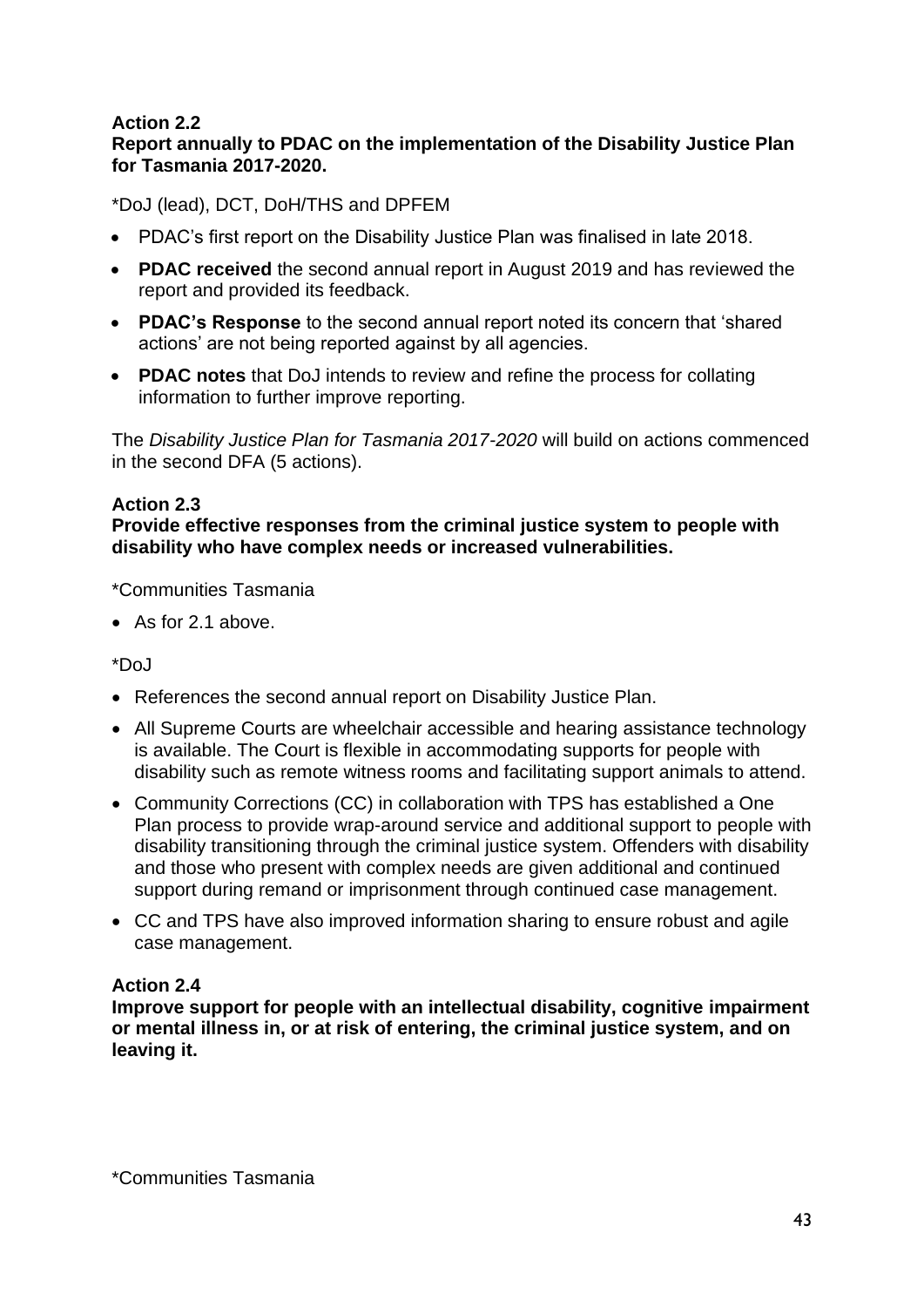• Worked with DPAC, DoJ and the NDIA to develop an operational flow for this cohort and ensure appropriate supports and connections are established prior to leaving the system.

\*DoJ

- Prisoner Mental Health Care Taskforce (established September 2018) examined processes and procedures relating to prisoner psychiatric care assessments and prisoner discharges and identified options to improve assessment and discharge processes. One outcome is cited - that the Mental Health Tribunal has improved its communication and processes with the TPS to ensure patients on Treatment Orders receive treatment while in prison. The commentary provided to **PDAC does not** indicate whether the Taskforce has completed its work or whether there are further changes to processes and procedures to be made.
- See also 2.12, below.

### **Action 2.5**

**Maintain and strengthen protections and supports for people with disability who experience, or are at risk of experiencing, violence, sexual assault, abuse and neglect.**

\*Communities Tasmania

• As for 2.1 above.

\*DoJ

- References the second annual report on Disability Justice Plan.
- CC advises a number of new supports are in place improved initial induction training to ensure officers are better equipped to identify potential risks; development of information resources in collaboration with Libraries Tasmania; strengthening referral pathways with service providers who deliver targeted employment, counselling and drug and alcohol intervention and embedding One Plan in partnership with the TPS (see 2.3 above).

### \*DPFEM

• Advises that all family violence resources meet WCAG2.0 Level AA. However, **PDAC notes** the use of plain English is also important for people with cognitive or intellectual disabilities or low literacy.

### **Action 2.6**

**Ensure people with disability have the opportunity to participate in the civic life of the community – as jurors, board members and elected representatives.**

\*DoJ

• Notes that 'the *Juries Act 2003* only excludes potential jurors due to incapacity not disability'. Jury boxes are modified to accommodate jurors with physical disability. As noted above, all Supreme Courts are wheelchair accessible and hearing assistance technology is available.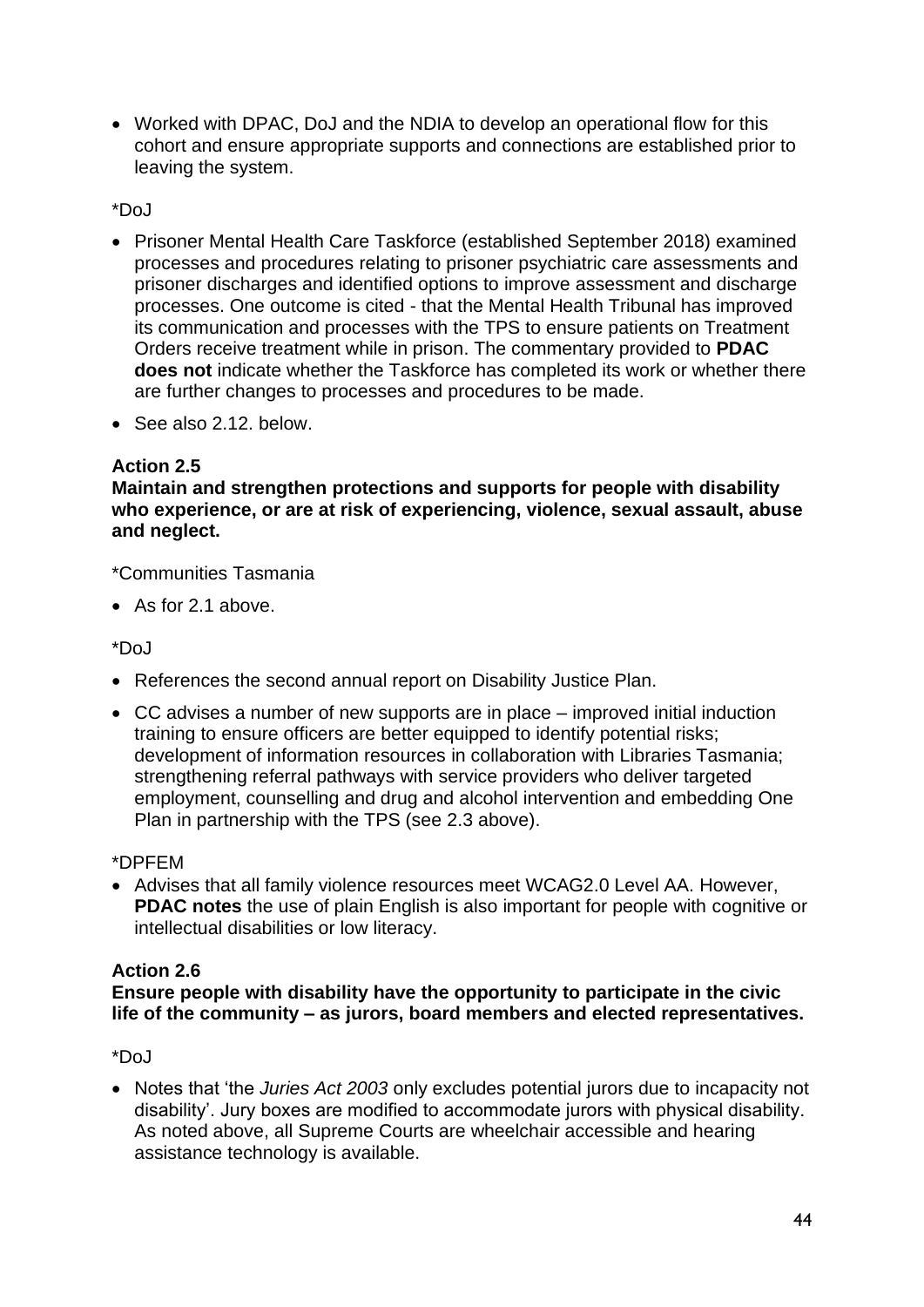• Tasmania Electoral Commission advises that there are no barriers to Tasmanians with disability nominating for election. (See also 1.19 above in relation to the accessibility of polling places).

#### **Action 2.7 Support independent advocacy to protect the rights of people with disability.**

\*Communities Tasmania

• Nil response. **PDAC is concerned** that no update was provided on this action, however it notes advice on funding commitments provided at 1.19.

### \*DoJ

• Notes the role of the MHT, Public Guardian and Equal Opportunity Tasmania in delivering services.

# **Action Area Support prisoners with disability (2 actions)**

# **Action 2.8**

**Further the relationship with NDIA and service providers to ensure that prisoners with disability are provided with the support they require postrelease.** 

# \*DoJ

- References the second annual report on Disability Justice Plan.
- **PDAC notes** that the TPS appears to be working well with NDIS providers on behalf of prisoners in the context of NDIS provided support. However, no data is provided on the number of prisoners being supported.

### **Action 2.9**

**Review the Tasmanian Prison Service's Director's Standing Order in relation to prisoners with disability.**

\*DoJ

- Notes that the Review of the Director's Standing Order is well advanced. New Aged and Frail Unit in Ron Barwick Minimum Security Prison opened in October 2018.
- PDAC was also briefed on draft Standing Order 2.13 Prisoners with Disabilities at its meeting with DoJ on 8 November 2019.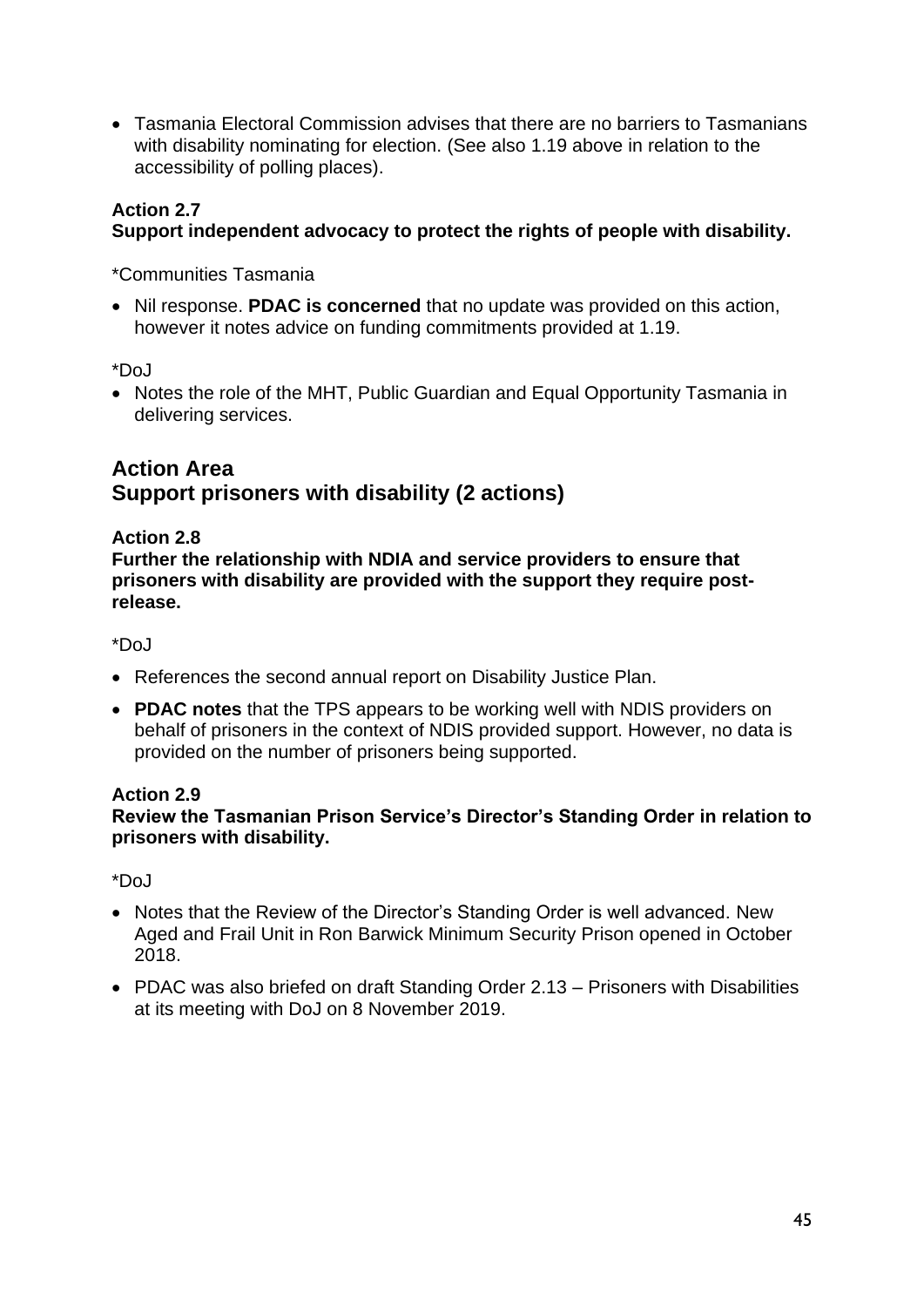# **Action Area**

# **Ensure a contemporary legislative framework for the delivery of, and access to, disability services (2 actions)**

### **Action 2.10**

**Review the Tasmanian Disability Services Act 2011 to assess operational effectiveness; ensure congruence with relevant legislation; and reflect contemporary practice.**

\*Communities Tasmania

- **Completed**.
- Report of the Independent Review of the *Disability Services Act 2011* presented to Parliament in July 2018.
- A number of amendments to the Act were included in the *Disability Services Act Amendment Bill 2019.* Significant amendments were the insertion of new principles which more closely align with the intent of the UNCRPD and the NDIS Act and the inclusion of new principles in relation to children with disability.

### **Action 2.11**

**Promote and support the Tasmanian Disability Services Regulations 2015 through the Regulations 2015 Compliance Project to help service providers understand the regulations, how to comply with them and where to target continuous improvement activities; and target future sector training and resources to assist providers with readiness for full scheme NDIS.**

\*Communities Tasmania

- **Completed**. Statewide project on compliance to assist the disability sector in selfassessment of their compliance with the regulations was completed in December 2017.
- Worked with the disability services sector to promote the NDIS Quality and Safeguards Framework and Quality and Safeguards Commission which commenced operations in 1 July 2019.

# **Action Area**

# **Train police to recognise and respond to people with disability as victims, offenders and witnesses (3 actions)**

### **Action 2.12**

**Ensure DPFEM trainees, front-line police officers, investigators and Fire Service officers understand disability and all forms of vulnerability and are able to respond appropriately to people with disability.**

#### \*DPFEM

• Training in equity and diversity and interview techniques for dealing with vulnerable people are now embedded. Interviewing course was developed by the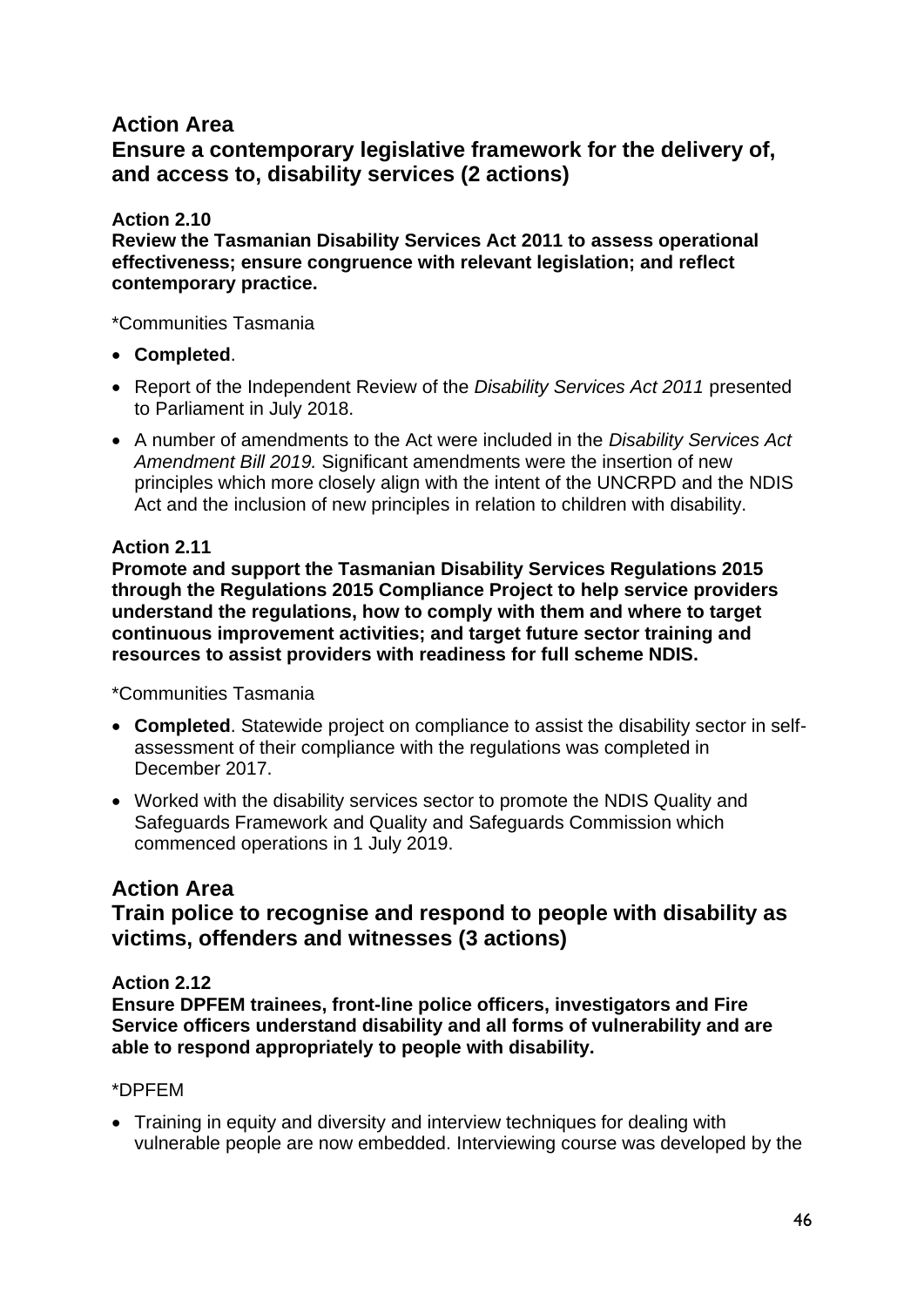Centre for Investigative Interviews in collaboration with Tasmania Police. Current recruit training course is the third to receive this training.

• However, it has not been possible to provide investigator training to Regional Fire Investigators and this needs further consideration.

### **Action 2.13**

#### **Review DPFEM policies and procedures for people with disability to ensure these are contemporary, relevant and conform to legislative requirements. The reviews will be informed by consultation with people with disability.**

#### \*DPFEM

• Review has commenced but it is unlikely to be completed by the target date of December 2019. Consideration is being given to the most appropriate mechanism to facilitate consultation with people with disability. PDAC would welcome the opportunity to provide advice on consultation or to provide input to the review (as stated in action 2.3 of the DPFEM report).

### **Action 2.14**

#### **Maintain a register of disability service providers for use by DPFEM employees and for emergency reference use within the call and dispatch areas.**

#### \*DPFEM

• Nil response. PDAC notes that no update was provided in DPFEM's previous report.

# **Action Area**

# **Support achievement of Tasmania's obligations under international human rights treaties (1 action)**

#### **Action 2.15**

**Provide agencies with support to interpret, implement and report on Tasmania's obligations, including under the CRPD; and advice on any action required by the UN Committee on the Rights of Persons with a Disability.**

### \*DPAC

• Coordinated Tasmanian Government input to inform Australia's appearance before the UN Committee on the Rights of Persons with Disabilities (September 2019).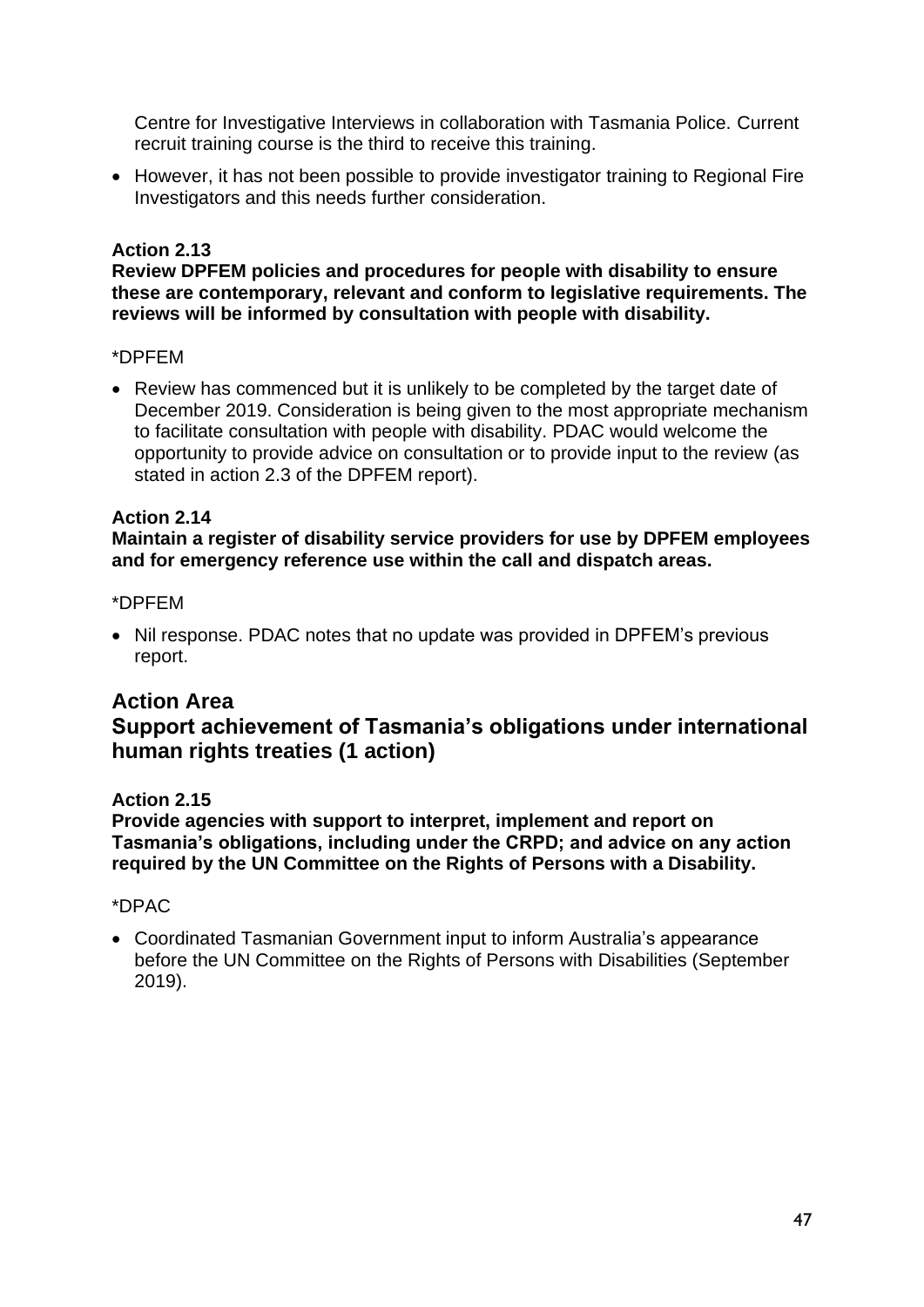# **Action Area Implement the Tasmanian State Service Diversity and Inclusion Policy and Framework 2017-2020 (6 actions)**

As part of the Monitoring and Evaluation framework for Accessible Island, agencies were asked to provide data on the number of employees with disability. As noted earlier, in 2018, one quarter of Tasmanians reported having a disability while 17.8 per cent of Tasmanians aged 0-64 years reported a disability. **PDAC is concerned** that employment of people with disability in the State Service appears to be low in comparison, at six per cent in the 2018 Tasmanian State Service TSS Employee Survey. **PDAC also notes** that while some agencies can extract data from the Employee Survey, others appear unable to do so.

PDAC has also received anecdotal advice that the online Employee Survey is not accessible for all employees and this prevented some employees from completing the 2018 survey. **PDAC recommends** that any future surveys are fully accessible (see also 1.35 above).

| Agency                      | <b>Employees</b><br>with disability | Comments                                                                                                        |
|-----------------------------|-------------------------------------|-----------------------------------------------------------------------------------------------------------------|
| <b>Communities Tasmania</b> | 12 (5%)                             | 240 respondents to TSS Employee<br>Survey October 2018 <sup>20</sup>                                            |
| Education                   | 6%                                  | Respondents to TSS employee survey<br>October 2018                                                              |
| Health/Tasmanian Health     | 9% DoH                              | Respondents to TSS employee survey                                                                              |
| Service                     | 6% THS                              | October 2018 (THS sample size                                                                                   |
|                             |                                     | 19.5%                                                                                                           |
| Justice                     | 10                                  | Data collected 21 August 2019                                                                                   |
| Police, Fire and Emergency  |                                     | Not available                                                                                                   |
| Management                  |                                     |                                                                                                                 |
| <b>Premier and Cabinet</b>  | 30 (8%)                             |                                                                                                                 |
| Primary Industries, Parks,  | g٨                                  | Data extracted 3 September 2019                                                                                 |
| Water and the Environment   |                                     |                                                                                                                 |
| <b>State Growth</b>         | $\blacksquare$                      | Not currently collected. Notes this<br>information can be collected from HR<br>system and plans to undertake an |

#### **Table 2 - Number of employees with disability**

[http://www.dpac.tas.gov.au/divisions/ssmo/Employee\\_Surveys](http://www.dpac.tas.gov.au/divisions/ssmo/Employee_Surveys)

<sup>&</sup>lt;sup>20</sup> A total of 8,675 people completed the Survey in 2018, or 29.9 per cent of the TSS, compared to 29.5 per cent who participated in 2016. A response rate of 30 per cent is considered to be representative.

Overall 6 per cent of respondents indicated that they had a disability, and 76 per cent of these employees had disclosed their disability to their agency. 43 per cent of the respondents who indicated that they had a disability stated that they required a workplace adjustment.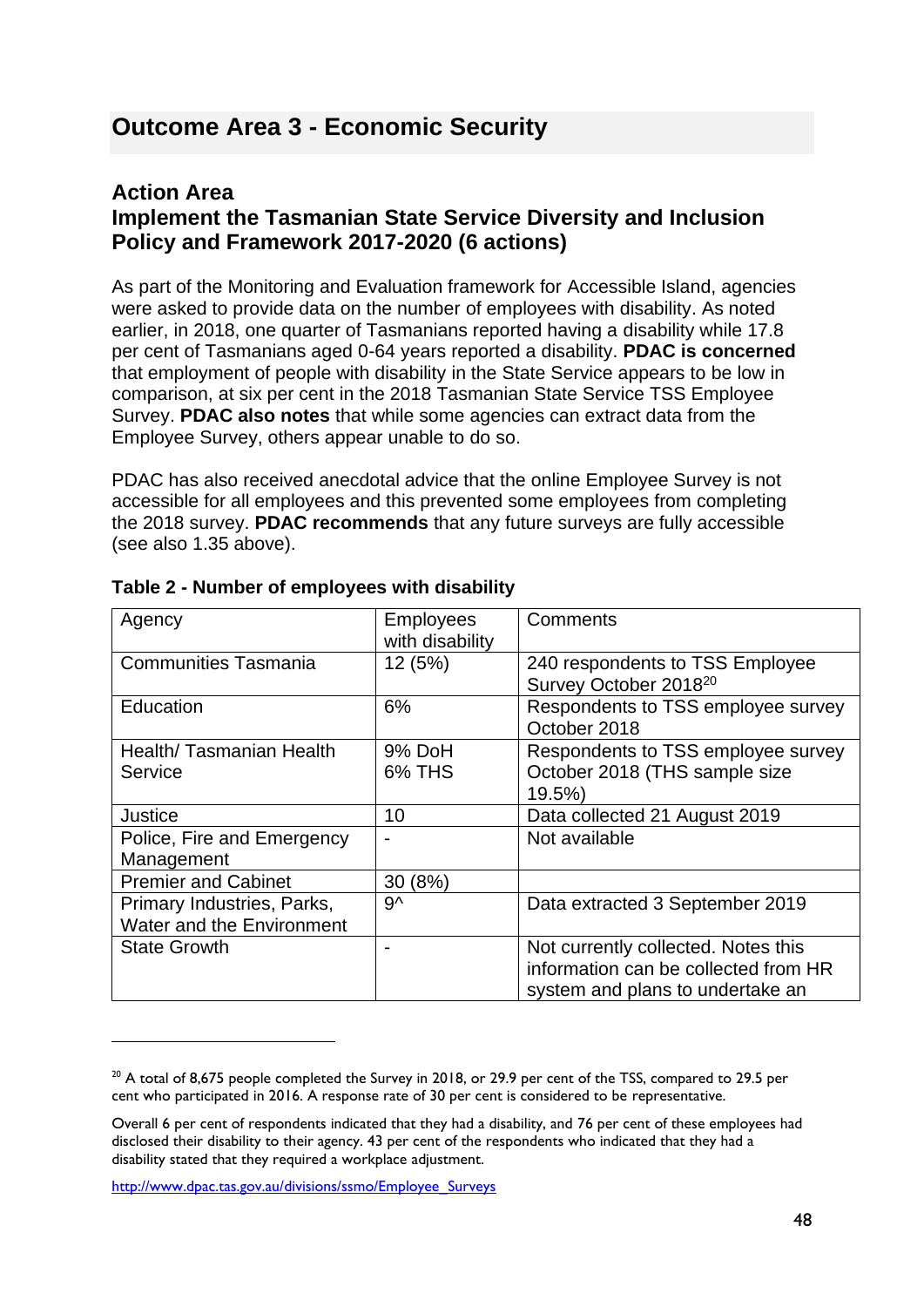| Agency         | <b>Employees</b><br>with disability | Comments                                                                 |
|----------------|-------------------------------------|--------------------------------------------------------------------------|
|                |                                     | awareness campaign around benefit of<br>collecting diversity information |
| <b>TasTAFE</b> |                                     | Advised 2 staff at PDAC meeting 8<br>November 2018                       |
| Treasury       | 12(5%)                              | Respondents to TSS employee survey<br>October 2018                       |

#### **\*Action 3.1**

#### **Implement the Tasmanian State Service** *Diversity and Inclusion Policy and Framework 2017-2020* **(the Framework***) and* **develop specific plans in each Agency.**

#### **PDAC overview**

**PDAC is concerned** that implementation of the State *Service Diversity and Inclusion Framework* 2017-2020 appears inconsistent with several agencies reporting they are still in the process of developing their policies and workplace adjustment templates (see also Tables 3 and 4 below).

As part of the Monitoring and Evaluation framework for Accessible Island, agencies were asked to provide data on the implementation of the key actions in the Framework. This data is summarised in Table 3 – the shading in green indicates where an action has been completed.

#### Communities Tasmania

• Inclusion and Culture Committee established April 2019. An Inclusion and *Positive Workplace Strategy 2019-2022* to be developed.

### DoE

• Diversity and Inclusion Project Officer commenced March 2019. Governance structure has been established and seeking nominations from staff with lived experience of disability. Project plan and action items to be developed mid-2020.

### DoH/THS

• Continues to support the Framework.

### Do<sub>J</sub>

• Diversity and Inclusion project has been established. No timelines are provided.

### DPFEM

• Equity and Diversity Policy reviewed and internal consultation on the draft is underway.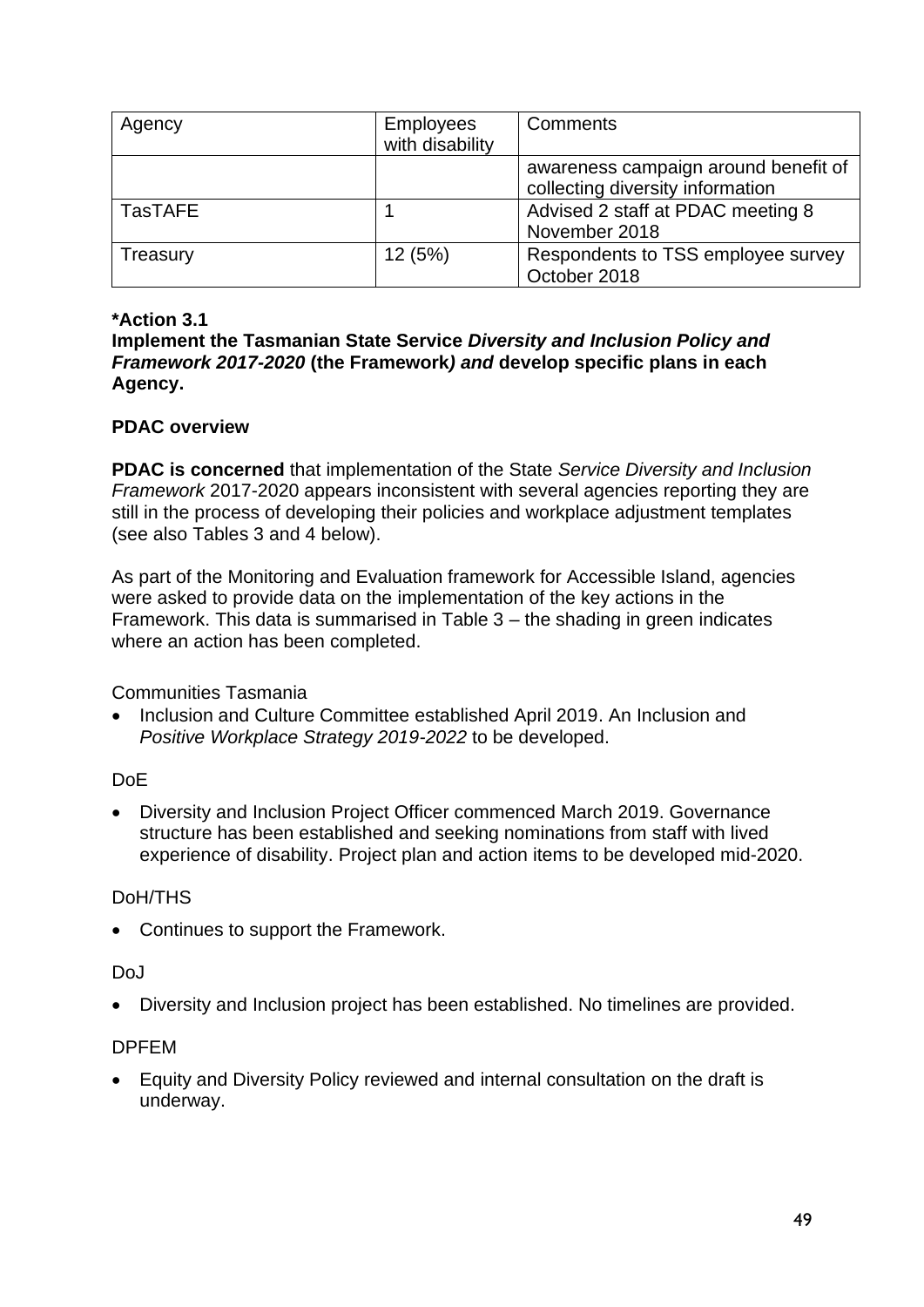# DPIPWE

• Diversity and inclusion is a key pillar of the DPIPWE People Strategy 2019-2023 (launched February 2019). Strategy acknowledges that the agency's demographic data suggests there is 'room for improvement' in ensuring diversity in the workplace. Diversity and Inclusion Strategy is currently under development.

# DPAC

- SSMO will undertake an evaluation of the Framework in late 2019 to inform future whole-of-service workforce diversity initiatives.
- New DPAC People and Culture Plan being developed (no timeline is provided).

#### State Growth

- Draft Diversity and Inclusion Action Plan finalised in 2018, a review will be undertaken in 2019.
- Review of recruitment and selection documentation for plain English and short form applications. Unconscious bias will be included in the new recruitment and selection online course due to be implemented late 2019.
- Promotion of the Workplace Adjustment Passport. **PDAC** would be interested in data on the take-up of the Passport and to see the learnings shared with other Agencies.

# TasTAFE

• Internal action plan to implement the Framework delayed, proposed new completion date June 2020.

### **Treasury**

• Progressing the Diversity and Inclusion Action Plan 2018-2020. Notable achievement in January 2019 - move to short form application for all advertised roles to reduce barriers to employment.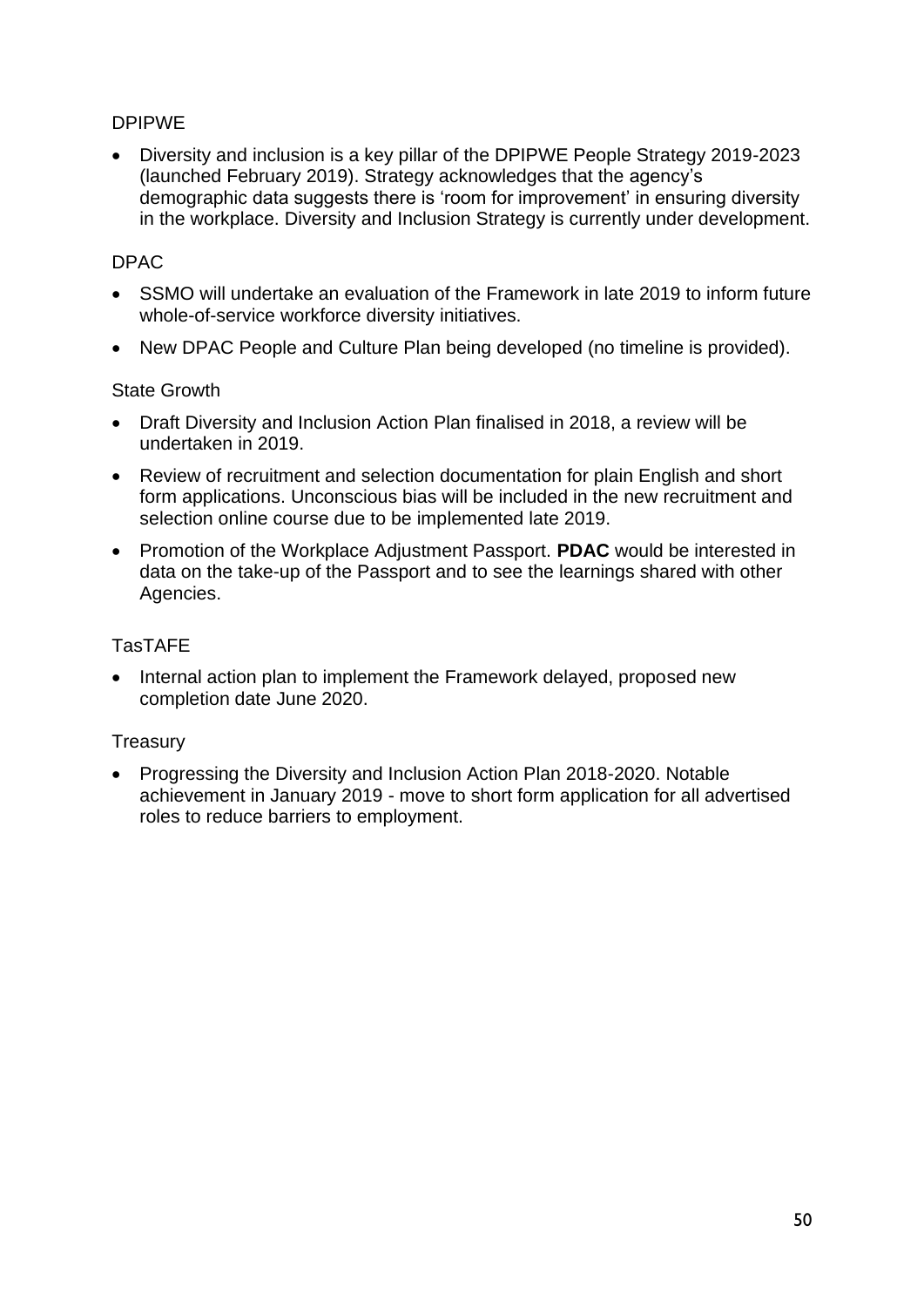# **\*Table 3 - Action 3.1 Implementation of State Service Diversity and Inclusion Framework 2017-2020**<sup>21</sup>

| Agency                         | <b>Number of Diversity</b><br>and Inclusion (D&I)<br>Plans developed and<br>implemented | <b>Number of Diversity</b><br>and Inclusion<br><b>Toolkits developed</b><br>and implemented           | <b>Identification of barriers</b><br>and<br>initiatives/opportunities<br>to support people with<br>disability | Engagement with<br><b>DES</b> providers | Employees engaged<br>through DES<br>providers |
|--------------------------------|-----------------------------------------------------------------------------------------|-------------------------------------------------------------------------------------------------------|---------------------------------------------------------------------------------------------------------------|-----------------------------------------|-----------------------------------------------|
| <b>Communities</b><br>Tasmania | In development by<br><b>Inclusion and Culture</b><br>Committee (ICC)                    | Values based toolkit<br>to support diversity<br>and inclusion to be<br>developed by ICC<br>2019-2020] | [To be incorporated in<br>ICC's 2019-2020<br>workplan]                                                        | Not stated                              | Not stated                                    |
| <b>DoE</b>                     | To be developed<br>mid-2020]                                                            | n/a                                                                                                   | Notes two of four<br>graduate roles identified<br>as disability specific                                      | Yes - graduate<br>recruitment program   | [2 graduates]                                 |
| DoH/THS                        | $\overline{0}$                                                                          | 0                                                                                                     | See 3.2                                                                                                       | Not reportable see<br>3.2               | Not reportable see<br>3.2                     |
| DoJ                            |                                                                                         | [Flexible work policy<br>and toolkit under<br>development]                                            | Not reportable                                                                                                | 2 referrals                             | 0                                             |
| <b>DPFEM</b>                   | [under development]                                                                     | [under development]                                                                                   | No data available                                                                                             | No data available                       | No data available                             |
| <b>DPIPWE</b>                  | Survey conducted.<br>[D&I Plan in<br>development]                                       | 4 toolkits - Parental<br>Leave, Workplace<br><b>Flexibility, Gender</b>                               | No data available {D&I<br>survey feedback]                                                                    | No data available                       | No data available                             |

[...] indicates this action had not commenced at the time of reporting.

<sup>&</sup>lt;sup>21</sup> No data collected on the number of employees completing Disability Confident Workforce eLearning as package was only delivered in July 2019.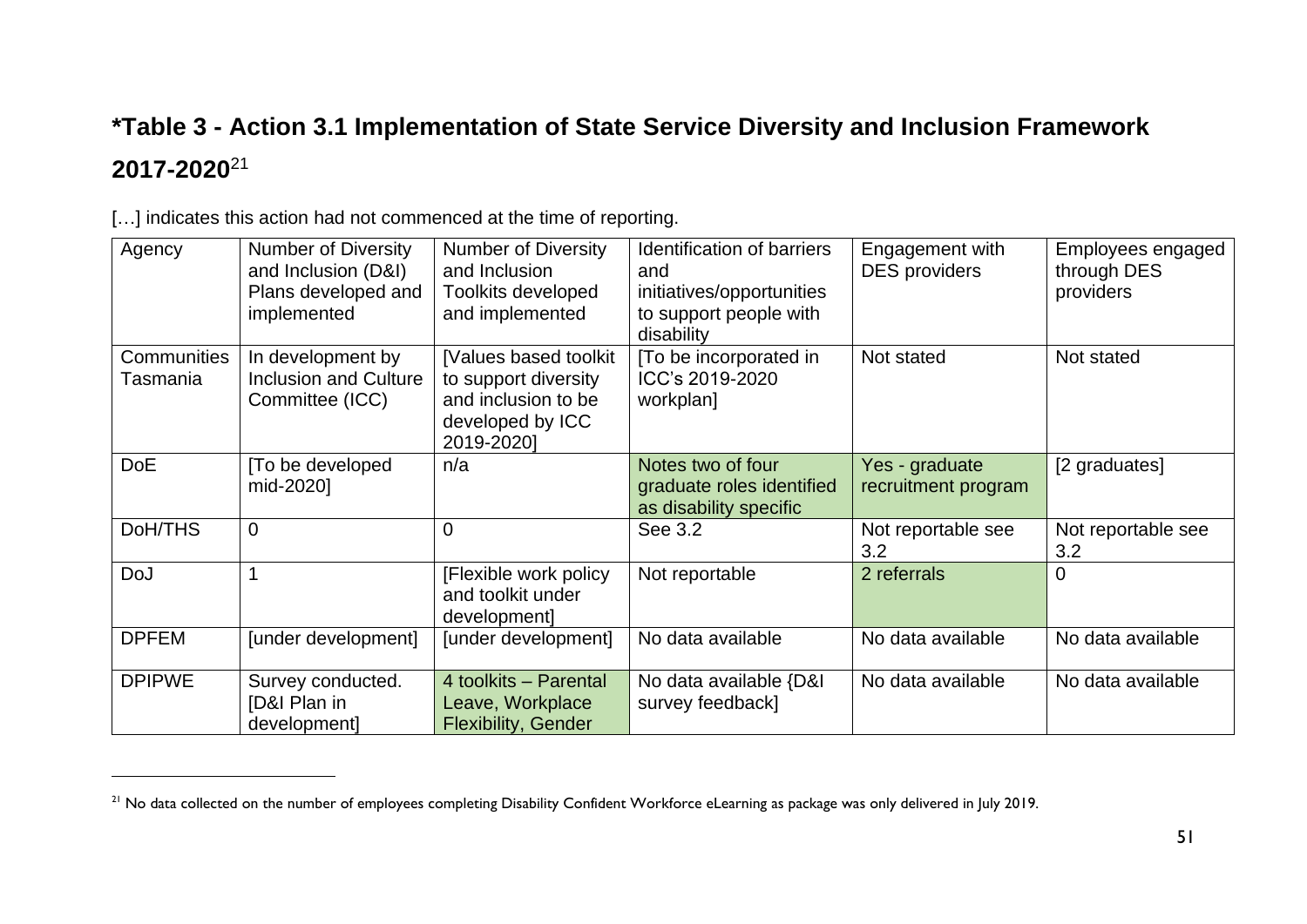| Agency              | <b>Number of Diversity</b><br>and Inclusion (D&I)<br>Plans developed and<br>implemented                 | <b>Number of Diversity</b><br>and Inclusion<br><b>Toolkits developed</b><br>and implemented | <b>Identification of barriers</b><br>and<br>initiatives/opportunities<br>to support people with<br>disability           | Engagement with<br><b>DES</b> providers                                          | Employees engaged<br>through DES<br>providers |
|---------------------|---------------------------------------------------------------------------------------------------------|---------------------------------------------------------------------------------------------|-------------------------------------------------------------------------------------------------------------------------|----------------------------------------------------------------------------------|-----------------------------------------------|
|                     |                                                                                                         | Equality (Managers)<br>and Family Violence.                                                 |                                                                                                                         |                                                                                  |                                               |
| <b>DPAC</b>         | n/a                                                                                                     | Nil response                                                                                | Yes - SSMO review of<br><b>Disability Employment</b><br>Register<br><b>SSMO Revised graduate</b><br>recruitment process | 2 - Service Tasmania<br>familiarisation and<br>redesign; graduate<br>recruitment | [1 - Service<br>Tasmania <sup>22</sup>        |
| <b>State Growth</b> | $\Omega$ .<br>Initiated Make a<br>Difference chats<br>across dept to inform<br>development D&I<br>kits. | 0                                                                                           | Yes - streamlining job<br>application process                                                                           |                                                                                  |                                               |
| <b>TasTAFE</b>      | [Under development]                                                                                     | [Under development]                                                                         | [Under development]                                                                                                     | 0                                                                                | 0                                             |
| Treasury            | 4 - D&I Action Plan,<br>Women in<br>leadership, Disability<br>Action plan, health<br>and wellbeing      | 1 – Flexible Work                                                                           | Short form application as<br>part of Recruiting for a<br><b>Diverse Workforce</b><br>project                            | $\mathbf 0$                                                                      | 0                                             |

<sup>&</sup>lt;sup>22</sup> PDAC notes that the DPAC report states that one of the people who undertook the familiarisation exercise commenced work in Service Tasmania in August 2019.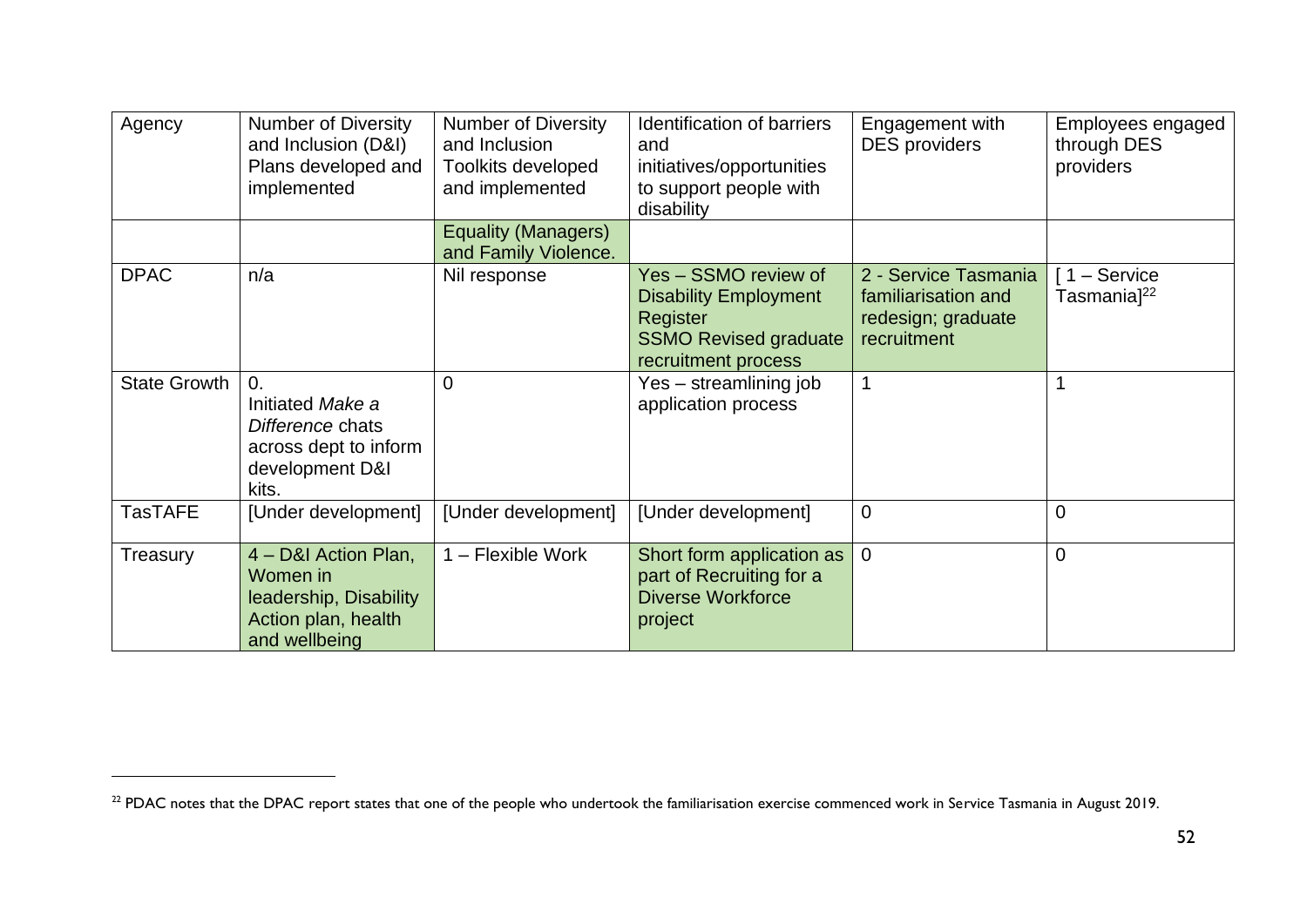### **\*Action 3.2**

#### **Facilitate stronger relationships and identify placements in collaboration with Disability Employment Service (DES) providers.**

### **PDAC overview**

While **PDAC commends** agencies for their participation in the annual Accessibility Day (see also 3.7), it would like to see more evidence of engagement with DES providers to identify sustainable employment opportunities for people with disability.

**PDAC looks forward** to receiving advice on the outcome of the review of the Disability Employment Register (see 3.3 below) and that it results in an easier-to-use process and increase employment opportunities for people with disability.

#### Communities Tasmania

• In conjunction with DoH/THS, continues to 'support whole of government collaborations' with DES providers. Agency representatives have participated in community events and forums to improve employment pathways for people with disability.

### DoE

• As part of the 2019 State Service Graduate Program, two out of four DoE graduate positions were allocated to graduates with defined disability. This was supported by an exemption from EOT. **PDAC commends** DoE's leadership.

### DoH/THS

• Agency representatives participated in community events and forums to improve employment pathways for people with disability. Worked with NDS and DES providers to support three work placements.

### DoJ.

• Worked with DES providers to host AccessAbility Day placements and to source referrals of candidates for placement in the agency.

DPFEM and TasTAFE

• Nil response.

### DPIPWE

- To be included as an action in the DPIPWE People Strategy and linked to the Centralised Recruitment Project (no timeline is provided). Plans to participate in AccessAbility Day 2019.
- Reference made to intention to adopt a proposed recruitment coversheet that 'outlines mobility issues and accessibility requirements' which is being developed by SSMO. The coversheet was a proposal PDAC discussed with the DPAC Secretary in July 2018. However, this initiative is not discussed in the DPAC Report. **PDAC is pleased** to learn that work is underway **and looks forward** to an update in future Reports.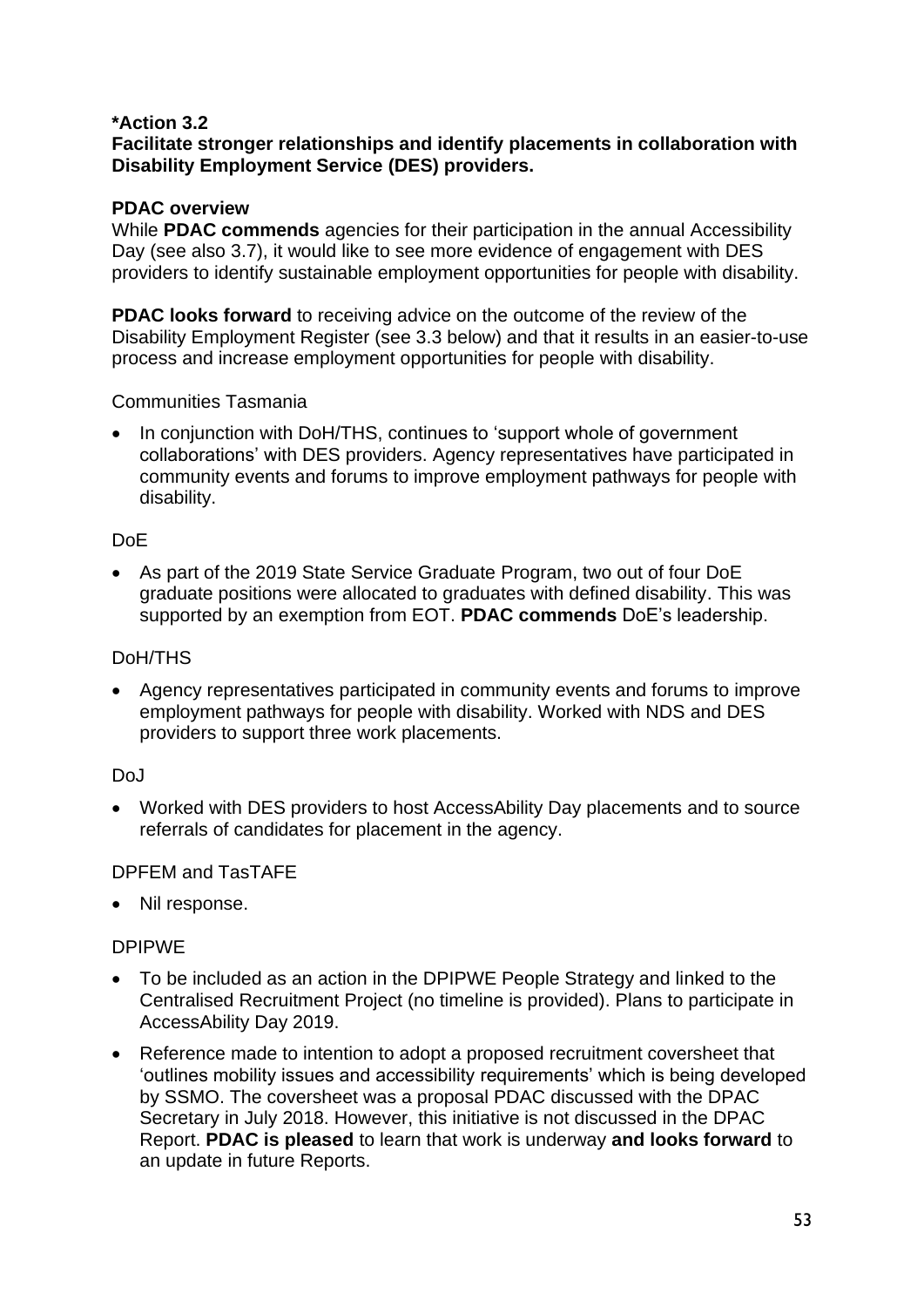# DPAC

- Hosted two jobseekers AccessAbIlity Day 2018 and plans to participate in 2019.
- Service Tasmania organised and provided on-site familiarisation for people on the Disability Register interested in working with Service Tasmania. One of the participants commenced work as a customer service officer in August 2019. **PDAC commends** Service Tasmania for its collaboration with DES providers.
- Currently scoping a project plan to identify barriers to employment for people with disability (no timeline provided).
- Each two-year graduate intake of six graduates, includes a place for a person with disability.
- Targets for employing people with disability are due in November 2019.

### State Growth

• Working with DES providers to increase opportunities for people with disability through the Unpaid Work Framework (work experience), Disability Register and graduate program. Has engaged two people on contract.

# **Treasury**

• Graduate program includes a position for a person with a disability. Current graduate won a permanent position and a new recruitment process will be undertaken in consultation with DES providers (by December 2019).

# **\*Action 3.3**

**Build an inclusive and diverse workplace by developing an online resource to support all applicants to access information about applying for State Service jobs; and working with agencies and community groups to identify barriers and initiatives/opportunities to support people with disability who are working or wish to work in the State Service.**

### Communities Tasmania

• Notes SSMO is leading the work on identifying barriers (ongoing until 2023). However, it is **not clear to PDAC** why this will take four years.

# DoE

• Supports interagency diversity and inclusion programs, attends interagency meetings and is providing feedback to SSMO on the review of the Disability Employment Register.

# DoH/THS

• Supporting SSMO as the lead on identifying barriers. However, information forums referred to above at 3.2 included panel member's discussion of barriers.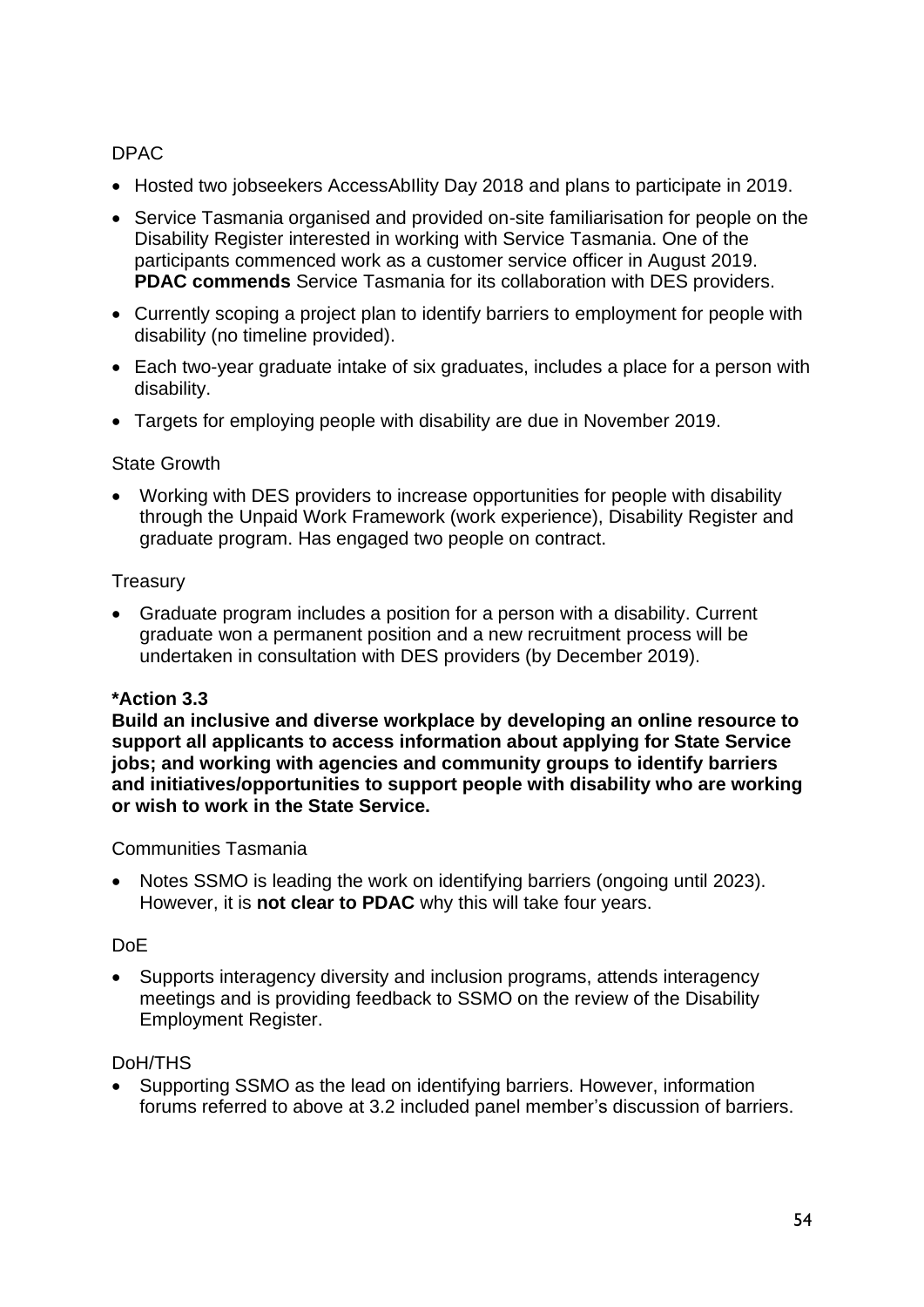DoJ

• Reviewing online recruitment resources to ensure they meet WCAG 2.1 requirements.

# DPFEM

• Nil response.

### DPIPWE

- Workplace Flexibility Procedure launched in May 2018 and promoted in all online job vacancies.
- Centralised Recruitment Project introduced short form application.
- Awaiting outcome of SSMO's review of the Disability Employment Register.

# DPAC

• Nil response. However, **PDAC notes** that several agencies have referenced SSMO projects to identify barriers and the review of Disability Employment Register. **PDAC** has also provided input to the review of the Register. While this was referenced at 1.24 above, it is disappointing that no update on the outcomes was provided.

# State Growth

• New recruitment and selection online course includes a module on unconscious bias (due for release late 2019).

# TasTAFE

- Awareness sessions to ensure selection panels are familiar with TasTAFE's obligations under the DDA delayed - due to be delivered in early 2020.
- Currently developing an accessible Employee Starter Pack (to be completed December 2019).

### **Treasury**

• Requires completion of an online module on unconscious bias as part of the employee induction process, supported by face-to-face manager and supervisor workshops.

# **\*Action 3.4**

### **Work with agencies to:**

- **roll out the Workplace Adjustment Policy Template (WAPT):**
- **access training and other tools to increase awareness of unconscious bias and inclusive leadership;**
- **improve awareness and use of flexible work across the State Service;**
- **include workforce diversity outcomes as a component of the performance management of senior leaders; and**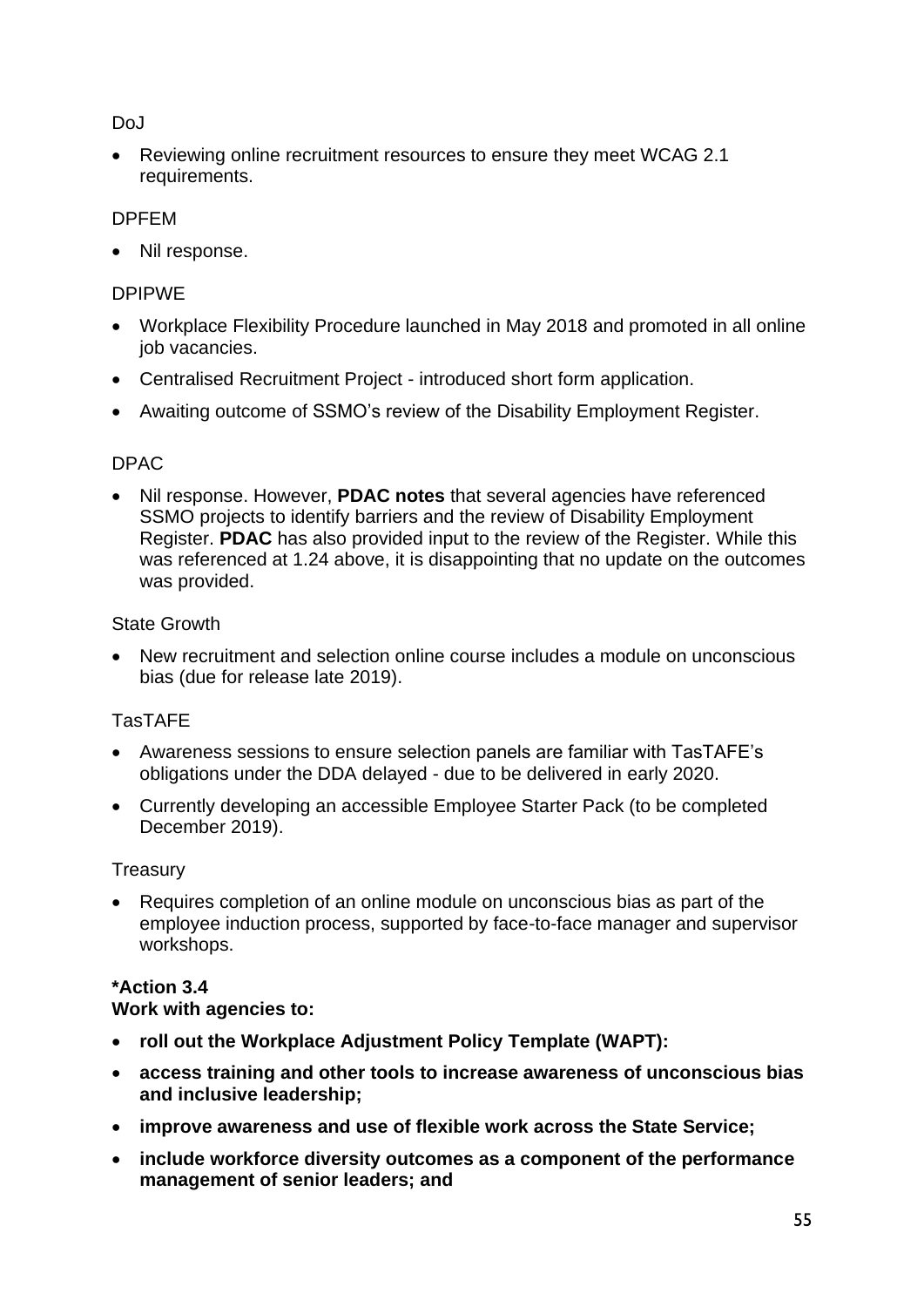• **improve the ability of Human Resource systems to collect self-identified workforce diversity data to support workforce planning and reporting.**

#### **PDAC overview**

23

**PDAC notes** the five actions in 3.4 were adopted from the *State Service Diversity and Inclusion Framework 2017-2020.* **PDAC is concerned** that implementation of these actions appears to have been inconsistent. The DPAC Report advises that 'SSMO will undertake an evaluation of the Framework in late 2019 to inform futurewhole-of-service workforce initiatives'.

**PDAC notes** reporting against this action item is incomplete. Table 4 below summarises the responses – where implementation has occurred this is indicated by using green shading. **PDAC is concerned** that while the WAPT was scheduled for roll-out in December  $2017^{23}$ , some agencies appear to be still developing the resource. It is unclear why this has taken so long to progress when the template was developed in December 2017.

[http://www.dpac.tas.gov.au/divisions/ssmo/workforce\\_diversity\\_and\\_inclusion/state\\_service\\_diversity\\_and\\_incl](http://www.dpac.tas.gov.au/divisions/ssmo/workforce_diversity_and_inclusion/state_service_diversity_and_inclusion_framework_2017-2020) [usion\\_framework\\_2017-2020](http://www.dpac.tas.gov.au/divisions/ssmo/workforce_diversity_and_inclusion/state_service_diversity_and_inclusion_framework_2017-2020)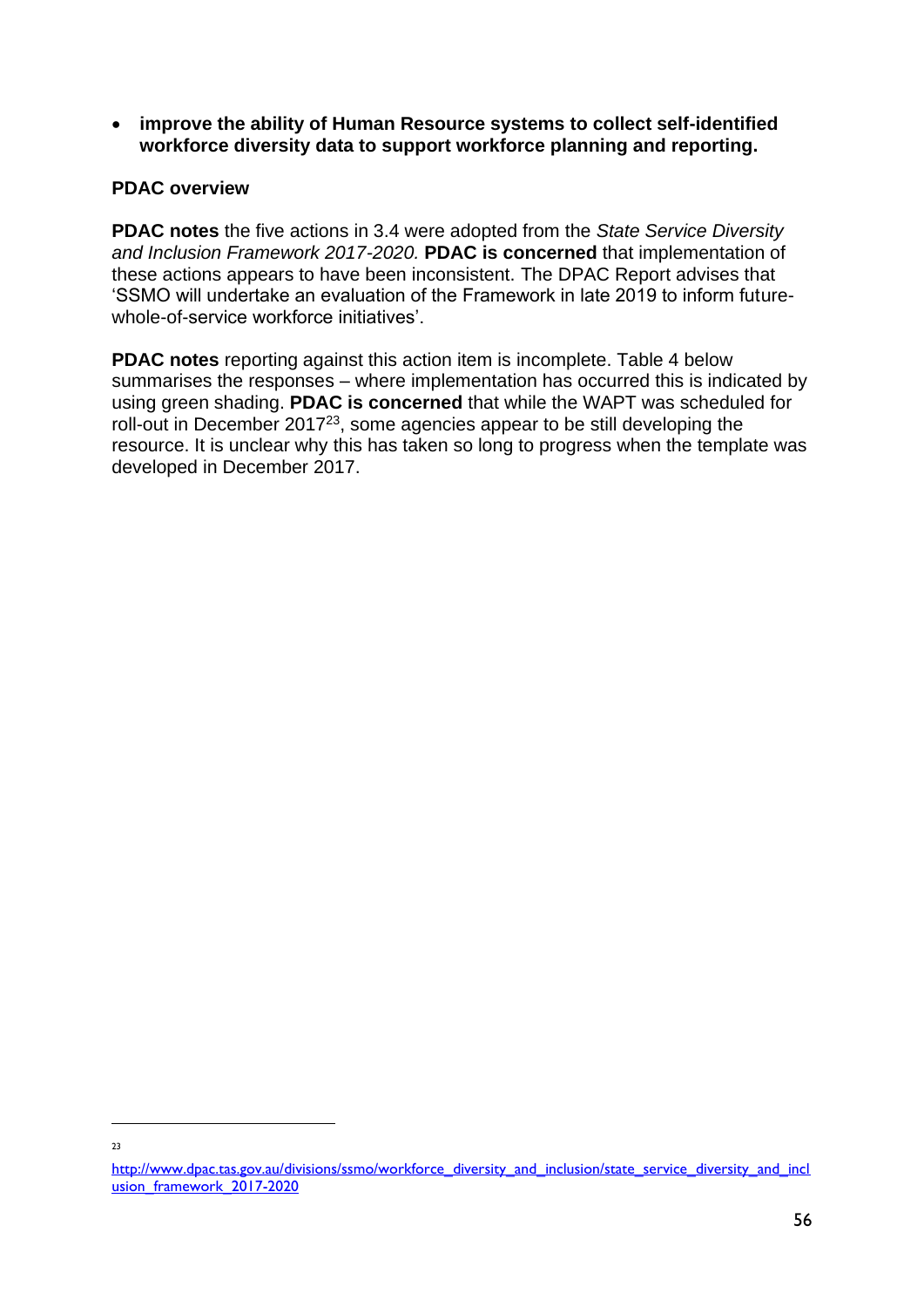# **Table 4 - Action 3.4 Implementation of State Service Diversity and Inclusion Framework 2017-2020**

| Agency                  | <b>Rollout WAPT</b>                                                                                                                                                    | Training unconscious<br>bias and inclusive<br>leadership                                                                                                                                                                                                                           | Increase awareness<br>of flexible work                                                 | <b>Workforce diversity</b><br>included in senior<br>leaders'<br>performance<br>management<br>Yes/No | <b>Collect self-identified</b><br>workforce diversity<br>data  |
|-------------------------|------------------------------------------------------------------------------------------------------------------------------------------------------------------------|------------------------------------------------------------------------------------------------------------------------------------------------------------------------------------------------------------------------------------------------------------------------------------|----------------------------------------------------------------------------------------|-----------------------------------------------------------------------------------------------------|----------------------------------------------------------------|
| Communities<br>Tasmania | Currently developing<br>policy document suite                                                                                                                          | Considering sharing of<br>training packages<br>developed by other<br>agencies                                                                                                                                                                                                      | Currently developing<br>policy document suite                                          | <b>No</b>                                                                                           | No. Reliant on whole-<br>of government<br>surveys              |
| <b>DoE</b>              | Work continues to align<br>the current DoE process<br>with the WAPT                                                                                                    | Unconscious bias<br>training for Senior<br>Leadership Group<br>included in an initial<br>set of <i>draft actions</i> in<br>the Diversity and<br>Inclusion (D&I) Action<br>Plan and will be<br>considered as an<br>option for online<br>diversity training<br>package for all staff | No comment                                                                             | No comment                                                                                          | Included as a draft<br>action in the D&I<br><b>Action Plan</b> |
| DoH/THS                 | <b>Supported business</b><br>units to implement the<br><b>DoH/THS Adjustment</b><br>Procedures based on<br>the whole-of-<br>government template<br>(created 2017-2018) | Staff supported to<br>attend training on<br>inclusive workplaces                                                                                                                                                                                                                   | <b>Supported business</b><br>units to implement<br><b>Flexibility at Work</b><br>Guide | Not included.                                                                                       | Reliant on whole-of<br>government surveys<br>to collect data   |

[...] indicates this action had not commenced at the time of reporting.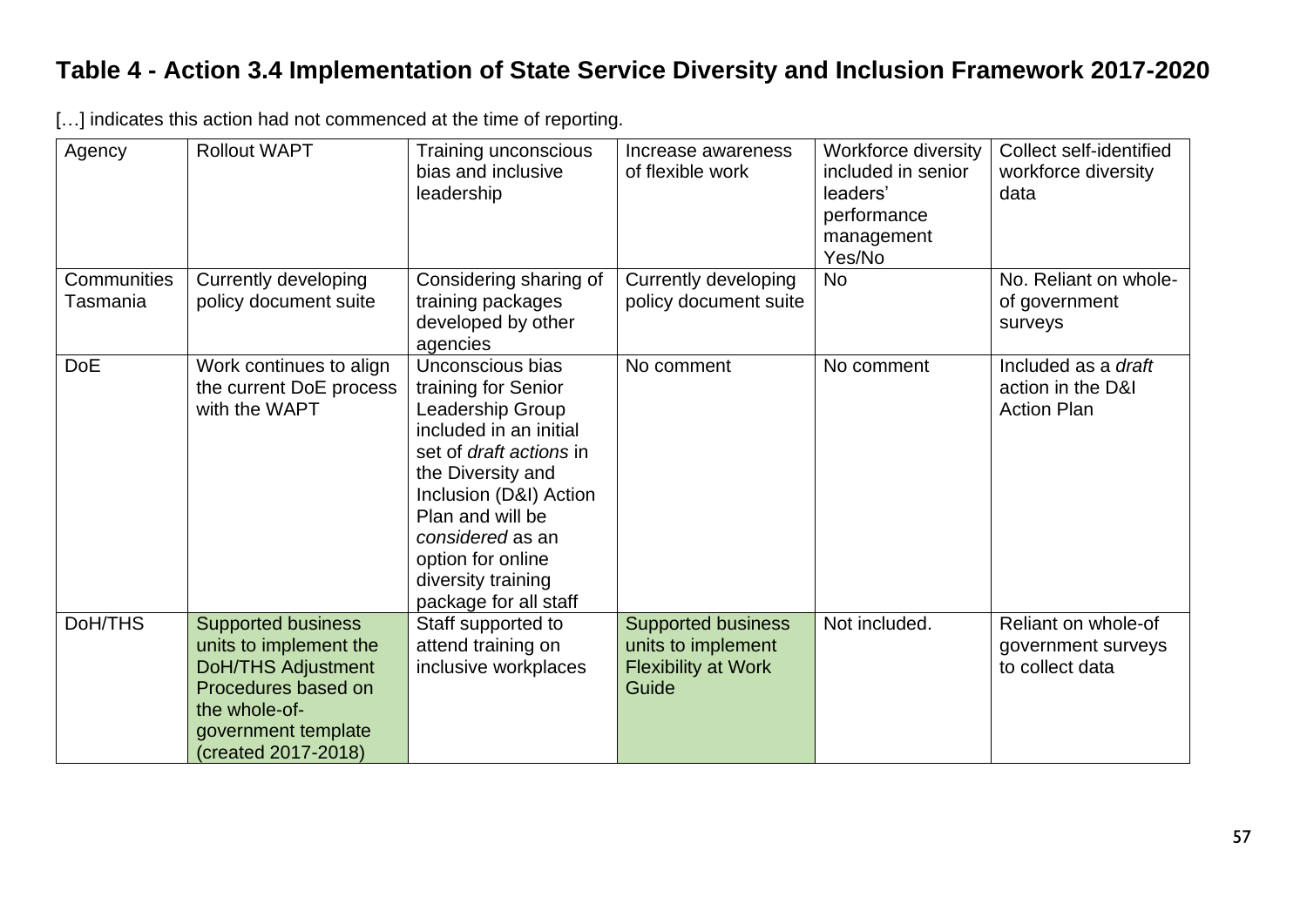| Agency              | Rollout WAPT                                                                                                                           | Training unconscious<br>bias and inclusive<br>leadership                                                                                                                                      | Increase awareness<br>of flexible work                                                                                                                             | <b>Workforce diversity</b><br>included in senior<br>leaders'<br>performance<br>management<br>Yes/No         | <b>Collect self-identified</b><br>workforce diversity<br>data                                                         |
|---------------------|----------------------------------------------------------------------------------------------------------------------------------------|-----------------------------------------------------------------------------------------------------------------------------------------------------------------------------------------------|--------------------------------------------------------------------------------------------------------------------------------------------------------------------|-------------------------------------------------------------------------------------------------------------|-----------------------------------------------------------------------------------------------------------------------|
| DoJ                 | No comment [reported<br>as 'ongoing' in 2017-<br>2018]                                                                                 | Over 200 employees<br>competed unconscious<br>bias (May-Sept 2019)                                                                                                                            | From Jan 2019 all<br>roles advertised as<br>flexible unless an<br>exemption is granted.<br><b>Final consultation</b><br>underway on Flexible<br><b>Work Policy</b> | No comment                                                                                                  | From April 2019<br>employees can self-<br>identify through the<br><b>Employee Self</b><br><b>Service</b>              |
| <b>DPFEM</b>        | No comment                                                                                                                             | No comment                                                                                                                                                                                    | No comment                                                                                                                                                         | $Yes - 1$                                                                                                   | No comment                                                                                                            |
| <b>DPIPWE</b>       | [Planning to formally<br>rollout the WAPT]                                                                                             | No comment                                                                                                                                                                                    | 'Introducing'<br><b>Workplace Flexibility</b><br>Arrangements-<br>toolkit, application<br>form and eLearning<br>module                                             | No comment                                                                                                  | <b>Conducted D&amp;I</b><br>survey July 2019 to<br>benchmark future<br>progress                                       |
| <b>DPAC</b>         | No comment [WAPT<br>released July 2018]                                                                                                | No comment                                                                                                                                                                                    | Flexible work policy<br>'What works For Me'<br>launched August<br>2018                                                                                             | No comment                                                                                                  | No comment                                                                                                            |
| <b>State Growth</b> | Adopted the workplace<br>adjustment passport<br>with policies and<br>procedures to support<br>its application within<br>business units | Unconscious bias key<br>topic leadership forum<br>December 2018.<br>[New recruitment and<br>selection online course<br>includes module on<br>unconscious bias (due<br>for release late 2019)] | Implemented<br>Flexibility@Work<br>Framework                                                                                                                       | Part of broader<br>review of Senior<br>Executive<br>performance<br>management.<br>Drafting has<br>commenced | Part of Empower<br><b>Integration Project</b><br>$2019 - dr$ aft<br>provisions for the<br>system under<br>development |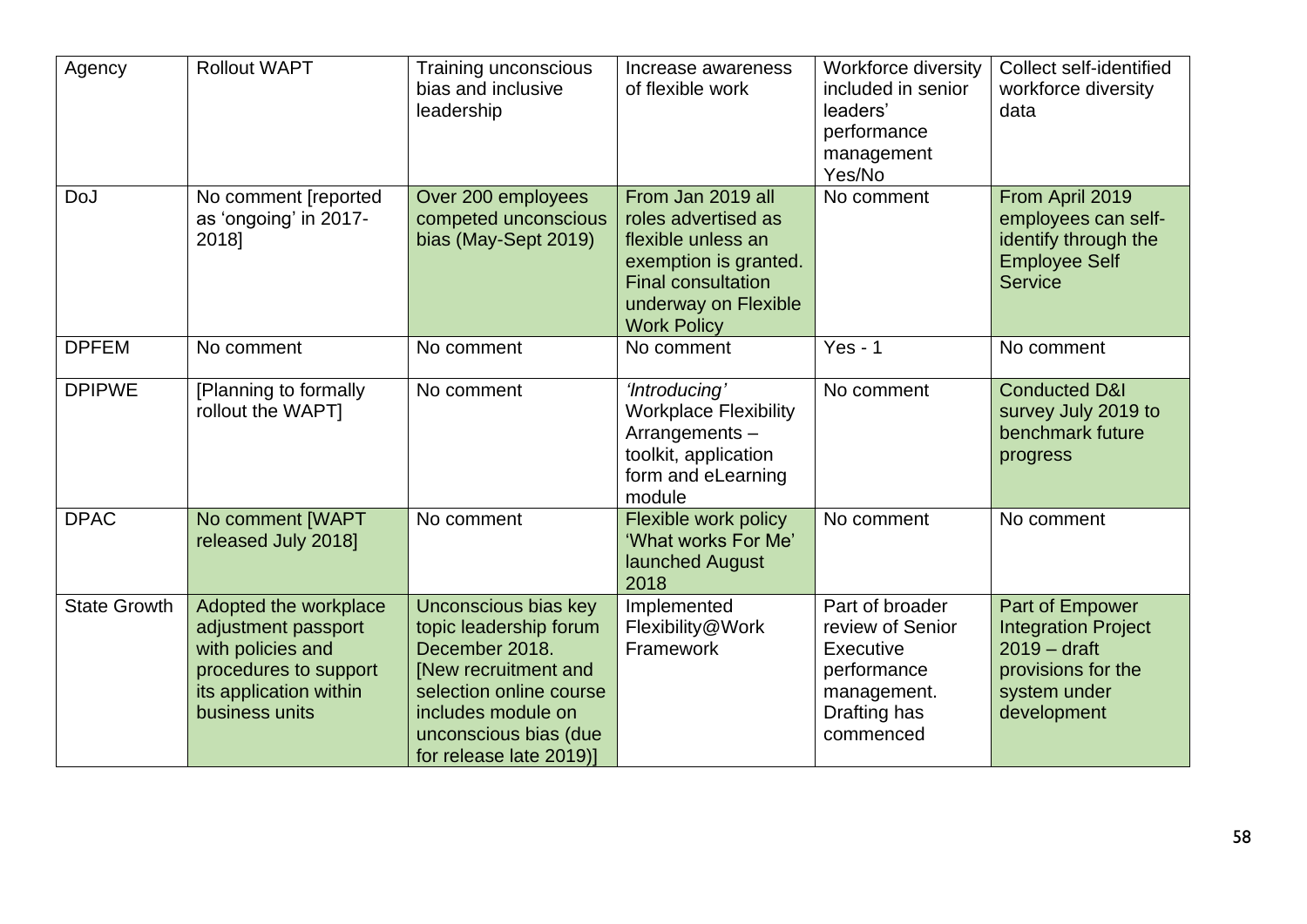| Agency         | <b>Rollout WAPT</b>                                   | Training unconscious<br>bias and inclusive<br>leadership                                                                                                                         | Increase awareness<br>of flexible work                                                                                                                                       | <b>Workforce diversity</b><br>included in senior<br>leaders'<br>performance<br>management<br>Yes/No | Collect self-identified<br>workforce diversity<br>data |
|----------------|-------------------------------------------------------|----------------------------------------------------------------------------------------------------------------------------------------------------------------------------------|------------------------------------------------------------------------------------------------------------------------------------------------------------------------------|-----------------------------------------------------------------------------------------------------|--------------------------------------------------------|
| <b>TasTAFE</b> | Adopted whole-of-<br>government WAPT<br><b>Policy</b> | No comment                                                                                                                                                                       | No comment                                                                                                                                                                   | No comment                                                                                          | No comment                                             |
| Treasury       | Nil response                                          | Requires completion of<br>unconscious bias<br>online module as part<br>of induction. Also<br>included in training for<br>Recruiting for a<br><b>Diverse Workforce</b><br>project | <b>Flexible work toolkit</b><br>launched February<br>$2019 - 58$ per cent of<br>employees who<br>completed employee<br>survey were using<br>flexible working<br>arrangements | <b>No</b>                                                                                           | <b>No</b>                                              |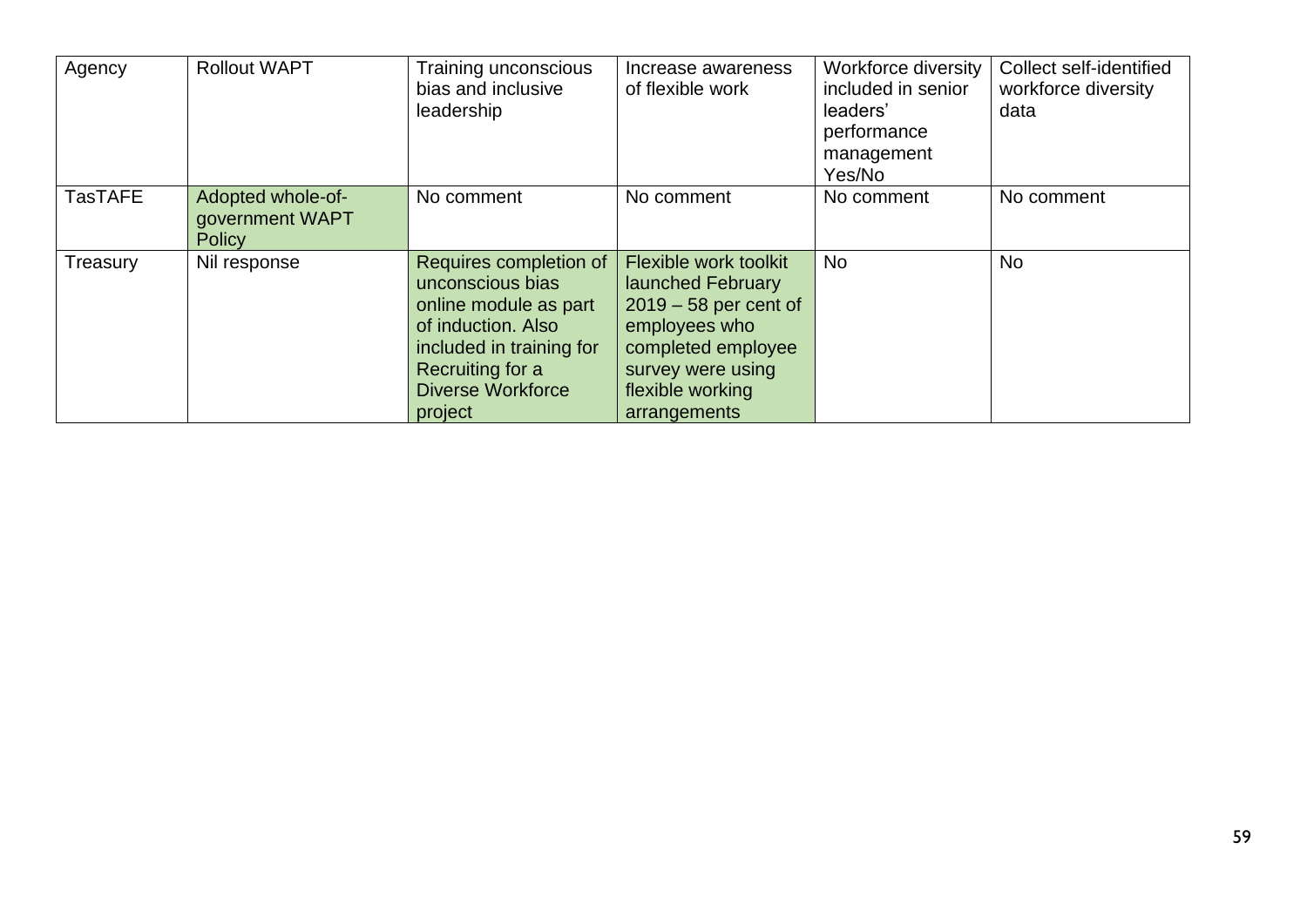# **Action 3.5**

**Develop an online e-learning package for all State Service employees to improve their awareness of the ways to support people with disability in the workplace and when conducting government business.** 

\*Communities Tasmania

• The eLearning package (Disability Confident Workforces) developed by the Australian Network on Disability was distributed to all agencies (including TasTAFE and THS) in July 2019. Agencies are currently integrating training into their online training platforms.

#### **Action 3.6**

**Establish an annual stakeholder survey for community and agency stakeholders to provide feedback on progress of the Diversity and Inclusion Framework and propose new initiatives.**

#### \*DPAC

• Proposed for June 2017, this action has been delayed. A survey for community and agency stakeholders will be developed to inform the evaluation of the Diversity and Inclusion Framework in late 2019.

# **Action Area Promote inclusive employment practices (4 actions)**

#### **\*Action 3.7**

**Seek opportunities to collaborate with local government, business and the notfor-profit sector to share our experience and identify new opportunities.**

#### **PDAC overview.**

**PDAC commends** DoJ for its case study on collaboration with a service provider. **PDAC notes** the review of the Disability Employment Register and hopes that this will result in a more streamlined and effective process that better meet the needs of agencies, service providers and people with disabilities.

DCT and DoH/THS

• Understand that SSMO is investigating options.

#### DoE

- Exploring options to identify and share best practice D&I leadership.
- Engaged the Hobart Human Library to deliver presentations about the challenges faced by people with diverse backgrounds including people with disability.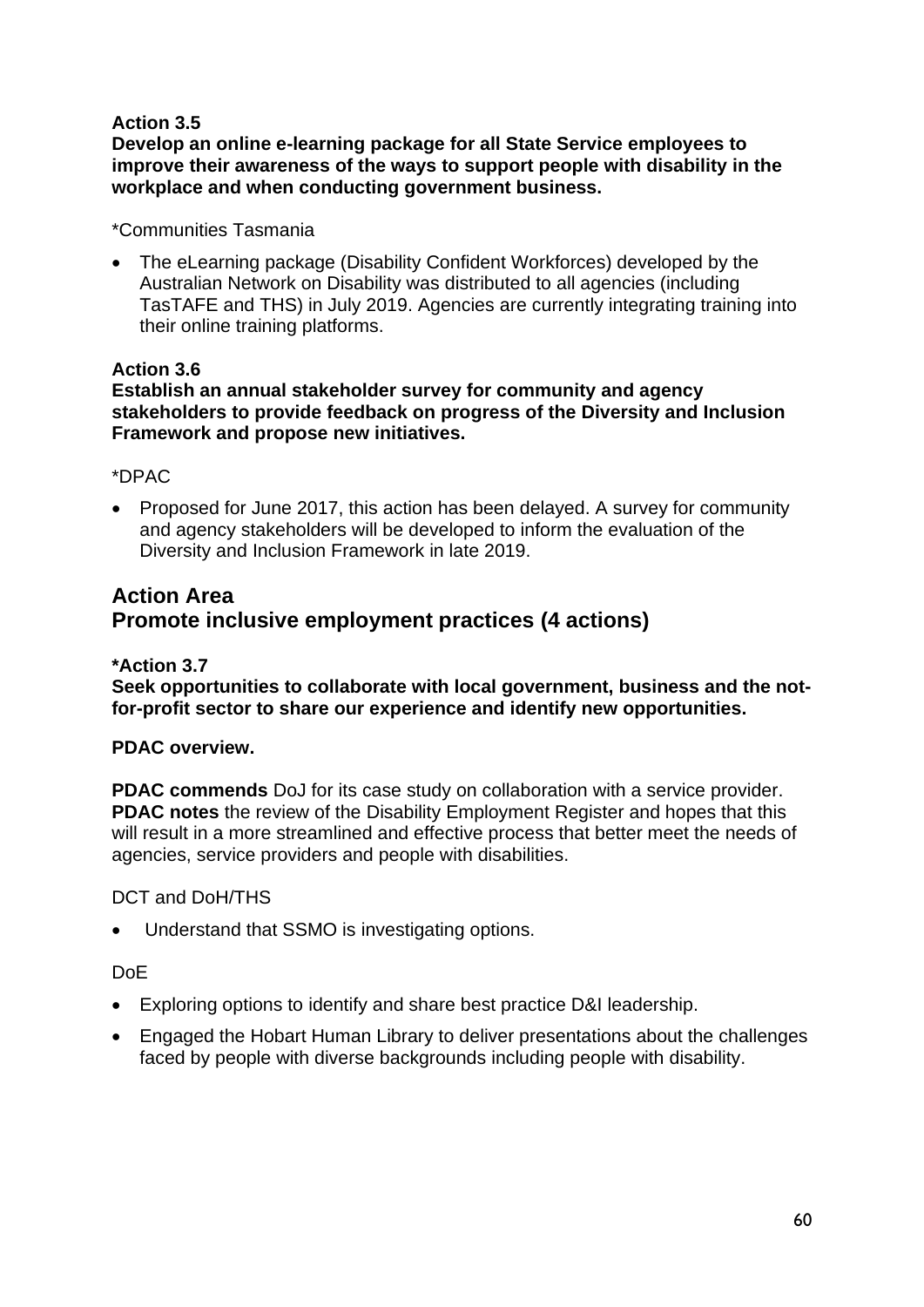### DoJ

- CC established a successful program with an employment service provider to deliver targeted intervention and enhanced support to offenders from a CC office. Service provider was able to leverage that success to re-establish a presence through a TPS program for incarcerated people seeking support to enhance their employability.
- Success of these initiatives has seen the community-based program rolled out across the State which ensures that people living with a disability who are subject to orders are provided with enhanced opportunities to develop job relevant skills and find employment.

### DPFEM and TasTAFE

• Nil response.

# DPIPWE

• Notes engagement of access consultant for SAP (internal).

# DPAC

- SSMO consulted with 'people with disability, the Tasmanian NDCO, VPSC and service providers' on the design and implementation of the revised graduate recruitment process. Collaboration resulted in a record number of applicants disclosing that they have a disability.
- Commenced review of Disability Employment Register including consultation with stakeholders such as PDAC, Disability Support providers and cohort to understand 'ongoing recruitment barriers'.

### State Growth

• Notes whole-of-government work. Productive meeting with two DES providers in relation to unpaid placements.

### **Treasury**

• Notes attendance at a workshop with the Australian Network on Disability (internal to State Government).

### **Action 3.8**

#### **Release the Mental Health Best Practice Framework for workplaces in Tasmania.**

### \*DoH/THS

• Advises that the Framework is under development with release expected by June 2020.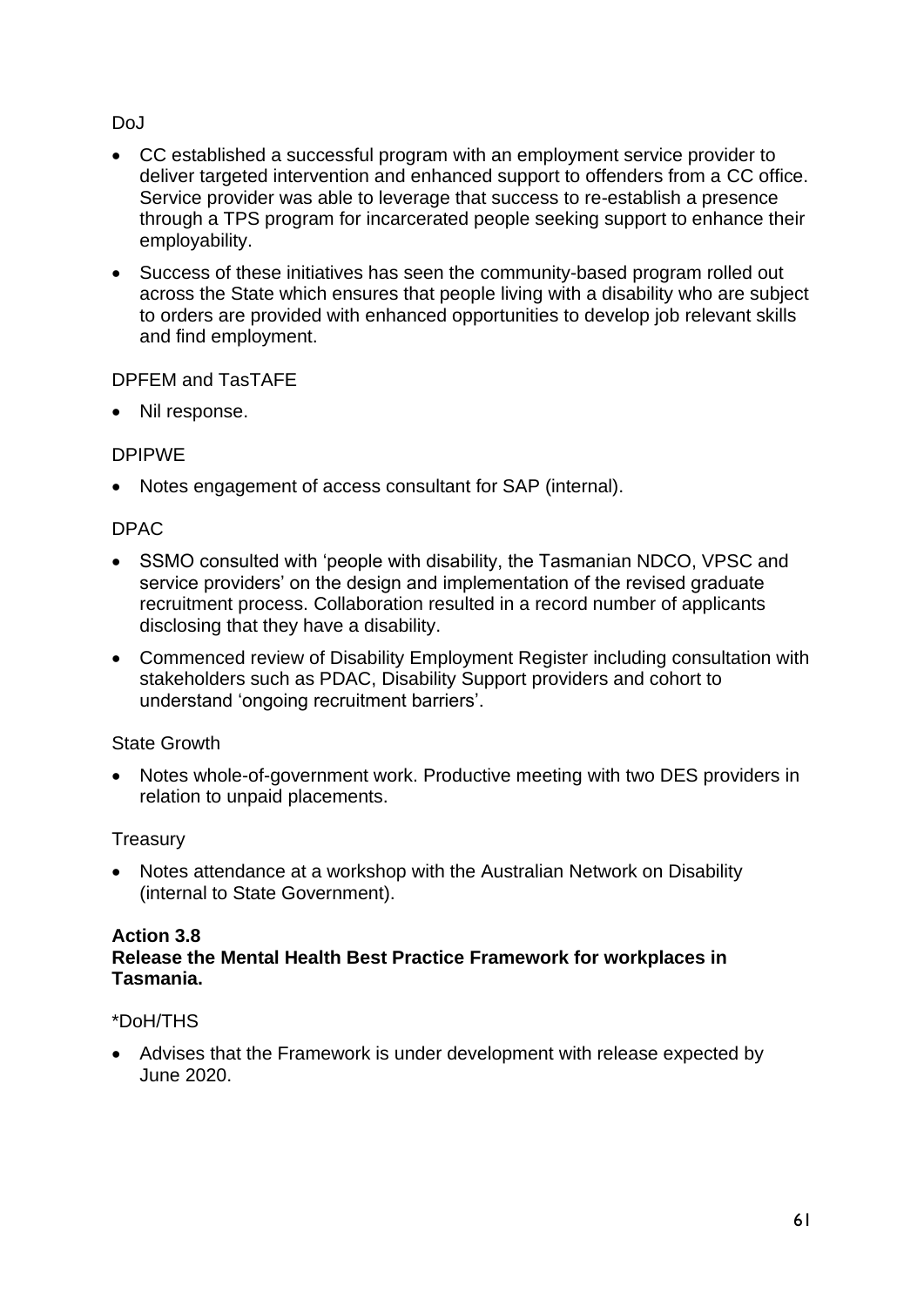# **Action \*3.9**

# **Continue to support the National Disability Services (NDS) JobsABILITY and BuyAbility initiatives.**

# Communities Tasmania and DoH/THS

• As for 3.2, the agency has collaborated with the NDS and DES providers.

### DoE

• Working towards increased engagement with peak organisations such as NDS. No specific mention is made of the initiatives.

### DoJ

- Hosted 10 participants as part of AccessAbility Day 2018.
- Exploring options to increase employment opportunities using JobsAbility services.

### DPFEM and TasTAFE

• Nil response.

# DPIPWE

• Using two providers – Colony 47 for disposal and recycling of furniture in the Lands Building Redevelopment and NDS Start Fresh Services for cleaning at Taroona Wildlife Centre.

### DPAC

- As for 3.2, Service Tasmania on-site familiarisation for those on Disability Register.
- Hosted two jobseekers on AccessAbility Day 2018.

### State Growth

• Hosted three jobseekers on AccessAbility Day 2018.

### **Treasury**

• Hosted two jobseekers on AccessAbility Day 2018.

#### **Action 3.10**

**Consider the findings of the Council on the Ageing Tasmania Recruiting for Life project on ways to improve participation in the workforce, and to promote age-diverse and inclusive employment and workplace planning practices.**

### **\***DPAC

• **Completed**. Results of SSMO's Active Ageing Survey released to agencies in October 2018. Project on Financial Literacy was initiated and completed in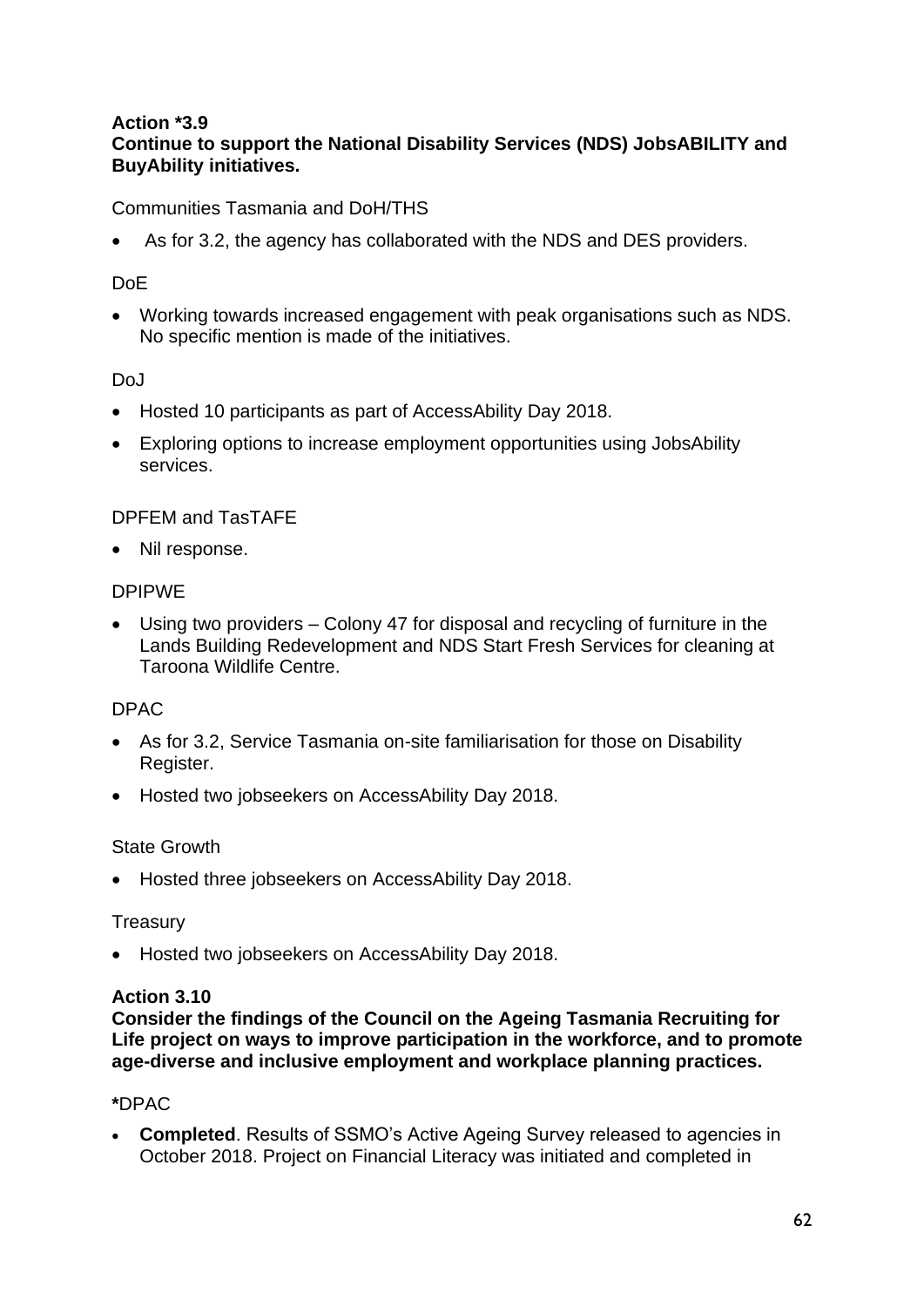August 2019. However, **PDAC notes** that no indication is provided as to how the findings of either project will inform policy development.

\*State Growth

• **Completed**. Notes that the Recruiting for Life Project was published on the COTA website in October 2018. However, **PDAC notes** that no information is provided as to how the findings were applied.

# **Action Area**

**Progress the Tasmanian Affordable Housing Action Plan 2015-2019 (1 action)**

# **Action 3.11**

**Progress 19 Government Actions that will deliver new affordable supply (broad prevention actions), better access into affordable homes (targeted early intervention actions) and rapid assistance out of homelessness (responsive actions).**

\*Communities Tasmania

- Action Plan 2 announced in March 2019 includes additional investment of \$125 million to support 19 actions in affordable housing (see also Action 1.9).
- **PDAC notes** that the Action Plan includes new social housing for people with disability (at least 70 new homes for NDIS participants) and several actions to improve access to supported accommodation for people with mental illness or disability.<sup>24</sup>

# **Action Area Provide education about guardianship and power of attorney (1 action)**

# **Action 3.12**

Consider recommendations from the Australian Law Reform Commission in relation to powers of attorney and continue to educate people about guardianship and power of attorney issues.

 $*$ DoJ

• Advises all jurisdictions are progressing their response to the ALRC recommendations. Under the National Plan to Respond to the Abuse of Older Australian 2019-2023, states and territories will consider developing options for harmonising enduring powers of attorney.

 $24$  Action 4 and Action 15 -

https://www.communities.tas.gov.au/ data/assets/pdf\_file/0028/31699/TAH\_Action-Plan-2019-2023-[WCAG.pdf](https://www.communities.tas.gov.au/__data/assets/pdf_file/0028/31699/TAH_Action-Plan-2019-2023-WCAG.pdf)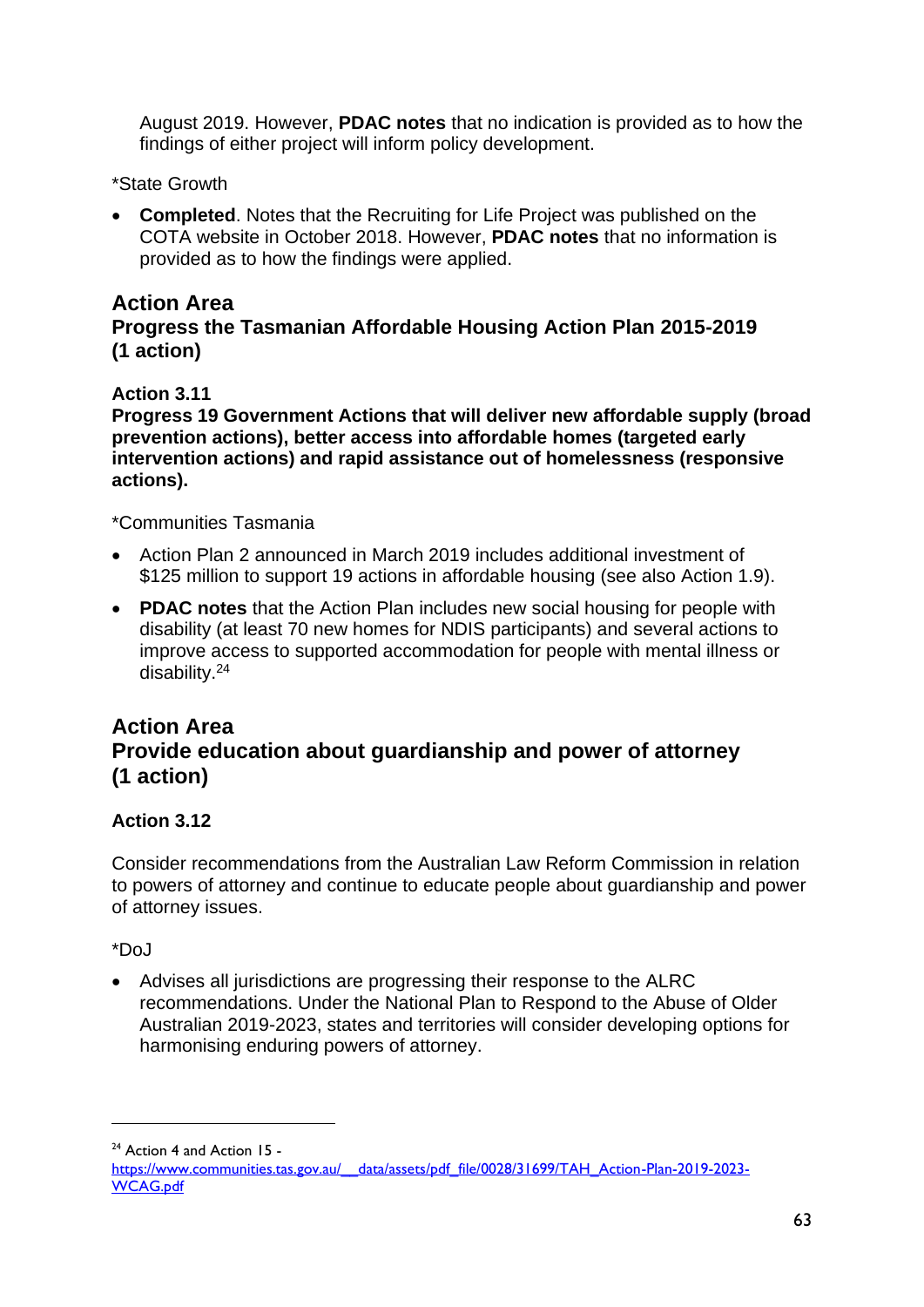# **Outcome Area 4 - Personal and Community Support**

# **Action Area**

**Transition to the National Disability Insurance Scheme (4 actions)**

#### **Action 4.1**

**Support the transition of eligible participants to the NDIS and ensure: bilateral participant intake targets are met; and continued provision of quality and safe services for clients of specialist disability services in accordance with** *the Quality Assurance and Safeguards Working Arrangements* **during the transition to a Full Scheme NDIS.**

\*Communities Tasmania

- Completed. As of 1 July 2019, NDIS fully implemented in Tasmania for all people with disability from birth to 65 years. As at 31 July 2019, 63 per cent of the 'transition to date bilateral estimate was met'. PDAC assumes that this a reference to the original full-scheme target of 10,600.
- Supported existing State clients of disability services to transition to the NDIS. 317 people had not transitioned by 30 June 2019, work will continue to transition these clients.

#### **Action 4.2**

**Promote continuous improvement and sector workforce development by: managing the implementation of four statewide Commonwealth Sector Development Fund projects<sup>25</sup>; maintaining a consultative approach and partnerships with the sector during reforms; and implementing the review of Disability and Community Services workforce structure to support transition to the NDIS.**

\*Communities Tasmania

- **Completed**. In 2017 Tasmania secured \$3.23 million for delivery of projects under the NDIS Sector development Fund. Six projects developed to support market sector and workforce transition in Tasmania.
- Funding was allocated to NDS Tasmania (\$625,000); TasCOSS (\$1.32m); Association of Children with Disability Tasmania (\$775,000); and Richmond Fellowship of Tasmania (\$510,000). Most of the work on the above projects occurred between July 2017 and June 2018.
- **PDAC notes** that the report of the outcomes and activities for these projects was published in May 2019.<sup>26</sup>

 $26$  See

 $25$ 

[http://www.dhhs.tas.gov.au/disability/National\\_Disability\\_Insurance\\_Scheme/information\\_for](http://www.dhhs.tas.gov.au/disability/National_Disability_Insurance_Scheme/information_for_service_providers/sector_development_fund_fact_sheet) service\_providers/sector\_development\_fund\_fact\_sheet

[https://www.dhhs.tas.gov.au/disability/National\\_Disability\\_Insurance\\_Scheme/sector\\_development\\_fund\\_reque](https://www.dhhs.tas.gov.au/disability/National_Disability_Insurance_Scheme/sector_development_fund_requests_for_proposal) sts for proposal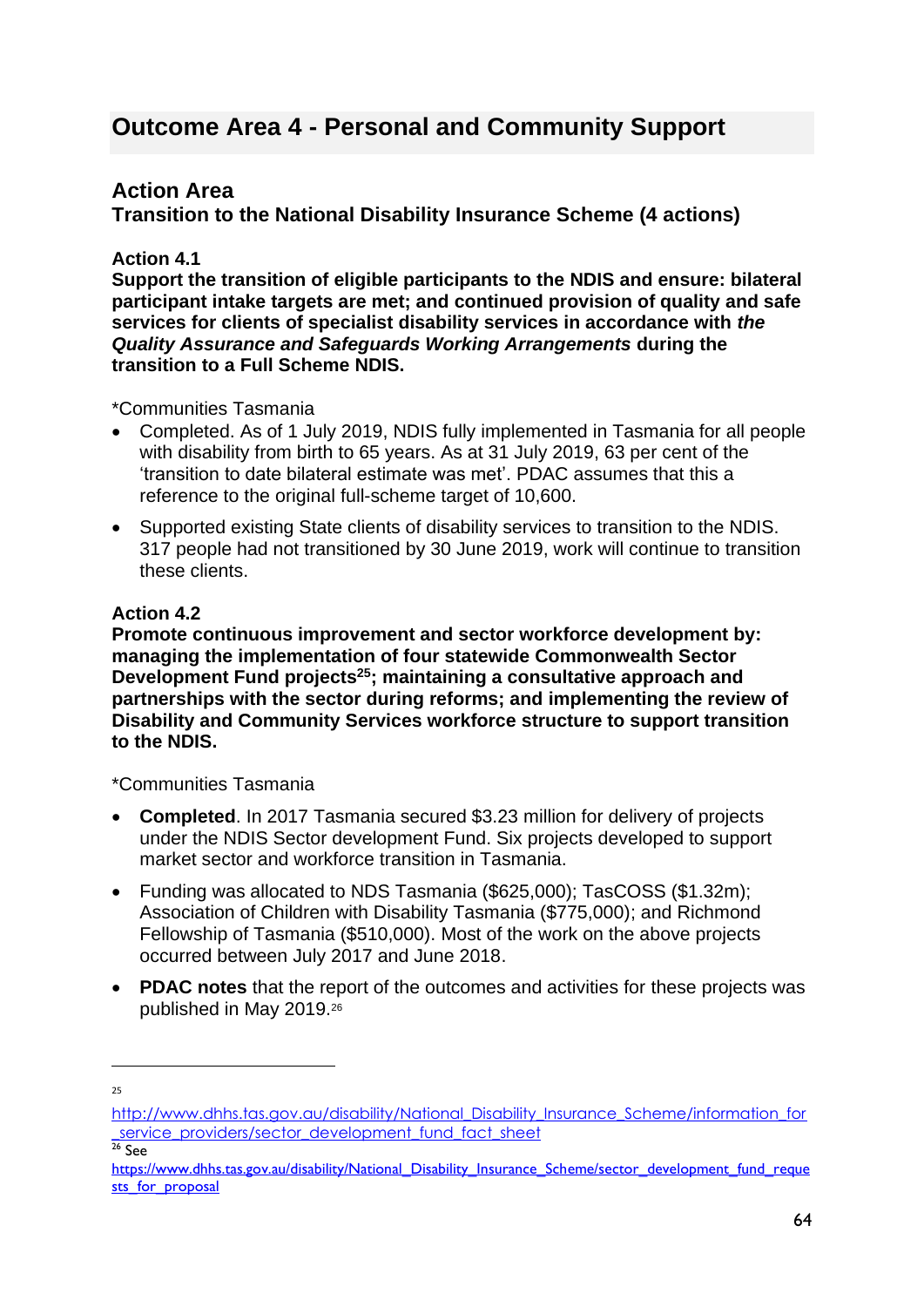# **Action 4.3**

**Undertake an independent review of children's therapy services in Tasmania with a view to: ensuring that children and young people with disability and their families have access to universal and specialist therapy services so that opportunities for developing and learning are optimised within the child's environment and the community.**

#### \*Communities Tasmania

- **Completed**. Communities Tasmania, DoE and DoH undertook a review of Children's Therapy Services in Tasmania. **PDAC notes** advice that this resulted in 'secured continuing funding for mainstream children's therapy services, outside of those therapy services that would be reasonably funded by the NDIS.'
- However, no detail as to the quantum of funding or the target group is provided. This information would enable PDAC to understand the impact of this funding onthe-ground.

### **Action 4.4**

**Work in collaboration across government during the transition to the NDIS. Current cross-agency work priorities are the review of transport arrangements and development of nationally consistent NDIS worker screening.**

#### \*DPAC

#### *Transport*

- Focus on transition of state-based taxi subsidies to the NDIS and supported school transport in the NDIS. DPAC works closely with DoE and State Growth on transport policy. **PDAC notes** that in April 2019 the Tasmanian Government extended the Taxi Subsidy Safety Net until June 2023.
- As noted above in 1.13. and 1.16, the Tasmanian Government, through DPAC, is leading a Senior Officials Transport Working Group reporting to COAG, to achieve a nationally consistent approach to the transition of transport supports. **PDAC notes** the advice that 'that the Federal Minister committed to resolving ongoing transport policy issue by September 2019'.
- As noted above in 1.13, **PDAC queries** the use of 'special', it considers 'supported school transport' is a more appropriate term

#### *Worker screening*

• Supporting DoJ to finalise categorisation of offences to be included in the intergovernmental agreement. Technical issues mean that the Australian Government will not be ready to implement national Worker Screening 'until at least June 2020'.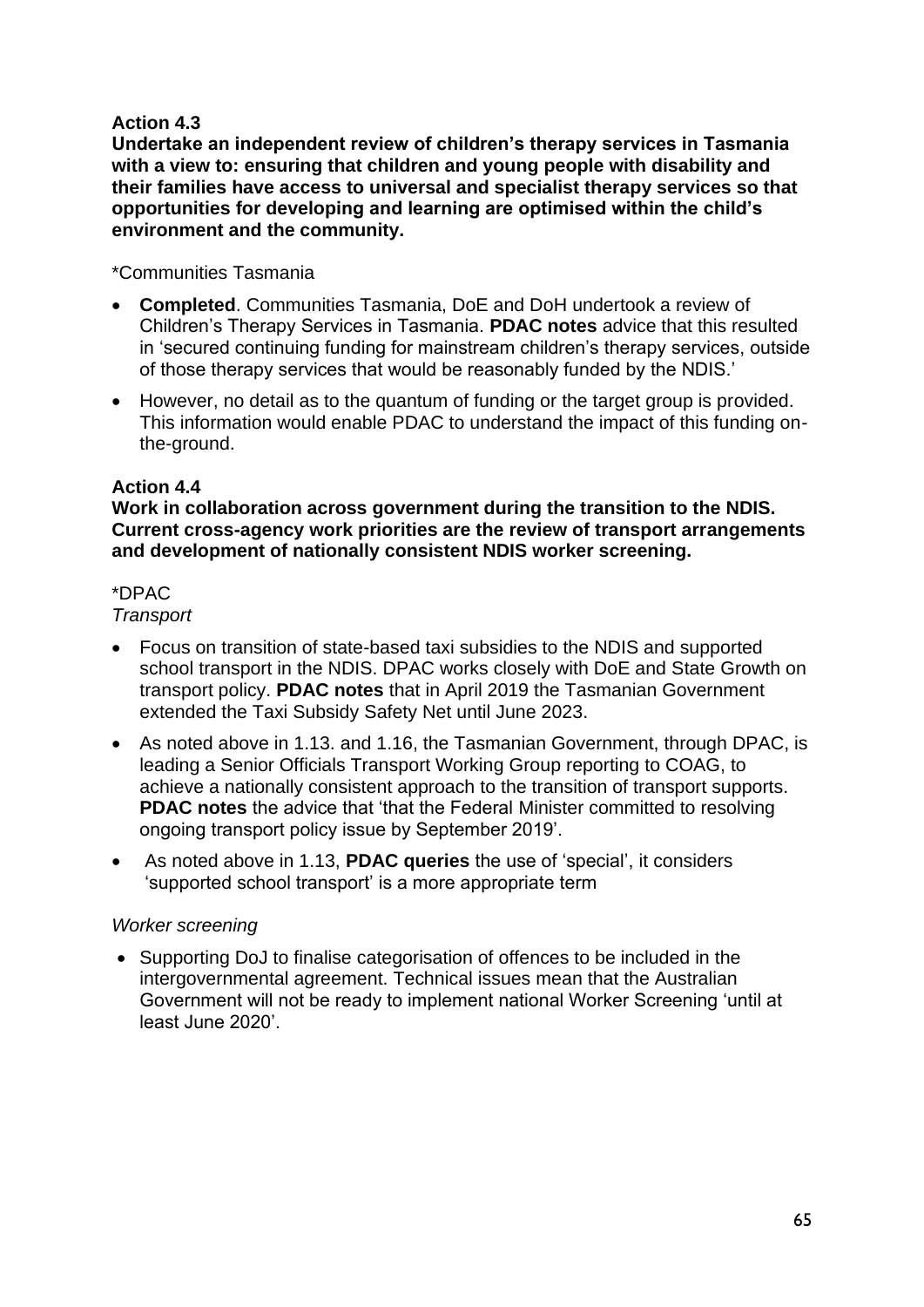# **Action Area Provide culturally appropriate services (2 actions)**

#### **Action 4.5**

**Work with the Tasmanian Aboriginal community and disability services to better understand service issues, improve data collection and service delivery for Tasmanian Aboriginals with disability.**

\*Communities Tasmania

- Advises this action is 'not yet progressed pending outcomes of priority policy areas as part of Closing the Gap and other Tasmanian Government policy work with Tasmanian Aboriginal organisations.'
- **PDAC is interested** as to whether these current work priorities include consideration of disability.

#### **Action 4.6**

**Work with culturally and linguistically diverse communities to ensure people with disability can access culturally responsive government services.**

\*Communities Tasmania

• Nil response.

# **Action Area Support and promote mental health (1 action)**

### **Action 4.7**

**Pursue opportunities to support and promote mental health of Tasmanians and help reduce stigma under Rethink Mental Health, Better Mental Health and Wellbeing: A Long-Term Plan for Mental Health in Tasmania 2015-2025.**

### \*DoH/THS

- Activities to implement the Rethink Plan include the release of the Tasmanian Communications Charter in 2018; funding for Mental Health Week; and for the Connecting with People suicide training program.
- Mental Health First Aid (MHFA). In 2018-2019 internal instructors trained 307 employees across three agencies (DoH, THS and Communities) with very positive feedback from participants.
- The THS Health Promotion Coordinator (Arts and Health) is facilitating partnerships and activities across the State.
- Focus on integration of mental health support and services in line with the recommendations of the Mental Health Integration Taskforce report.
- **PDAC noted** the important role of the Integration Taskforce at its meeting of 8 November 2019. The Taskforce brought together over 30 practitioners, consumers and family members.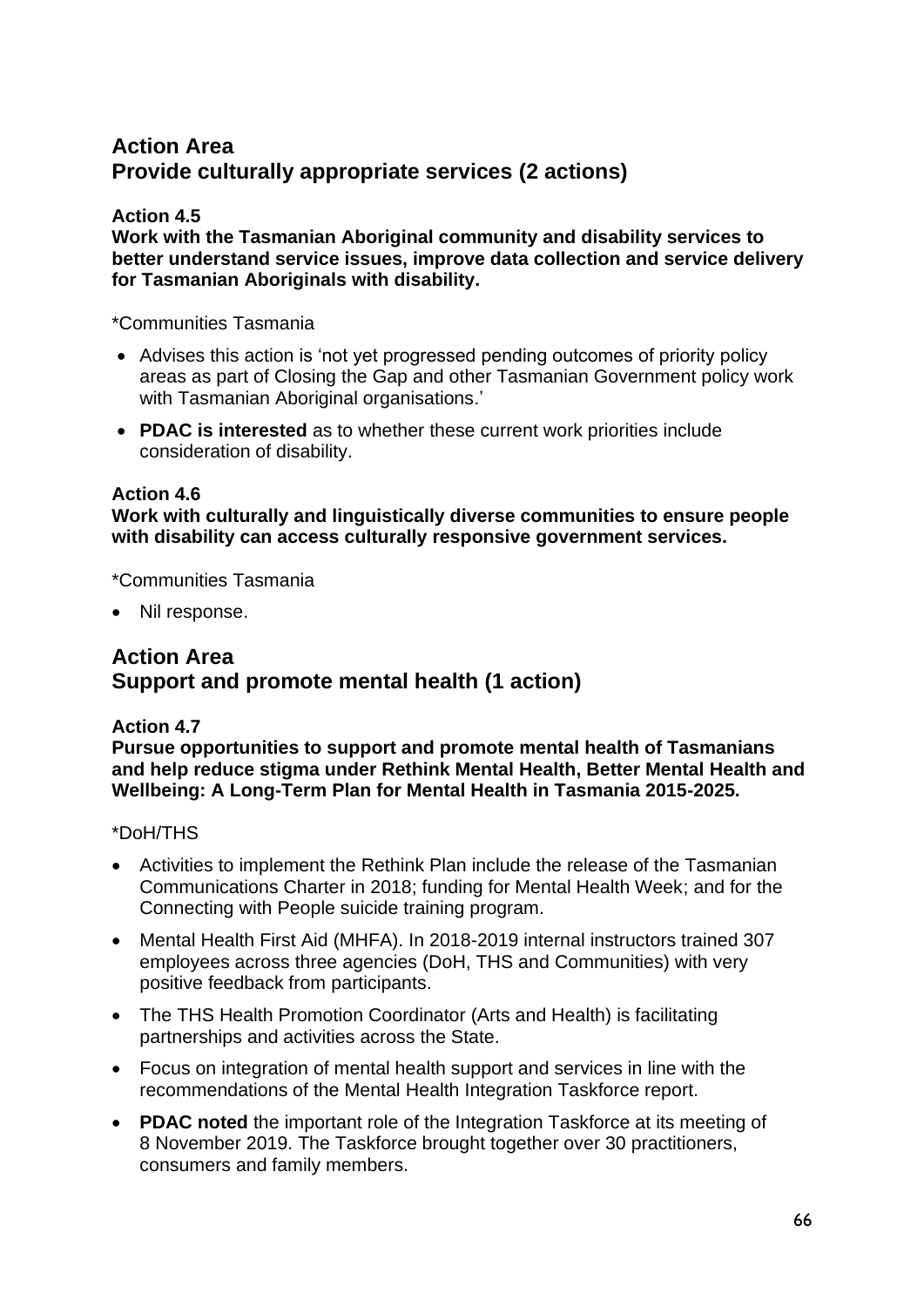'The task was clear – develop a model of integrated services that was based on proven good practice that could be implemented initially in the south of the State, and then across the other regions'.

The Taskforce worked with energy and commitment and by November presented a report to Government that contained 21 recommendations, all of which were accepted and will be implemented under eight major Actions by the end of  $2021'$ .<sup>27</sup>

# **Action Area Acknowledge and support the role of families and carers (1 action)**

# **Action 4.8**

Implement the *Tasmanian Carer Policy 2016* and *Action Plan 2017-2020*.

\*Communities Tasmania

- Implementation is monitored by the Carer Issues Reference Group which meets twice a year.
- SSMO to launch the Carers Resource Guide in October 2019.

# **Action Area Improve the application process for the Tasmanian Companion Card (1 action)**

### **Action 4.9**

**Make the application process for a Companion Card easier by offering on-site assessments for disability support services, special schools and aged care service providers that support large numbers of people with a life-long disability.**

\*Communities Tasmania

- Onsite assessment visits are offered and undertaken whenever the opportunity arises. Visits are very well received.
- PDAC notes the use of 'special' school and in line with its comment in respect of 1.13 above, suggests that this should be replaced with 'support schools' in future reporting.

<sup>&</sup>lt;sup>27</sup> Comments from PDAC member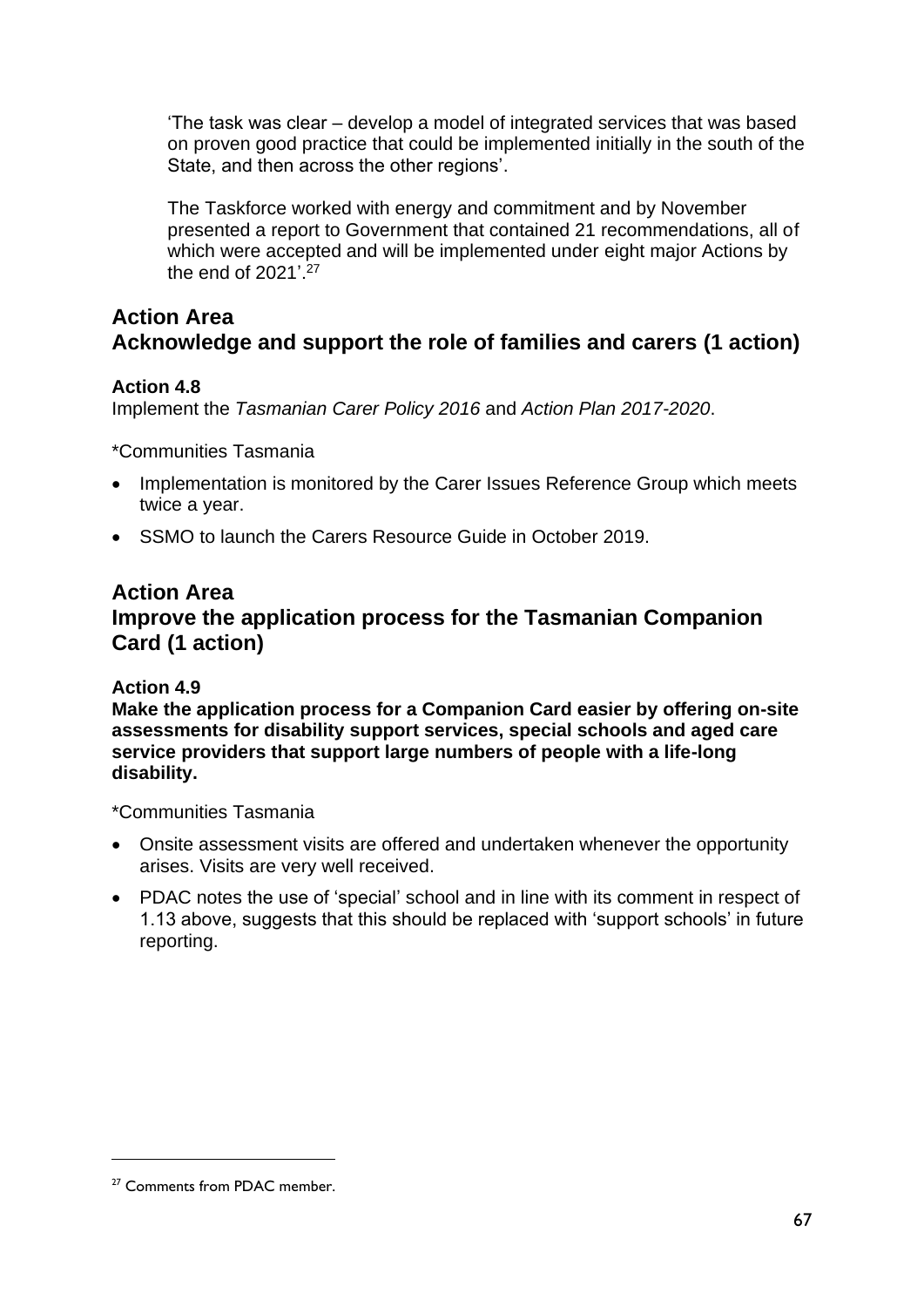# **Outcome Area 5 - Learning and skills**

**PDAC thanks** DoE for addressing its concern from the 2018 report that the 'reporting structure focused on adult and post-school options'. DoE has provided significant additional information in relation compulsory schooling and the services and programs provided by Libraries Tasmania.

#### **Additional Action**

#### **Provide a range of high quality, specialist programs and services to support learners with disability across DoE.**

#### DoE

- Three Support Schools for students with disability and four Early Childhood Intervention Services (ECIS) provide support for children with disability or developmental delay from birth to school entry and their families. **PDAC notes** that information on the number of enrolments in all government schools (including Support Schools and ECIS) would be useful.
- Learning Plans help personalise learning programs and note adjustments which help student to learn best. **PDAC notes** that information on the number of Learning Plans in place would be useful.
- **PDAC notes** that DOE has provided a comprehensive response including its funded specialist programs, hearing services, vision services and autism support classes. **As noted above** the provision of data on the number of students in these programs would useful.

### **Action Area**

# **Support students with disability to access further education, training and employment (11 actions)**

#### **Action 5.1**

**Provide support for the transition of students from school into post-school education, training or employment for people with disability.**

#### \*DoE

- *Myeducation* team is progressing work exposure events for students with disability and updating the canvas online learning platform from kindergarten to year 12 to ensure accessibility.
- *Myfuture* a national career service platform for students in years 7-12 is accessible for students with learning disabilities*.*
- Supports students through NDIS School Leaver Employment Supports program.
- Diversity and Inclusion Program Officer to be appointed early 2020 to increase utilisation of Australian School-based Apprenticeship (ASbA) and support ASbA pathways for students with disability.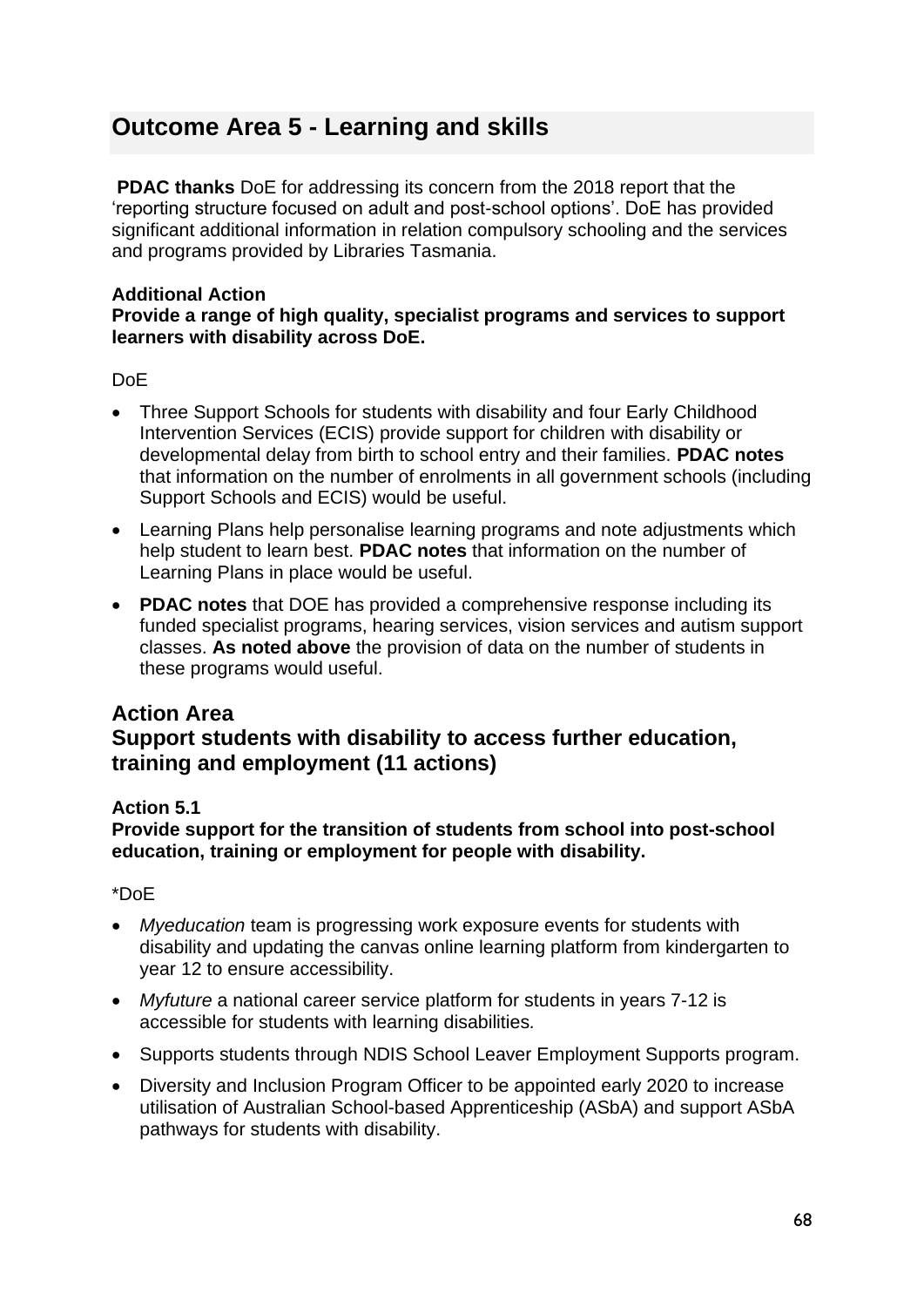# **Action 5.2**

**Continue to implement a range of programs and initiatives to address the key priority areas as outlined in the Ministerial Taskforce Report, Improved Support for Students with Disability. (revised)**

# \*DoE

- Implementation of the recommendations will continue until 2023. A needs-based funding model, *Educational Adjustments,* will be implemented in 2020. This will move away from the current medical/categorial model.
- Continued delivery of Graduate Certificate in Inclusion Education through UTAS to build teacher capacity in inclusive practice for students with disability. **As noted above** the provision of data would useful. In 2018, DoE reported that a total of 47 teachers had completed the qualification in 2017 and 2018.

### **Additional Action**

**Continue to improve the accessibility and distribution of information to schools and families in relation to disability support, policy, programs and initiatives to ensure quality educational outcomes for students with disability.**

# DoE

- Updated Supporting Student Need public website in 2018 now fully accessible.
- Undertaking a system-wide policy review to ensure all information is up-to-date and in best practice.

# **Additional Action**

**Continue to undertake annual learning plan quality assurance process with DOE staff to support schools to become increasingly inclusive and achieve optimal outcomes for student with disability.**

# DoE

• Annual quality assurance of learning plans for students with disability across 33 per cent of Government Schools. Percentage of plans rated as either excellent or good in 2018 data collection was 59 per cent, a 16 per cent increase on the 2017 data. DoE noted PDAC's previous request for data on students achieving the goals identified in the plan but advised it is not possible to capture this in the quality assurance process.

### **Additional Action**

**Continue to collect feedback from DoE schools, staff, families and students on an annual basis in relation to support for students with a disability.**

### DoE

- Biannual inclusive practice data collection to 'be undertaken *again* in late 2020'. **PDAC notes** that this implies that the baseline data has already been collected, however neither the 2018 or 2019 reports reference the 2018 results.
- DoE's 2018 report referred to a KPMG survey of supports provided to students with disability and a 'publication to share the key findings, likely to be released in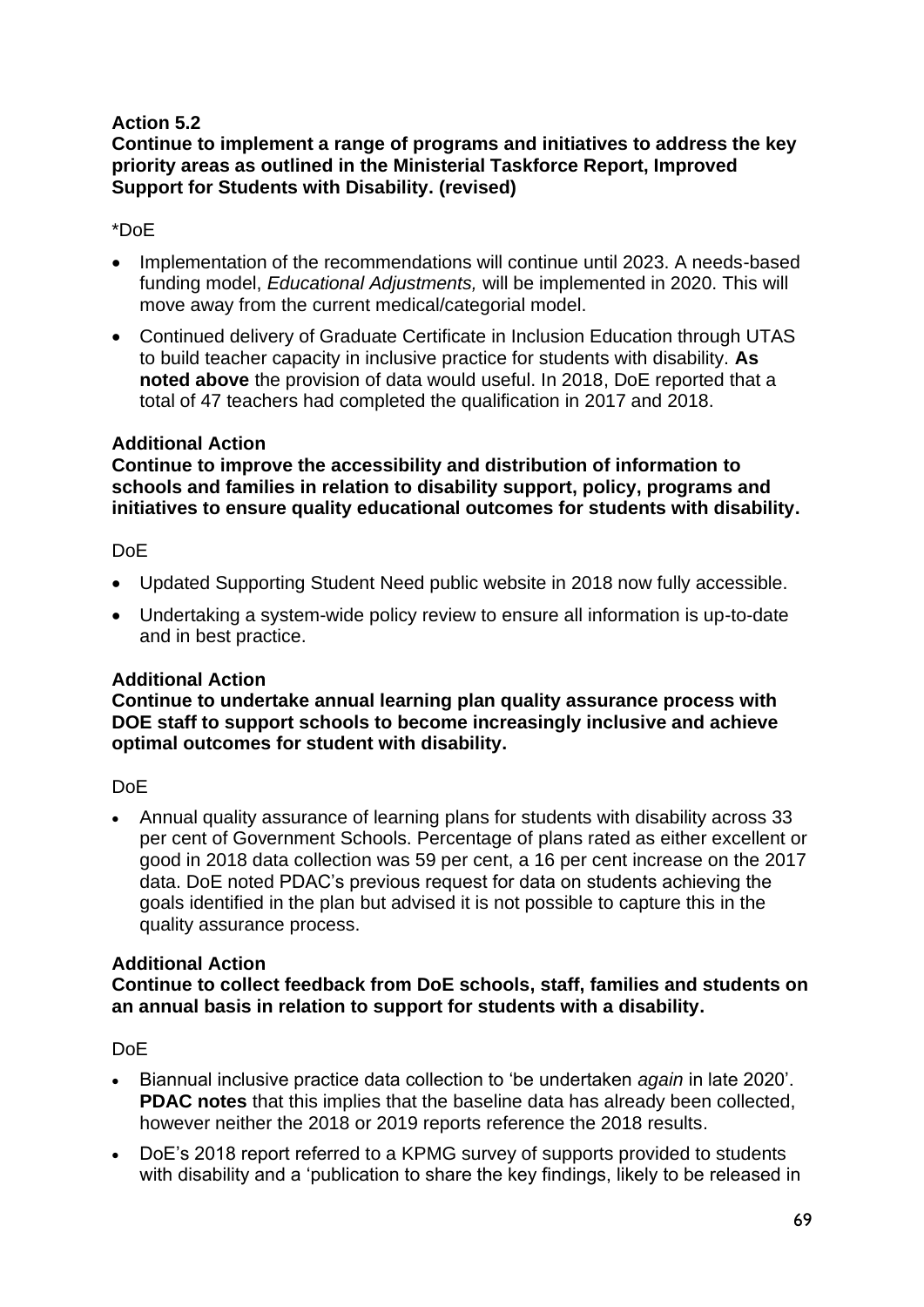September 2018'. However, no information about its publication is provided in 2019 report.

• It is not clear to PDAC whether the biannual data collection and the survey are linked or are separate exercises - however the **findings would be of interest to PDAC**.

### **Additional Action**

**Continue to provide specialised Information and Communication Technology (ICT) support and equipment to meet the learning needs of student with disability.**

#### DoE

- Provides educational adjustments using alternative assistive technologies eg analysing benefits of scanning pens for students with dyslexia.
- Ongoing collaboration with Expert Advisory group on Braille options for NAPLAN devices.
- Vision Services and Hearing Services provide mainstream technology and specialist adaptive technology

#### **Additional Action**

**Continue to support students, families and schools in relation to the intersect between education and the NDIS.**

#### DoE

• Works collaboratively with NDIS at all levels.

#### **Additional Action**

**Provide opportunities for all Tasmanians to participate and engage in learning and be able to contribute to their local community and pursue life opportunities.**

### DoE

- Libraries Tasmania provides universal access to physical and online spaces.
- Provides opportunities for learning support for literacy and numeracy as well as learning for life and recreation.

### **Action 5.3**

**Promote TasTAFE's obligations under the DDA (including the Disability Standards for Education 2005) and the specific needs of students with disability.** 

#### \*TasTAFE

- **Completed.**
- This information is provided on the TasTAFE intranet and promoted internally. New teaching staff are provided with specific information during induction.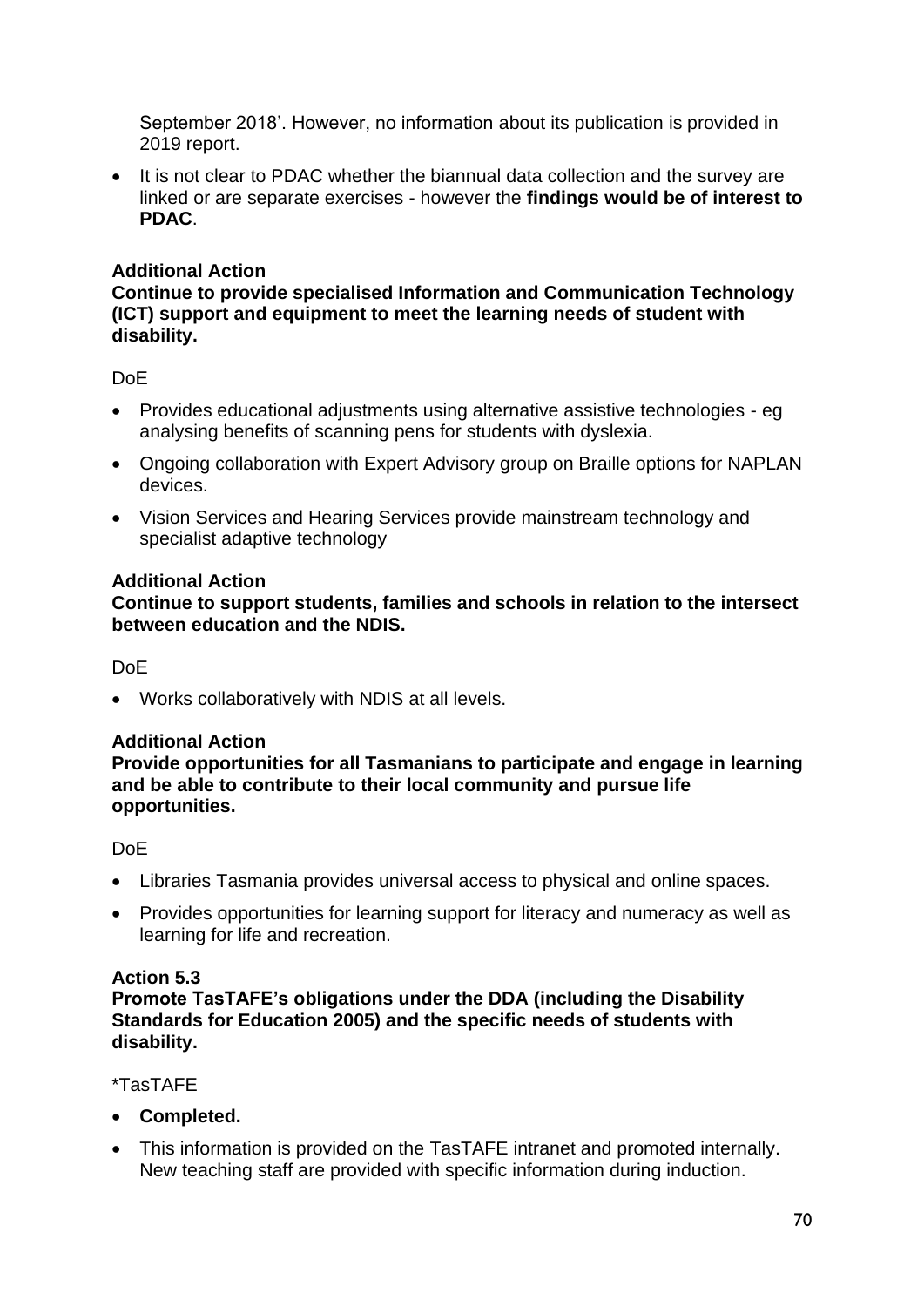• Information on obligations will be strengthened as part of TasTAFE's website redevelopment due for completion in December 2019.

### **Action 5.4**

**Ensure that suitability, selection and enrolment procedures do not discriminate against people experiencing disability, and lead to applicants being selected into suitable courses.**

#### \*TasTAFE

• Focus is on ensuring pre-enrolment processes provide timely opportunities for potential students to request reasonable adjustment for selection and enrolment procedures and ensuring processes are inclusive. Currently streamlining the student entry process (likely completion June 2020).

#### **Action 5.5**

#### **Provide and promote opportunities to disclose disability throughout the student lifecycle.**

#### \*TasTAFE

• While this is not directly addressed in the report, **PDAC notes** that the outlines provided in relation to staff induction and training, web and document accessibility and supports in place for students indicate that this is likely to be being met. However, **PDAC would** welcome any additional information in relation to this action in the next report.

#### **Action 5.6 Provide specialist staff to coordinate support for students with disability.**

#### \*TasTAFE

• Disability Liaison Officers (3) provide disability support services to students.

#### **Action 5.7**

**Provide a comprehensive range of supports and reasonable adjustments that lead to learning and assessments which are fair, flexible, valid and reliable for students with disability.**

#### \*TasTAFE

• As reported above in 1.31, significant progress has been made in creating accessible documents that are, due for completion in October 2019, as standard practice.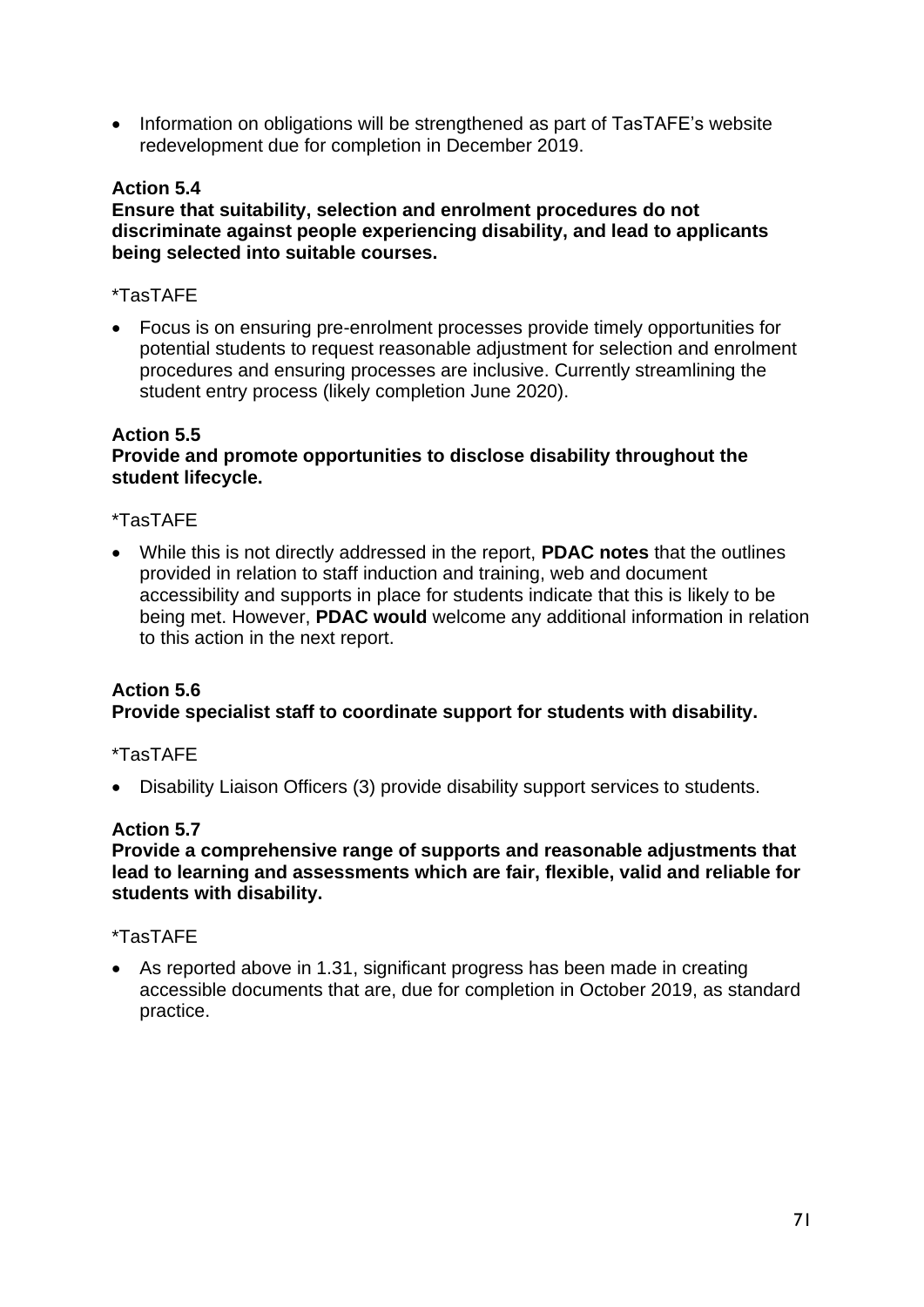# **Action 5.8**

#### **Build strong connections with schools and colleges to better support students at the point of transitioning to post-school options.**

### \*TasTAFE

• Maintains strong relations with schools, colleges and supported students and the disability sector. Supports students to connect with the NDIS.

### **Action 5.9**

#### **Create Skills for Growth by fostering flexible, high quality and innovative VET opportunities for people with disability.**

\*State Growth (Skills Tasmania)

- In 2018, 21 Training and Work Pathways Program (TWPP) projects were approved with three explicitly supporting people with disability.
- In 2019, 18 TWPP projects were approved of with one explicitly supporting people with disability.
- No explanation is provided for the reduction in projects supporting people with disability. **PDAC considers** that information on the intent and outcomes of the projects would also be useful.

### **Action 5.10**

### **Ensure access to wrap-around support services, aimed at reducing barriers to access and participation in post-compulsory education.**

\*State Growth (Skills Tasmania)

• Report states that the Skills Fund and User Choice program rules have been amended to allow greater flexibility on price and delivery to include additional supports for specific cohort needs. However, **as noted above** no explanation is provided for the drop in funded programs supporting people with disability.

### **Action 5.11**

### **Develop evidence-based VET pathways for people with disability to improve employment opportunities by developing real skills for real jobs.**

\*State Growth (Skills Tasmania)

• Repeats advice provided for 5.9 and 5.10 above. However, **in PDAC's view** this does not address the intent of the action which is to 'develop evidence-based pathways to … real skills for real jobs'.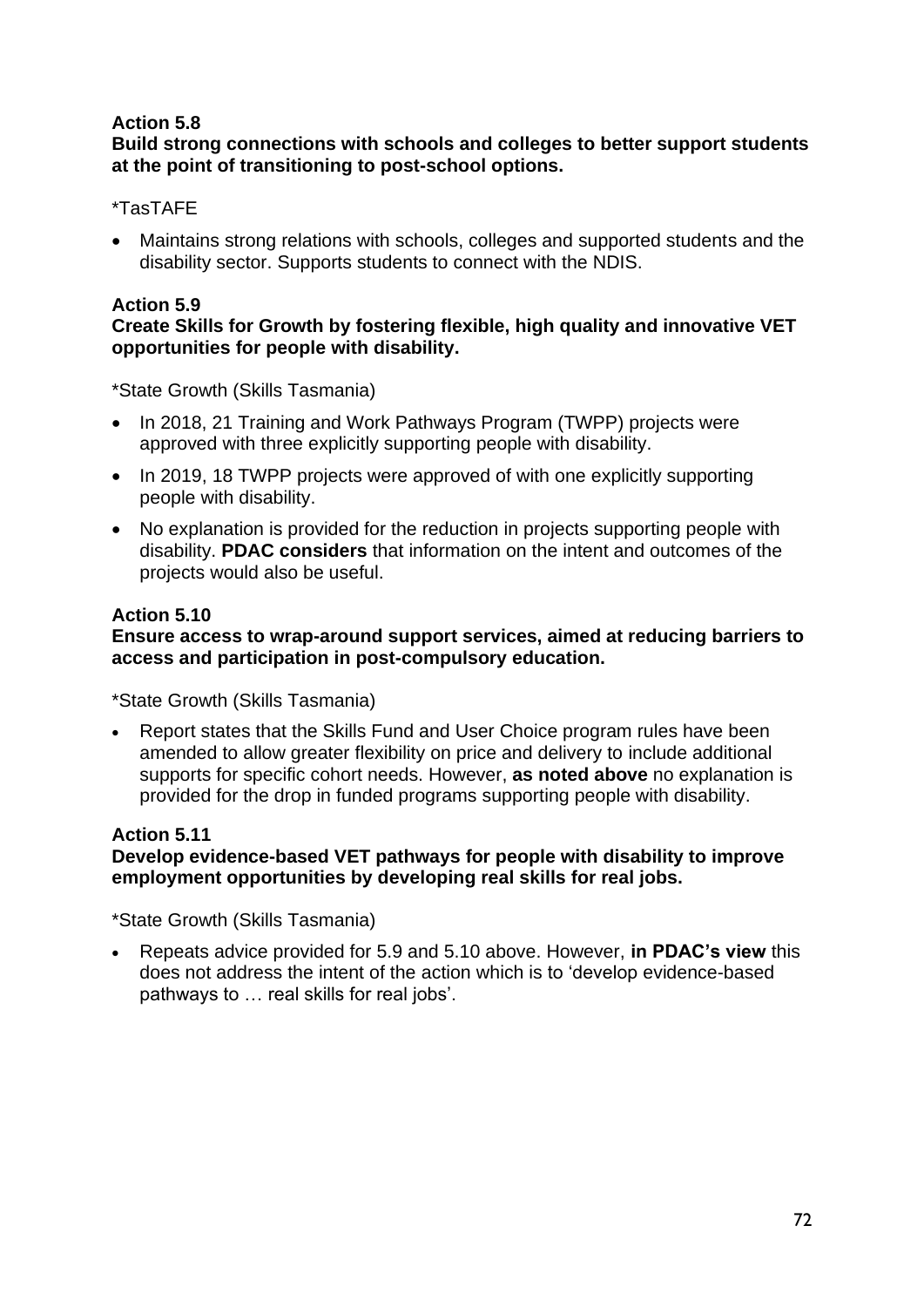# **Outcome Area 6 - Health and Wellbeing**

# **Action Area**

**Develop opportunities for Tasmanians with disability to participate in sport, recreation and physical activity (1 action)**

## **Action 6.1**

**Work with sport and active recreation providers and disability service organisations to develop, support and promote opportunities for Tasmanians with disability to participate in sport, recreation and physical activity.**

\*Communities Tasmania

- Disability Sport and Active Recreation Network forums are held twice yearly alternating between the North and the South.
- **PDAC notes** that seven athletes with disability are on high performance scholarships or supported as associate athletes. More information on the selection process and funding levels would be useful.

## **Action Area Promote community health and wellbeing (3 actions)**

## **Action 6.2**

Support the implementation of the *Healthy Tasmania Five Year Strategic Plan<sup>28</sup>* Healthy Tasmania has four priority areas: smoking; healthy eating and physical exercise; chronic condition screening and management; and community connections.

## \*DoH/THS

• Provides a snapshot of the range of initiatives and programs being delivered.

## \*DPAC

• States Healthy Tasmania objectives are considered in whole-of-government policy advice.

 $28$ 

https://www.dhhs.tas.gov.au/ data/assets/pdf file/0008/224567/Healthy Tasmania Strategic Plan Web v8 L [R.pdf](https://www.dhhs.tas.gov.au/__data/assets/pdf_file/0008/224567/Healthy_Tasmania_Strategic_Plan_Web_v8_LR.pdf)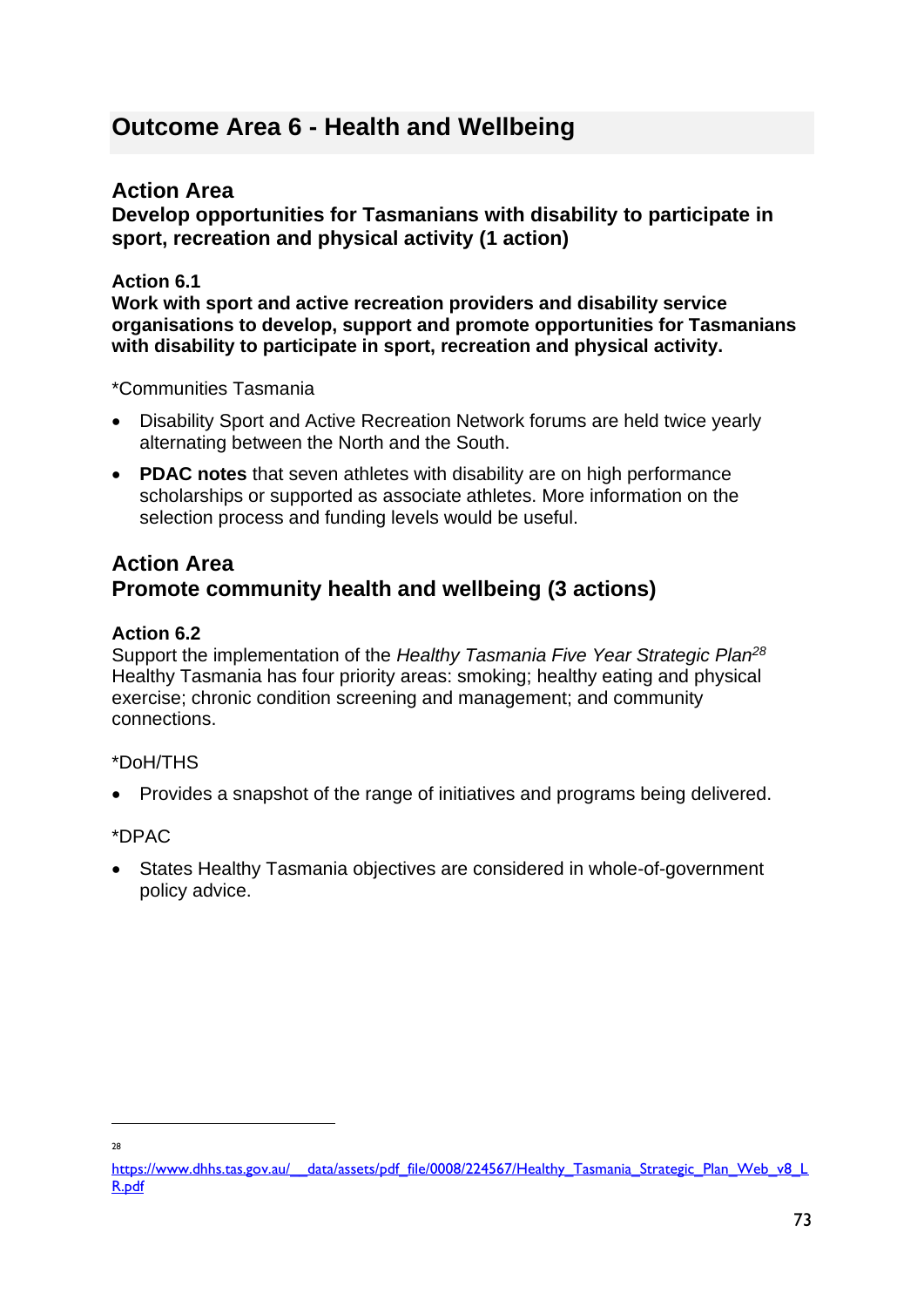## **Action 6.3**

## **Support all Tasmanians to live healthier lives through coordinated care for people suffering chronic disease under the** *Healthy Tasmania Five Year Strategic Plan***.**

## \*DoH/THS

• Report provides a snapshot of the range of initiatives and programs being delivered.

## \*DPAC

• Notes the Premier hosted a Health in all Policies Forum in 2019.

## **Treasury**

• *Health and Wellbeing Action Plan 2019-2021* is linked to the Healthy Tasmania priority areas.

## **Action 6.4**

#### **Deliver health and wellbeing programs to State Service employees, including Mental Health First Aid (MHFA) courses.**

\*Communities Tasmania/ DoH/THS

• As noted above in 4.7, in 2018-2019 MHFA internal instructors trained 307 employees across three agencies (DoH, THS and Communities) with very positive feedback from participants.

## \*DPIPWE

• 60 employees received MHFA training in the reporting period.

## \*DPFEM

• 76 employees received MHFA training in the reporting period.

#### **Treasury**

• 22 employees attended MHFA training.

## TasTAFE

• Capability development workshop on mental health awareness with majority of staff in attendance.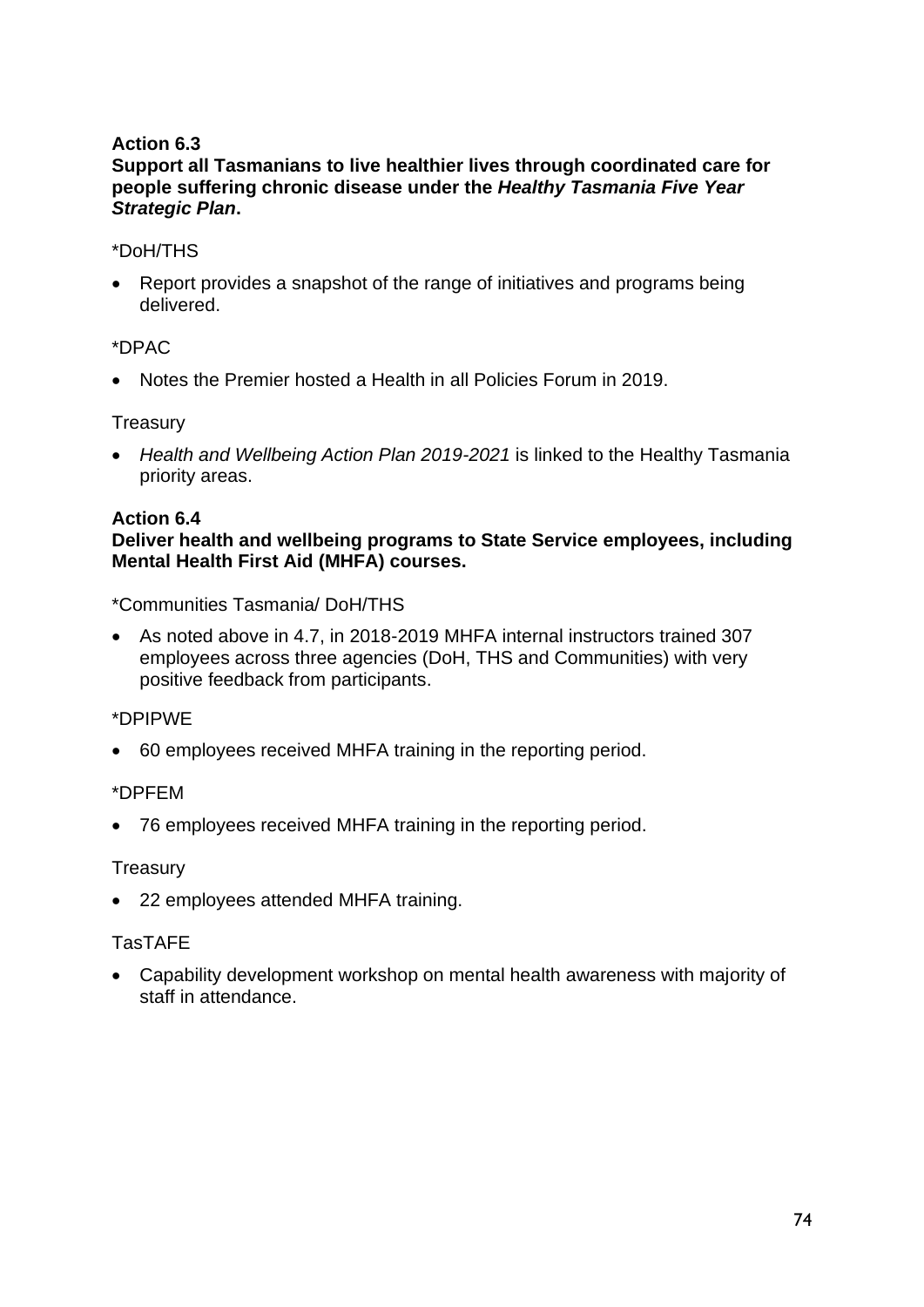# **Action Area**

**Ensure our health services are designed to meet the needs of people with disability (4 actions)**

## **Action 6.5**

**Strengthen health care planning, training and the capacity of universal health care providers to diagnose and treat the health conditions of people with disability.**

## \*DoH/THS

• THS: Strategic Directions to be released October 2019 will provide high level direction to all THS services on 'key priorities and strategies to improve consumer outcomes and experience'. Includes action areas to ensure all health services foster inclusion, respect and dignity for people with disabilities.

## DoH:

• Notes its Statement of Purchaser Intent (SoPI) policy and planning suite which was endorsed in August 2019. While the outline is very high level, **PDAC hopes** that future reports will demonstrate how the SoPI has contributed to diagnosis and treatment of health conditions of people with a disability.

## **Action 6.6**

#### **Ensure a strong interface between disability services and THS, including hospitals and primary health services, to respond to the needs of people with disability and provide comprehensive, accessible and flexible services.**

#### \*THS

• Provides brief examples and states 'processes are in place to monitor and support effective communication, care planning and flexible service provision between disability services and the THS.' However, PDAC notes no details or explanation is provided.

#### **Action 6.7**

#### **Work with services to improve access to coordinated health, community care and disability services.**

#### \*THS

- Response provides an overview of a range of activities and cites projects underway to refine the interface with the NDIS. PDAC notes the LGH's trial of a Complex Care Coordinator role to facilitate access to coordinated health care. However, no timelines are provided as to the length of the trial or the expected reporting date.
- A THS/NDIS protocol has been developed which includes trouble shooting and escalation methods to identify and address service and accesses issues/gaps. PDAC considers that commentary on the impact of this protocol would be of interest in future reports.